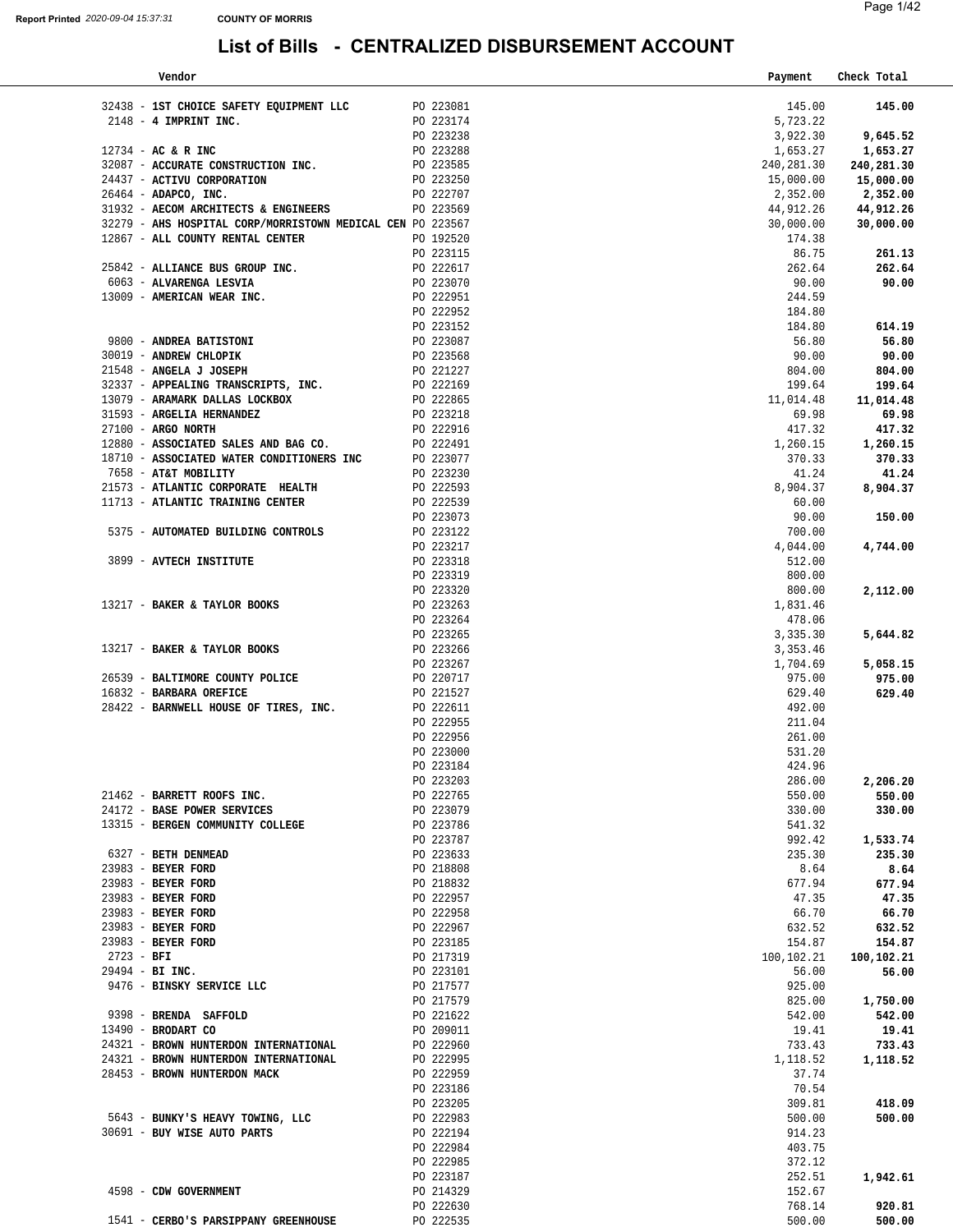| Vendor                                     |                        | Payment     | Check Total |
|--------------------------------------------|------------------------|-------------|-------------|
|                                            |                        |             |             |
| 29904 - CHARM-TEX, INC.                    | PO 222434              | 618.30      |             |
|                                            | PO 222443              | 179.80      | 798.10      |
| 13788 - CHERRY WEBER & ASSOC. PC           | PO 222583              | 4,680.40    | 4,680.40    |
| 5401 - CHIEFS OF CTY DETECTIVES            | PO 215664              | 300.00      | 300.00      |
| $28373 - \text{CHLIC}$                     | PO 222744              | 380,897.62  | 380,897.62  |
| $4126$ - CHRIS LIOS                        | PO 223593              | 90.00       | 90.00       |
| 12545 - CHRISTINE HELLYER                  | PO 223628<br>PO 223589 | 250.00      | 250.00      |
| 27102 - CHRISTOPHER KOOYENGA               |                        | 86.10       | 86.10       |
| 20528 - CHRISTOPHER P STATILE PA           | PO 222581              | 9,769.00    |             |
|                                            | PO 222582              | 18,519.00   | 28,288.00   |
| 21857 - CITYSIDE ARCHIVES, LLC             | PO 223571              | 5,578.13    | 5,578.13    |
| 8454 - CLIFTON ELEVATOR SERVICE CO INC     | PO 223476              | 327.00      | 327.00      |
| 24252 - COFFEE LOVERS COFFEE SERVICE       | PO 223458              | 171.47      | 171.47      |
| 13976 - CONSOLIDATED STEEL                 | PO 220840              | 17,900.00   | 17,900.00   |
|                                            | PO 222726              |             |             |
| 27936 - CONTINENTAL HARDWARE, INC.         |                        | 2,894.40    |             |
|                                            | PO 223054<br>PO 223285 | 279.99      | 3,174.39    |
| 26101 - COOPER ELECTRIC SUPPLY CO.         |                        | 11,462.96   | 11,462.96   |
| 26101 - COOPER ELECTRIC SUPPLY CO.         | PO 223293              | 1,555.19    | 1,555.19    |
| 21755 - CORE PROMOTIONS, LLC               | PO 222835              | 88.00       | 88.00       |
| 14027 - COUNTY COLLEGE OF MORRIS           | PO 223774              | 1,145.50    | 1,145.50    |
| 14027 - COUNTY COLLEGE OF MORRIS           | PO 223775              | 374, 276.29 | 374,276.29  |
| 14022 - COUNTY COLLEGE OF MORRIS           | PO 223784              | 417,576.59  | 417,576.59  |
| 14031 - COUNTY CONCRETE CORP.              | PO 223478              | 68.00       | 68.00       |
| 13 - COUNTY OF MORRIS                      | PO 223776              | 4,913.68    | 4,913.68    |
| 13 - COUNTY OF MORRIS                      | PO 223777              | 46.80       |             |
|                                            | PO 223777              | 117.30      | 164.10      |
| 14041 - COUNTY WELDING SUPPLY CO           | PO 222232              | 38.35       |             |
|                                            | PO 222243              | 75.90       | 114.25      |
| 14077 - CSL WATER QUALITY INC              | PO 223354              | 2,344.00    | 2,344.00    |
| 24867 - CUTTING EDGE ACADEMY               | PO 223329              | 802.00      | 802.00      |
| 24867 - CUTTING EDGE ACADEMY               | PO 223330              | 3,198.00    | 3,198.00    |
| 14102 - CY DRAKE LOCKSMITHS, INC.          | PO 222986              | 10.00       |             |
|                                            | PO 222987              | 84.00       | 94.00       |
| 30724 - CYALUME TECHNOLOGIES, INC.         | PO 222079              | 2,767.82    | 2,767.82    |
| 27941 - D & M AUTO BODY                    | PO 222610              | 3,919.81    |             |
|                                            | PO 222949              | 1,367.48    |             |
| 12523 - D&B AUTO SUPPLY                    | PO 222989              | 504.14      | 5,287.29    |
|                                            |                        |             |             |
|                                            | PO 222996              | 786.75      |             |
|                                            | PO 222997              | 1,916.15    |             |
|                                            | PO 222999              | 44.72       |             |
|                                            | PO 223003              | 1,693.97    | 4,945.73    |
| $12523$ - D&B AUTO SUPPLY                  | PO 223188              | 59.99       |             |
|                                            | PO 223189              | 23.99       |             |
|                                            | PO 223190              | 36.24       |             |
|                                            | PO 223191              | 638.72      |             |
|                                            | PO 223206              | 2,124.93    | 2,883.87    |
| 15642 - DALE KRAMER                        | PO 223144              | 651.62      | 651.62      |
| 32394 - DANIELLE MARIE SECOLA              | PO 223129              | 360.00      | 360.00      |
| 8934 - DARREN COSTANZA                     | PO 223592              | 90.00       | 90.00       |
| 8315 - DASH MEDICAL GLOVES INC             | PO 222536              | 3,895.00    | 3,895.00    |
| 27963 - DAVID KENNY                        | PO 223406              | 26.88       | 26.88       |
| 11434 - DAWN CENTER FOR INDEPENDENT        | PO 223513              | 7,729.00    |             |
|                                            | PO 223514              | 1,051.00    | 8,780.00    |
| 14181 - DAYTOP VILLAGE OF NJ, INC.         | PO 223036              | 16.00       | 16.00       |
| 14228 - DELL MARKETING L.P.                | PO 218247              | 214,712.00  |             |
|                                            | PO 220507              | 26,641.80   |             |
|                                            | PO 221466              | 2,690.01    |             |
|                                            | PO 222666              | 16,140.06   | 260,183.87  |
| 28719 - DELTA DENTAL INSURANCE COMPANY     | PO 222755              | 85.08       | 85.08       |
| 28637 - DELTA DENTAL OF NEW JERSEY, INC.   | PO 222756              | 1,115.98    | 1,115.98    |
| 14249 - DELUXE INTERNATIONAL               | PO 223207              | 359.97      | 359.97      |
|                                            |                        |             |             |
| 14265 - DENTRUST DENTAL INC.               | PO 214167              | 7,935.00    | 7,935.00    |
| 14267 - DENVILLE LINE PAINTING INC         | PO 223241              | 119,307.29  | 119,307.29  |
| 28007 - DIEGO MALDONADO                    | PO 223113              | 89.99       | 89.99       |
| 24280 - DONALD J. PARKS, INC.              | PO 223222              | 1,100.00    | 1,100.00    |
| 14379 - DOVER BRAKE & CLUTCH CO INC        | PO 222982              | 200.32      |             |
|                                            | PO 222994              | 36.51       |             |
|                                            | PO 223208              | 959.20      |             |
|                                            | PO 223209              | 163.94      | 1,359.97    |
| 20478 - DRUGSCAN INC                       | PO 222167              | 235.00      | 235.00      |
| 26312 - EASTERN CONCRETE MATERIALS, INC.   | PO 222733              | 160.36      | 160.36      |
| 26312 - EASTERN CONCRETE MATERIALS, INC.   | PO 222854              | 164.11      | 164.11      |
| 21093 - EMERGENCY PEST CONTROL             | PO 223477              | 3,175.00    | 3,175.00    |
| 2047 - EMPLOYMENT HORIZONS ENTERPRISES INC | PO 222847              | 935.00      | 935.00      |
| 6007 - ESPOSITO'S ICE SERVICE              | PO 222638              | 252.00      | 252.00      |
| 31560 - EUGENE NATOLI                      | PO 223110              | 24.29       | 24.29       |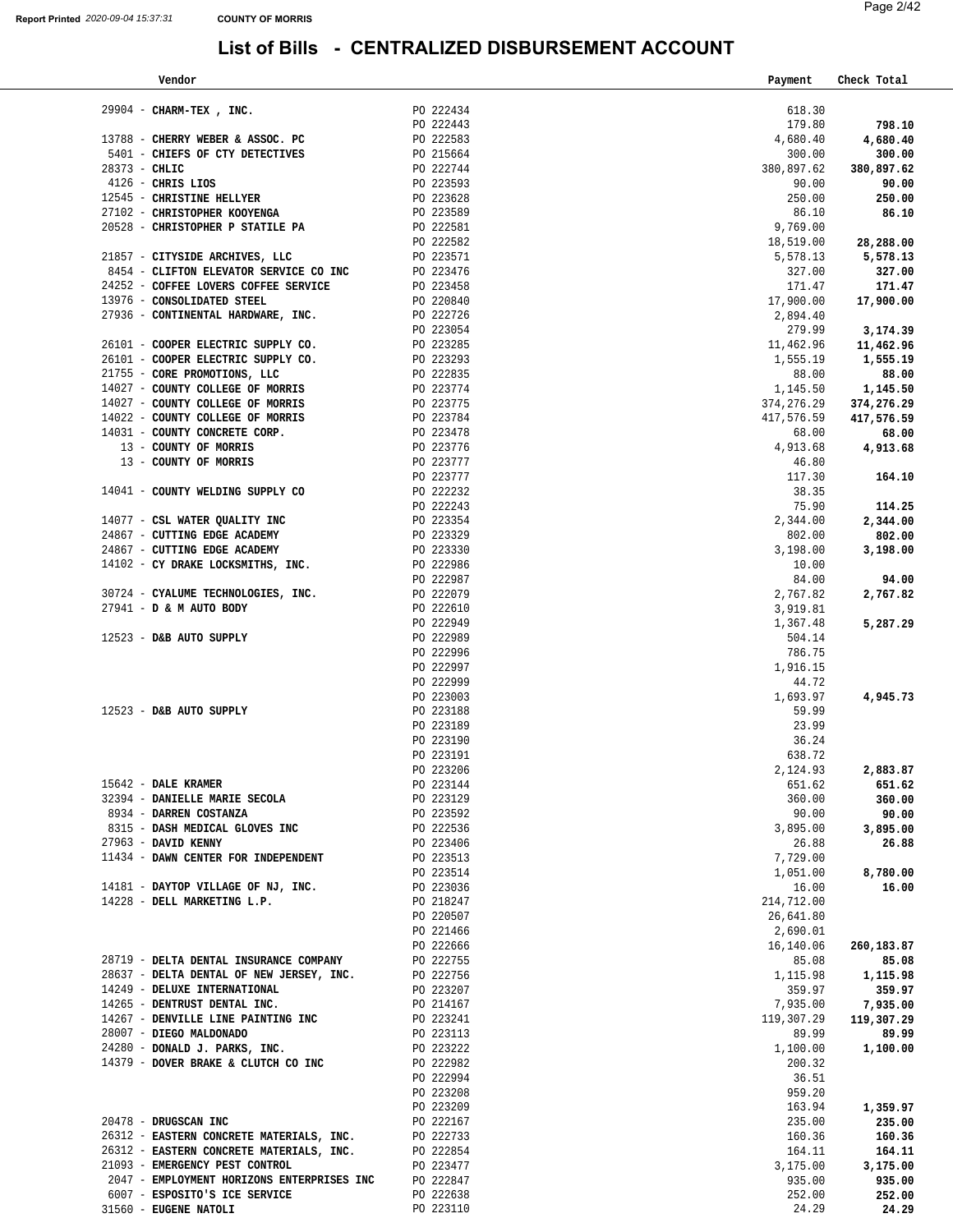| Vendor                                                         |                        | Payment           | Check Total       |
|----------------------------------------------------------------|------------------------|-------------------|-------------------|
| 7580 - EVERTON DUHANEY                                         | PO 223362              | 90.00             | 90.00             |
| 14604 - EXTEL COMMUNICATIONS                                   | PO 213169              | 15,773.00         | 15,773.00         |
| 27086 - EXTREME NETWORKS INC.                                  | PO 213270              | 25,581.60         | 25,581.60         |
| 3549 - EZ WHEELS DRIVING SCHOOL                                | PO 223325              | 799.80            |                   |
|                                                                | PO 223337              | 2,915.00          |                   |
|                                                                | PO 223338              | 1,866.20          |                   |
|                                                                | PO 223339              | 1,599.60          | 7,180.60          |
| 10098 - F & E CHECK PROTECTOR SALES CO.                        | PO 222398              | 650.00            | 650.00            |
| 14641 - FAMILY INTERVENTION                                    | PO 222162              | 500.00            | 500.00            |
| 15382 - FAMILY PROMISE OF                                      | PO 223629              | 10,747.00         | 10,747.00         |
| 14668 - FEDEX                                                  | PO 222259              | 26.62             | 26.62             |
| 14669 - FEDEX                                                  | PO 223082              | 28.98             | 28.98             |
| 21677 - FIRE AND SECURITY TECHNOLOGIES                         | PO 222524              | 3,125.00          | 3,125.00          |
| 28666 - FLAGSHIP HEALTH SYSTEMS, INC.                          | PO 222757              | 411.84            | 411.84            |
| 12151 - FLEMINGTON BUICK CHEVROLET                             | PO 222966              | 95.12             |                   |
|                                                                | PO 222981              | 292.70            |                   |
|                                                                | PO 223192              | 202.76            |                   |
|                                                                | PO 223193              | 244.24            |                   |
| 25330 - FLEMINGTON DEPT STORE INC                              | PO 223210              | 153.90            | 988.72            |
| 32060 - FLOORMAT MANAGEMENT, INC.                              | PO 219137<br>PO 223010 | 797.40<br>125.01  | 797.40            |
| 10978 - FRANCES SLAYTON                                        | PO 221671              | 629.40            | 125.01<br>629.40  |
| 745 - FRANK JANKOWSKI                                          | PO 221213              | 867.60            | 867.60            |
| 14786 - FRED PRYOR SEMINARS                                    | PO 222215              | 596.00            |                   |
|                                                                | PO 223484              | 149.00            | 745.00            |
| 14787 - FREEDOM HOUSE INC.                                     | PO 223095              | 2,680.00          |                   |
|                                                                | PO 223096              | 3,840.00          | 6,520.00          |
| 14795 - FRENCH & PARRELLO ASSOCIATES                           | PO 214509              | 6,238.39          | 6,238.39          |
| 14839 - GALE                                                   | PO 222374              | 1,070.91          | 1,070.91          |
| 14841 - GALETON GLOVES                                         | PO 222237              | 159.96            | 159.96            |
| $714$ - GALLS, LLC                                             | PO 220337              | 285.45            |                   |
|                                                                | PO 222561              | 276.38            |                   |
|                                                                | PO 222682              | 145.18            |                   |
|                                                                | PO 223281              | 51.08             | 758.09            |
| 14123 - GANNETT NJ NEWSPAPERS<br>14123 - GANNETT NJ NEWSPAPERS | PO 223414<br>PO 223415 | 116.70<br>118.42  | 116.70            |
| 14123 - GANNETT NJ NEWSPAPERS                                  | PO 223544              | 128.74            | 118.42<br>128.74  |
| 14123 - GANNETT NJ NEWSPAPERS                                  | PO 223597              | 71.98             | 71.98             |
| 14123 - GANNETT NJ NEWSPAPERS                                  | PO 223602              | 26.66             | 26.66             |
| 32050 - GARDEN STATE EMPLOYMMENT                               | PO 222156              | 700.00            |                   |
|                                                                | PO 222163              | 700.00            | 1,400.00          |
| 14857 - GARDEN STATE HIGHWAY                                   | PO 222731              | 223.24            | 223.24            |
| 14726 - GEN-EL SAFETY & INDUSTRIAL                             | PO 221393              | 1,482.40          | 1,482.40          |
| 16566 - GLORIA NIEC                                            | PO 221509              | 629.40            | 629.40            |
| $14983$ - GRAINGER                                             | PO 221720              | 250.35            |                   |
|                                                                | PO 221975              | 519.02            |                   |
|                                                                | PO 222233              | 206.64            |                   |
|                                                                | PO 222245              | 297.36            |                   |
|                                                                | PO 222308<br>PO 222417 | 58.80<br>444.56   |                   |
|                                                                | PO 222946              | 159.96            | 1,936.69          |
| $24884$ - GRAINGER                                             | PO 221972              | 961.69            | 961.69            |
| $14984$ - GRAINGER                                             | PO 222183              | 68.05             |                   |
|                                                                | PO 222184              | 21.85             |                   |
|                                                                | PO 222185              | 182.12            |                   |
|                                                                | PO 222543              | 85.00             |                   |
|                                                                | PO 222543              | 491.11            |                   |
|                                                                | PO 223029              | 576.70            |                   |
|                                                                | PO 223221              | 2,663.59          | 4,088.42          |
| 15007 - GREENMAN PEDERSEN INC                                  | PO 221428              | 4,687.50          |                   |
|                                                                | PO 223345              | 4,864.51          | 9,552.01          |
| 3475 - GREGORY J. FERRARA                                      | PO 221096              | 3,470.40          | 3,470.40          |
| 15691 - HELEN LARSON                                           | PO 221278              | 629.40            | 629.40            |
| 8685 - HENRY SCHEIN INC<br>28456 - HERBST-MUSCIANO, LLC        | PO 222432<br>PO 223274 | 79.86<br>4,000.00 | 79.86<br>4,000.00 |
| 5622 - HOFFMAN SERVICES INC.                                   | PO 223211              | 513.32            | 513.32            |
| 26061 - HOLLINGER METAL EDGE INC.                              | PO 222341              | 19.83             |                   |
|                                                                | PO 222341              | 158.32            | 178.15            |
| 28404 - HOME DEPOT CREDIT SERVICES                             | PO 223374              | 388.34            |                   |
|                                                                | PO 223374              | 588.41            | 976.75            |
| 20737 - HOOVER TRUCK CENTERS INC                               | PO 222976              | 1,010.71          | 1,010.71          |
| 10414 - HUBER & ASSOCIATES                                     | PO 223502              | 700.00            | 700.00            |
| 15260 - HUDSON COUNTY COMMUNITY COLLEGE                        | PO 223781              | 479.76            | 479.76            |
| 15337 - INFORMATION TODAY INC                                  | PO 223256              | 407.53            | 407.53            |
| 1664 - INGRAM LIBRARY SERVICES                                 | PO 209018              | 1,890.10          |                   |
|                                                                | PO 223261              | 956.03            | 2,846.13          |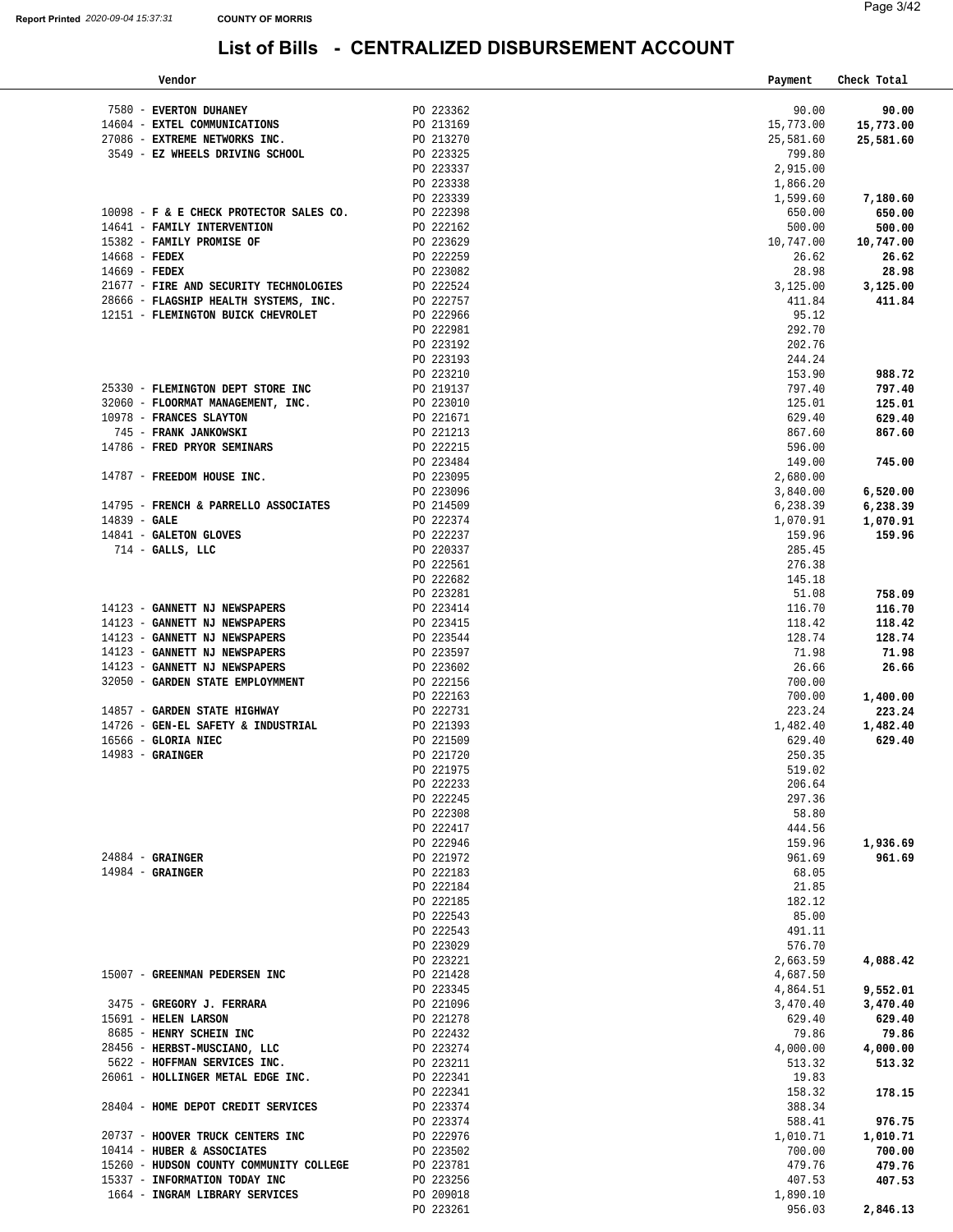| Vendor                                                                               |                        | Payment            | Check Total        |
|--------------------------------------------------------------------------------------|------------------------|--------------------|--------------------|
| 1664 - INGRAM LIBRARY SERVICES                                                       | PO 223262              | 1,042.26           |                    |
|                                                                                      |                        |                    | 1,042.26           |
| 31747 - INSIGHT PUBLIC SECTOR, INC                                                   | PO 219693<br>PO 223094 | 76,137.75          | 76,137.75          |
| 30028 - INTEGRITY, INC.                                                              |                        | 5,441.00<br>741.00 | 5,441.00<br>741.00 |
| 30135 - INVESTIGATIVE FORENSICS CONSULTING PO 222942<br>31199 - INVESTMENT TITLE LLC | PO 222647              | 647.00             | 647.00             |
| 15433 - J & D SALES & SERVICE LLC                                                    | PO 222618              | 810.00             |                    |
|                                                                                      | PO 222622              | 541.45             | 1,351.45           |
| 29113 - J.C. CONTRACTING, INC.                                                       | PO 223358              | 72,773.48          | 72,773.48          |
| 27446 - JAIME SHANAPHY                                                               | PO 222812              | 226.20             | 226.20             |
| 2760 - JANWAY COMPANY                                                                | PO 222361              | 373.14             |                    |
|                                                                                      | PO 223257              | 373.20             | 746.34             |
| 26744 - JASON LEZCANO                                                                | PO 223472              | 250.00             | 250.00             |
| 26526 - JASON VIVIAN                                                                 | PO 223247              | 38.97              | 38.97              |
| 32319 - JAY HILL REPAIRS                                                             | PO 222484              | 2,177.88           |                    |
|                                                                                      | PO 222500              | 475.00             |                    |
|                                                                                      | PO 222538              | 525.00             | 3,177.88           |
| $11135 - JEFF$ PALK                                                                  | PO 223677              | 90.00              | 90.00              |
| 20591 - JEFFREY PAUL                                                                 | PO 223459              | 98.21              | 98.21              |
| 20591 - JEFFREY PAUL                                                                 | PO 223461              | 69.21              | 69.21              |
| 29979 - JERRY JENSEN                                                                 | PO 221219              | 867.60             | 867.60             |
| 960 - JERSEY CENTRAL POWER & LIGHT                                                   | PO 223071              | 834.62             | 834.62             |
| 960 - JERSEY CENTRAL POWER & LIGHT                                                   | PO 223106              | 31.21              | 31.21              |
| 960 - JERSEY CENTRAL POWER & LIGHT                                                   | PO 223107              | 578.19             | 578.19             |
| 960 - JERSEY CENTRAL POWER & LIGHT                                                   | PO 223108              | 310.70             | 310.70             |
| 960 - JERSEY CENTRAL POWER & LIGHT                                                   | PO 223116              | 17.82              | 17.82              |
| 960 - JERSEY CENTRAL POWER & LIGHT                                                   | PO 223271              | 19.64              | 19.64              |
| 960 - JERSEY CENTRAL POWER & LIGHT                                                   | PO 223289              | 14,109.79          | 14,109.79          |
| 960 - JERSEY CENTRAL POWER & LIGHT                                                   | PO 223290              | 13,492.19          | 13,492.19          |
| 960 - JERSEY CENTRAL POWER & LIGHT                                                   | PO 223365              | 42.30              | 42.30              |
| 1288 - JILL CERULLO                                                                  | PO 223234              | 160.00             | 160.00             |
| 14288 - JOAN DIBLASI<br>8936 - JOHN BOWER                                            | PO 221054<br>PO 223269 | 1,607.40<br>90.00  | 1,607.40<br>90.00  |
| 25485 - JOHN JUSULAVAGE                                                              | PO 221230              | 629.40             | 629.40             |
| 31605 - JOHN MEEHAN                                                                  | PO 212392              | 813.00             | 813.00             |
| 12452 - JOHNSON & JOHNSON, ESQS                                                      | PO 223384              | 3,348.00           | 3,348.00           |
| 2695 - JOHNSTONE SUPPLY                                                              | PO 223761              | 268.30             | 268.30             |
| 14867 - JOSEPH GARTLAND INC                                                          | PO 222980              | 442.75             | 442.75             |
| 27068 - JOSEPH O'BRIEN                                                               | PO 221519              | 881.40             | 881.40             |
| 15565 - KELLER & KIRKPATRICK                                                         | PO 208010              | 12,716.00          | 12,716.00          |
| 15574 - KENVIL POWER EQUIPMENT, INC.                                                 | PO 222310              | 23.39              |                    |
|                                                                                      | PO 222312              | 80.19              |                    |
|                                                                                      | PO 222725              | 202.98             |                    |
|                                                                                      | PO 222947              | 57.00              | 363.56             |
| 11118 - KEVIN BEAGLE                                                                 | PO 223270              | 90.00              | 90.00              |
| 15634 - KORNER STORE INC                                                             | PO 223006              | 20.00              | 20.00              |
| 32341 - KPDEMNITZ CONSULTING LLC                                                     | PO 219407              | 2,000.00           | 2,000.00           |
| 26954 - L & S AIR CONDITIONING AND                                                   | PO 223439              | 247.50             | 247.50             |
| 20653 - LEGAL SERVICES OF NORTHWEST                                                  | PO 223642              | 34,868.00          | 34,868.00          |
| 20653 - LEGAL SERVICES OF NORTHWEST                                                  | PO 223643              | 21,560.00          | 21,560.00          |
| 10665 - LEO VINCENT<br>5855 - LEXIS NEXIS                                            | PO 223498<br>PO 214181 | 195.00<br>174.00   | 195.00<br>174.00   |
| 5855 - LEXIS NEXIS                                                                   | PO 222362              | 174.00             | 174.00             |
| 5855 - LEXIS NEXIS                                                                   | PO 222363              | 348.00             | 348.00             |
| 5855 - LEXIS NEXIS                                                                   | PO 222364              | 522.00             | 522.00             |
| 5855 - LEXIS NEXIS                                                                   | PO 223258              | 174.00             | 174.00             |
| 15775 - LIFESAVERS INC                                                               | PO 223014              | 136.00             |                    |
|                                                                                      | PO 223086              | 114.00             | 250.00             |
| 5808 - LONGO, PHIL                                                                   | PO 221301              | 1,388.40           | 1,388.40           |
| 10536 - LORI GRISALES                                                                | PO 223381              | 144.00             | 144.00             |
| 53 - LOVEYS PIZZA & GRILL                                                            | PO 221945              | 880.00             |                    |
|                                                                                      | PO 222503              | 386.25             | 1,266.25           |
| 29100 - LTC SCRIPTS INC.                                                             | PO 223015              | 25.00              | 25.00              |
| 15850 - LUM, DRASCO & POSITAN LLC                                                    | PO 223563              | 4,728.10           | 4,728.10           |
| 28911 - M-TEC CONSTRUCTION SERVICE LLC                                               | PO 222702              | 19,200.00          | 19,200.00          |
| 28911 - M-TEC CONSTRUCTION SERVICE LLC                                               | PO 222703              | 20,300.00          | 20,300.00          |
| 28911 - M-TEC CONSTRUCTION SERVICE LLC                                               | PO 222704              | 16,000.00          | 16,000.00          |
| 28911 - M-TEC CONSTRUCTION SERVICE LLC                                               | PO 222720              | 15,200.00          | 15,200.00          |
| 15919 - M.C. PROSECUTOR'S EMERGENT<br>15926 - M.C. SCHOOL OF TECHNOLOGY              | PO 223505              | 61.25              | 61.25              |
|                                                                                      | PO 223333<br>PO 223334 | 1,160.87<br>472.50 | 1,633.37           |
| 28251 - MAGIC TOUCH CONSTRUCTION CO., INC.                                           | PO 222542              | 1,382.67           |                    |
|                                                                                      | PO 223084              | 3,179.22           | 4,561.89           |
| 5879 - MAGNOLIA TITUS                                                                | PO 221788              | 654.00             | 654.00             |
| 14891 - MAJOR POLICE SUPPLY                                                          | PO 218179              | 9,032.27           | 9,032.27           |
| 9463 - MARIE MAGLOIRE                                                                | PO 221321              | 1,626.00           | 1,626.00           |
| 7549 - MARIE ROZAN                                                                   | PO 221613              | 944.10             | 944.10             |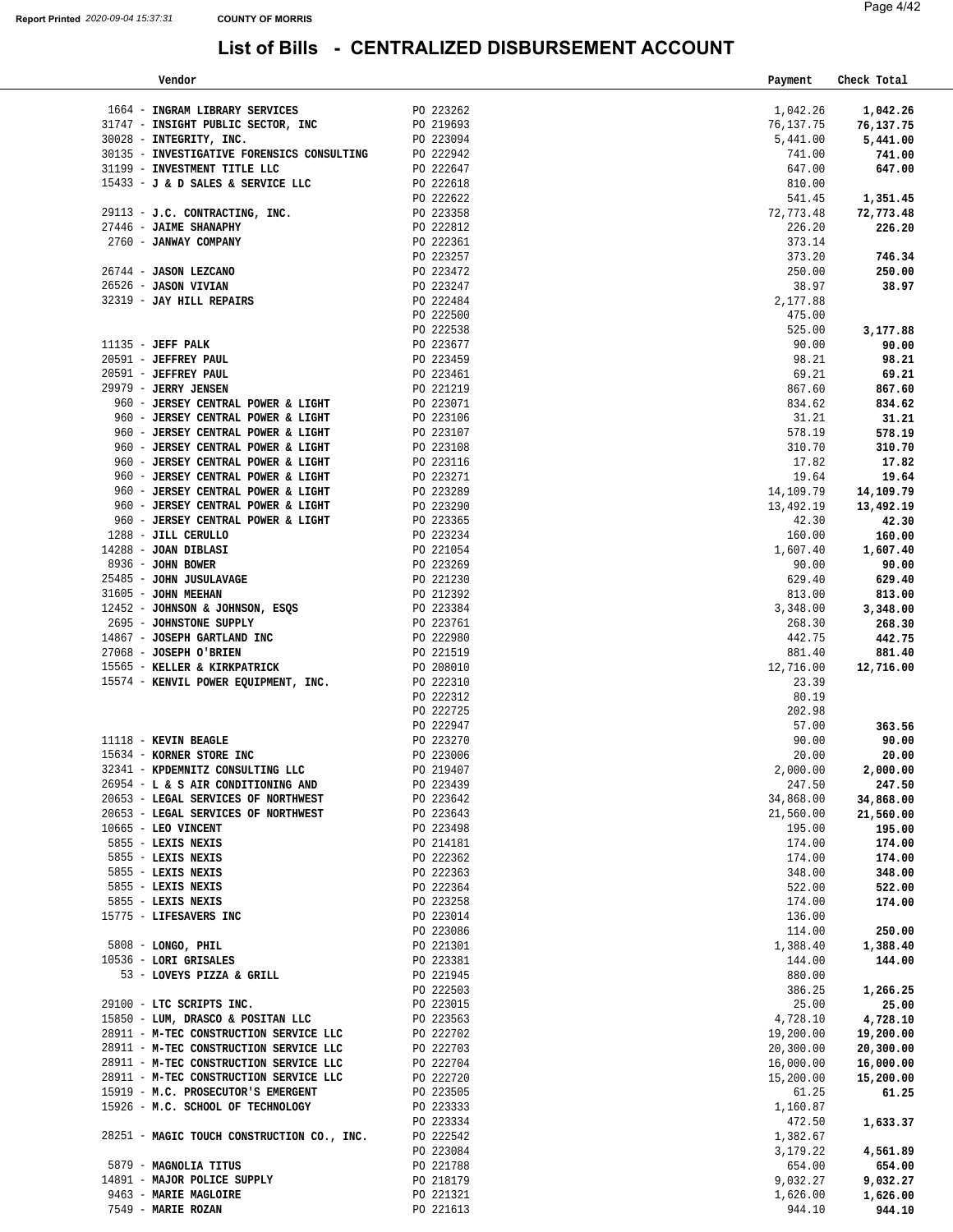| Vendor                                                                     |                        | Payment    | Check Total |
|----------------------------------------------------------------------------|------------------------|------------|-------------|
|                                                                            |                        |            |             |
| 20933 - MAUREEN BARRATT                                                    | PO 220913              | 629.40     | 629.40      |
| 20661 - MAUREEN BURIAN                                                     | PO 220968              | 629.40     | 629.40      |
| 16065 - MC VOCATIONAL SCHOOL DISTRICT                                      | PO 223785              | 236,030.00 | 236,030.00  |
| 27603 - MCKESSON MEDICAL SURGICAL                                          | PO 217933              | 31.15      |             |
|                                                                            | PO 219161              | 76.67      |             |
|                                                                            | PO 219359              | 22.83      |             |
|                                                                            | PO 219925              | 10.07      |             |
|                                                                            | PO 220145              | 73.67      |             |
|                                                                            | PO 221992              | 1.74       |             |
|                                                                            | PO 222433              | 32.35      | 248.48      |
|                                                                            | PO 223780              |            |             |
| 14264 - MCMANIMON, SCOTLAND & BAUMANN LLC                                  |                        | 37,264.09  | 37,264.09   |
| 12460 - MEDIA SUPPLY, INC.                                                 | PO 222811              | 1,200.00   | 1,200.00    |
| 32055 - MFS CONSULTING ENGINEERS &                                         | PO 222687              | 11,168.43  | 11,168.43   |
| 20664 - MICHAEL SIKORA                                                     | PO 221666              | 629.40     | 629.40      |
| 25466 - MILLENNIUM COMMUNICATIONS                                          | PO 219025              | 6,208.49   | 6,208.49    |
| 32437 - MOHINI BHARDWAJ                                                    | PO 223386              | 144.00     | 144.00      |
| 7313 - MONTAGE ENTERPRISES INC.                                            | PO 222975              | 273.52     | 273.52      |
| 12819 - MORRIS COUNTY MUA                                                  | PO 223126              | 1,351.61   | 1,351.61    |
| 12819 - MORRIS COUNTY MUA                                                  | PO 223128              | 6,122.49   | 6,122.49    |
| 19483 - MORRIS COUNTY MUNICIPAL                                            | PO 222656              | 161.59     | 161.59      |
| 19483 - MORRIS COUNTY MUNICIPAL                                            | PO 222686              | 4,554.60   | 4,554.60    |
| 1800 - MORRIS COUNTY PARK COMMISSION                                       | PO 221432              | 18,445.30  | 18,445.30   |
| 16293 - MORRIS IMAGING ASSOC II PA                                         | PO 215711              | 884.00     |             |
|                                                                            | PO 216883              | 516.00     |             |
|                                                                            | PO 216994              | 36.00      |             |
|                                                                            | PO 217412              | 276.00     |             |
|                                                                            |                        |            | 1,712.00    |
| 16321 - MORRISTOWN LUMBER &                                                | PO 222487              | 84.49      |             |
|                                                                            | PO 222713              | 92.83      |             |
|                                                                            | PO 222723              | 74.16      |             |
|                                                                            | PO 222846              | 4.99       |             |
|                                                                            | PO 223130              | 339.24     |             |
|                                                                            | PO 223132              | 29.58      | 625.29      |
| 16323 - MORRISTOWN MEDICAL CENTER                                          | PO 223782              | 8,574.84   | 8,574.84    |
| 16342 - MORRISTOWN POST OFFICE                                             | PO 221768              | 5,000.00   | 5,000.00    |
| 16382 - MOUNT OLIVE CHILD CARE AND                                         | PO 220463              | 24,000.00  | 24,000.00   |
| 19523 - N.J. NATURAL GAS COMPANY                                           | PO 222760              | 34.00      |             |
|                                                                            | PO 223173              | 292.10     | 326.10      |
| 28785 - NAPA OF ROCKAWAY                                                   | PO 222640              | 142.64     |             |
|                                                                            | PO 222965              | 36.00      |             |
|                                                                            | PO 222968              | 44.09      |             |
|                                                                            | PO 222969              | 218.89     |             |
|                                                                            | PO 222993              | 157.75     |             |
|                                                                            | PO 223195              | 64.33      |             |
|                                                                            | PO 223212              | 526.92     |             |
|                                                                            | PO 223213              | 49.88      | 1,240.50    |
| 30550 - NATAL ISRAEL TRAUMA CENTER                                         | PO 223564              | 1,000.00   | 1,000.00    |
|                                                                            |                        |            |             |
| 21122 - NATIONAL FUEL OIL INC.<br>28348 - NEW JERSEY OVERHEAD DOOR LLC     | PO 222626              | 23, 203.57 | 23,203.57   |
|                                                                            | PO 222544              | 3,212.88   |             |
|                                                                            | PO 223286              | 772.20     | 3,985.08    |
| 16552 - NEWBRIDGE SERVICES INC                                             | PO 223640              | 1,675.00   |             |
|                                                                            | PO 223641              | 82,719.00  | 84,394.00   |
| 2708 - NFPA INTERNATIONAL                                                  | PO 214197              | 205.45     | 205.45      |
| 23981 - NIELSEN DODGE - C-J-R                                              | PO 222974              | 826.09     | 826.09      |
| $23981$ - NIELSEN DODGE - C-J-R                                            | PO 223194              | 112.08     | 112.08      |
| 19919 - NJ ADVANCE MEDIA                                                   | PO 223540              | 122.36     | 122.36      |
| 17819 - NJ ADVANCE MEDIA                                                   | PO 223632              | 231.84     | 231.84      |
| 16648 - NJ POLICE TRAFFIC OFFICER ASSC                                     | PO 222799              | 50.00      | 50.00       |
| 10594 - NJ STATE ASSOCIATION OF                                            | PO 223064              | 1,000.00   | 1,000.00    |
| 16638 - NJ STATE LEAGUE OF                                                 | PO 214294              | 45.00      | 45.00       |
| 2909 - NJAC                                                                | PO 223361              | 1,000.00   | 1,000.00    |
| 26357 - NORTHEAST COMMUNICATIONS, INC.                                     | PO 223170              | 50.00      | 50.00       |
| 26357 - NORTHEAST COMMUNICATIONS, INC.                                     | PO 223171              | 194.00     | 194.00      |
| 16764 - NU-WAY CONCESSIONAIRES INC                                         | PO 222888              | 3,063.90   | 3,063.90    |
| 21565 - OCLC ONLINE COMPUTER                                               | PO 222367              |            |             |
| 26726 - OFFICE CONCEPTS GROUP, INC.                                        | PO 215913              | 2,413.57   | 2,413.57    |
|                                                                            | PO 222231              | 1,362.36   | 1,362.36    |
| 26726 - OFFICE CONCEPTS GROUP, INC.                                        | PO 222832              | 2,451.51   | 2,451.51    |
| 26726 - OFFICE CONCEPTS GROUP, INC.                                        |                        | 623.64     | 623.64      |
| 26726 - OFFICE CONCEPTS GROUP, INC.<br>26726 - OFFICE CONCEPTS GROUP, INC. | PO 222907              | 299.50     | 299.50      |
|                                                                            | PO 222910              | 179.70     | 179.70      |
| 26726 - OFFICE CONCEPTS GROUP, INC.                                        | PO 223120<br>PO 223303 | 106.36     | 106.36      |
| 26726 - OFFICE CONCEPTS GROUP, INC.                                        |                        | 1,874.41   | 1,874.41    |
| 26726 - OFFICE CONCEPTS GROUP, INC. PO 223376                              |                        | 89.90      | 89.90       |
| 9292 - OPEN SYSTEMS INTEGRATORS, INC.                                      | PO 223235              | 30,442.32  | 30,442.32   |
| 13856 - OPTIMUM                                                            | PO 221900              | 91.23      | 91.23       |
| 13856 - OPTIMUM                                                            | PO 222740              | 500.00     | 500.00      |
| 31538 - PACKETALK                                                          | PO 214466              | 550,000.00 | 550,000.00  |
|                                                                            |                        |            |             |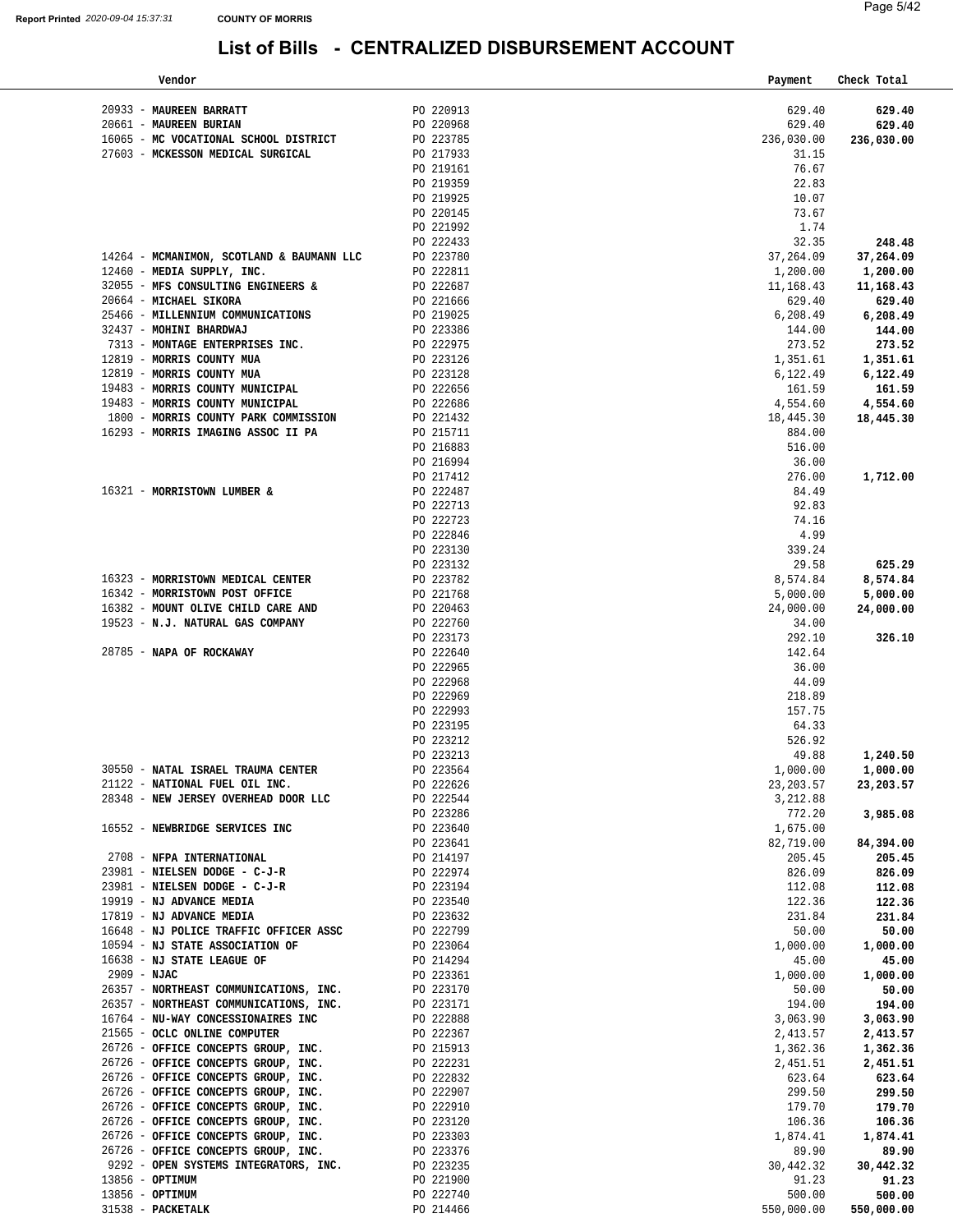| Vendor                                                                                                                                      |                        | Payment         | Check Total     |
|---------------------------------------------------------------------------------------------------------------------------------------------|------------------------|-----------------|-----------------|
|                                                                                                                                             |                        |                 |                 |
| 16887 - PAPER MART INC<br>9101 - PATRICIA MARSH<br>25411 - PATRICIA W. GIBBONS                                                              | PO 222392              | 3,096.00        | 3,096.00        |
|                                                                                                                                             | PO 222926<br>PO 223489 | 486.40          | 486.40          |
| 29544 - PAUL J. BRANDLEY                                                                                                                    |                        | 117.04<br>92.41 | 117.04          |
| 31646 - PEGGY WRIGHT                                                                                                                        | PO 222797<br>PO 223088 | 36.75           | 92.41<br>36.75  |
| 3916 - PEMBERTON FABRICATORS, INC. PO 221963                                                                                                |                        | 2,441.50        | 2,441.50        |
| $32030$ - PENN CARE, INC.                                                                                                                   |                        | 1,500.00        | 1,500.00        |
| 12426 - PETROCHOICE                                                                                                                         | PO 209898<br>PO 222619 | 1,408.80        |                 |
|                                                                                                                                             | PO 222973              | 410.00          | 1,818.80        |
| 17019 - PHILLIPSBURG SCHOOL BASED                                                                                                           | PO 223315              | 424.00          |                 |
|                                                                                                                                             | PO 223316              | 1,753.00        |                 |
|                                                                                                                                             | PO 223317              | 1,024.00        |                 |
|                                                                                                                                             | PO 223331              | 3,976.00        |                 |
|                                                                                                                                             | PO 223332              | 3,976.00        |                 |
|                                                                                                                                             | PO 223335              | 3,976.00        | 15,129.00       |
| 19681 - PITNEY BOWES CREDIT CORP                                                                                                            |                        | 1,062.84        | 1,062.84        |
| 6553 - PORTASOFT OF MORRIS COUNTY INC                                                                                                       | PO 222667<br>PO 223043 | 1,240.00        | 1,240.00        |
| 10058 - PORTER LEE CORPORATION                                                                                                              | PO 222938              | 1,078.00        | 1,078.00        |
| 17117 - POWER PLACE INC                                                                                                                     | PO 222314              | 92.65           | 92.65           |
| 26363 - PRAXAIR DISTRIBUTION                                                                                                                |                        | 299.70          | 299.70          |
| 26363 - PRAXAIR DISTRIBUTION                                                                                                                | PO 222605<br>PO 222950 | 61.14           | 61.14           |
| 27929 - PREMIER GLOBAL SERVICES                                                                                                             | $PO$ 223435            | 1,642.51        | 1,642.51        |
| 28653 - PRIME HEALTHCARE SERVICES                                                                                                           | PO 217654              | 12,366.75       |                 |
|                                                                                                                                             | PO 222393              | 387.52          | 12,754.27       |
| 28417 - PRINCIPAL LIFE INSURANCE COMPANY                                                                                                    | PO 222154              | 261.86          | 261.86          |
| 17173 - PROGRESSIVE GIFTS & INCENTIVES                                                                                                      | PO 219395              | 496.52          | 496.52          |
| 17189 - PSE&G CO                                                                                                                            | PO 223292              | 149.54          | 149.54          |
| 25849 - PUSHPA SANDESARA                                                                                                                    | PO 221627              | 813.00          | 813.00          |
| 9894 - QUADIENT, INC.                                                                                                                       | PO 223789              | 346.75          |                 |
| $264$ - R & J CONTROL, INC.                                                                                                                 | PO 223790<br>PO 223005 | 3,510.00        | 3,856.75        |
|                                                                                                                                             |                        | 3,204.04        |                 |
|                                                                                                                                             | PO 223046              | 1,641.12        | 4,845.16        |
| 17215 - R.S. KNAPP CO. INC.                                                                                                                 | PO 222790              | 230.46          |                 |
|                                                                                                                                             | PO 223474              | 178.36          | 408.82          |
| 31651 - RAPID PUMP & METER SERVICES CO.                                                                                                     | PO 223277<br>PO 222971 | 1,501.50        | 1,501.50        |
| 26223 - RE-TRON TECHNOLOGIES INC.                                                                                                           |                        | 860.37          | 860.37          |
| 26223 - RE-TRON TECHNOLOGIES INC.<br>32428 - RED DOOR LEGAL SERVICES                                                                        | PO 223200<br>PO 222818 | 794.25          | 794.25          |
| 29982 - REDICARE LLC                                                                                                                        |                        | 1,065.75        | 1,065.75        |
|                                                                                                                                             | PO 222972<br>PO 223244 | 302.89<br>52.01 | 354.90          |
| 32448 - RENEE KLOSE                                                                                                                         | PO 223350              | 121.24          | 121.24          |
|                                                                                                                                             | PO 223197              | 96.91           | 96.91           |
| 29466 - RICCIARDI BROTHERS, INC<br>28741 - RICOH USA, INC.<br>28741 - RICOH USA, INC.<br>28741 - RICOH USA, INC.<br>28741 - RICOH USA, INC. | PO 222401              | 1,120.59        | 1,120.59        |
|                                                                                                                                             |                        | 77.84           | 77.84           |
|                                                                                                                                             | PO 222402<br>PO 222752 | 7,731.90        | 7,731.90        |
|                                                                                                                                             | PO 222918              | 32.62           | 32.62           |
| 28741 - RICOH USA, INC.                                                                                                                     | PO 223398              | 1,898.16        | 1,898.16        |
| $28741$ - RICOH USA, INC.                                                                                                                   | PO 223515              | 386.68          | 386.68          |
| 25852 - RITA FORTENBERRY                                                                                                                    | PO 221113              | 867.60          | 867.60          |
| 9484 - ROB VAZZANA                                                                                                                          | PO 223368              | 90.00           | 90.00           |
| 28455 - ROBERT & SON, INC.                                                                                                                  | PO 222970              | 1,375.00        | 1,375.00        |
| 8944 - ROBERT LIST                                                                                                                          | PO 221293              | 804.00          | 804.00          |
| 10996 - ROBERT ROSSI                                                                                                                        | PO 221611              | 804.00          | 804.00          |
| 17622 - ROBERT SHEEHAN                                                                                                                      | PO 221660              | 629.40          | 629.40          |
| 27149 - ROSALIND LEBLANC                                                                                                                    | PO 221288              | 629.40          | 629.40          |
| 32258 - ROXANNE BROWN                                                                                                                       | PO 223545              | 10.00           | 10.00           |
| 24128 - ROXBURY COMMUNITY CENTER                                                                                                            | PO 223631              | 2,400.00        | 2,400.00        |
| 9938 - RUTGERS CENTER FOR CONTINUING                                                                                                        | PO 223336              | 2,952.00        |                 |
|                                                                                                                                             | PO 223340              | 3,016.00        | 5,968.00        |
| 9325 - RUTGERS SCHOOL OF BUSINESS                                                                                                           | PO 223327              | 2,680.00        | 2,680.00        |
| 17446 - RUTGERS THE STATE UNIVERSITY                                                                                                        | PO 223783              | 21,840.24       | 21,840.24       |
| 20656 - SALOME OGILVIE<br>31598 - SANCHEZ ENGRAVING LLC                                                                                     | PO 221522              | 629.40          | 629.40          |
| $10939$ - SANGITA SHAH                                                                                                                      | PO 223167<br>PO 223382 | 198.00<br>90.00 | 198.00<br>90.00 |
| 32441 - SHARON M STANLEY                                                                                                                    | PO 223343              | 117.00          | 117.00          |
| 17621 - SHEAFFER SUPPLY, INC.                                                                                                               | PO 222988              | 46.00           | 46.00           |
| 17635 - SHERWIN WILLIAMS                                                                                                                    | PO 221484              | 987.80          |                 |
|                                                                                                                                             | PO 222313              | 57.20           | 1,045.00        |
| 17699 - SMITH MOTOR CO., INC.                                                                                                               | PO 222990              | 197.54          |                 |
|                                                                                                                                             | PO 222992              | 8,608.85        |                 |
|                                                                                                                                             | PO 222998              | 127.54          |                 |
|                                                                                                                                             | PO 223214              | 288.96          |                 |
|                                                                                                                                             | PO 223215              | 207.56          | 9,430.45        |
| 6981 - SODEXO INC & AFFILIATES                                                                                                              | PO 223355              | 53,134.00       | 53,134.00       |
| 30395 - SOE SOFTWARE CORPORATION                                                                                                            | PO 222669              | 5,900.00        | 5,900.00        |
| 17755 - SOUTHEAST MORRIS COUNTY                                                                                                             | PO 223220              | 729.09          | 729.09          |
|                                                                                                                                             |                        |                 |                 |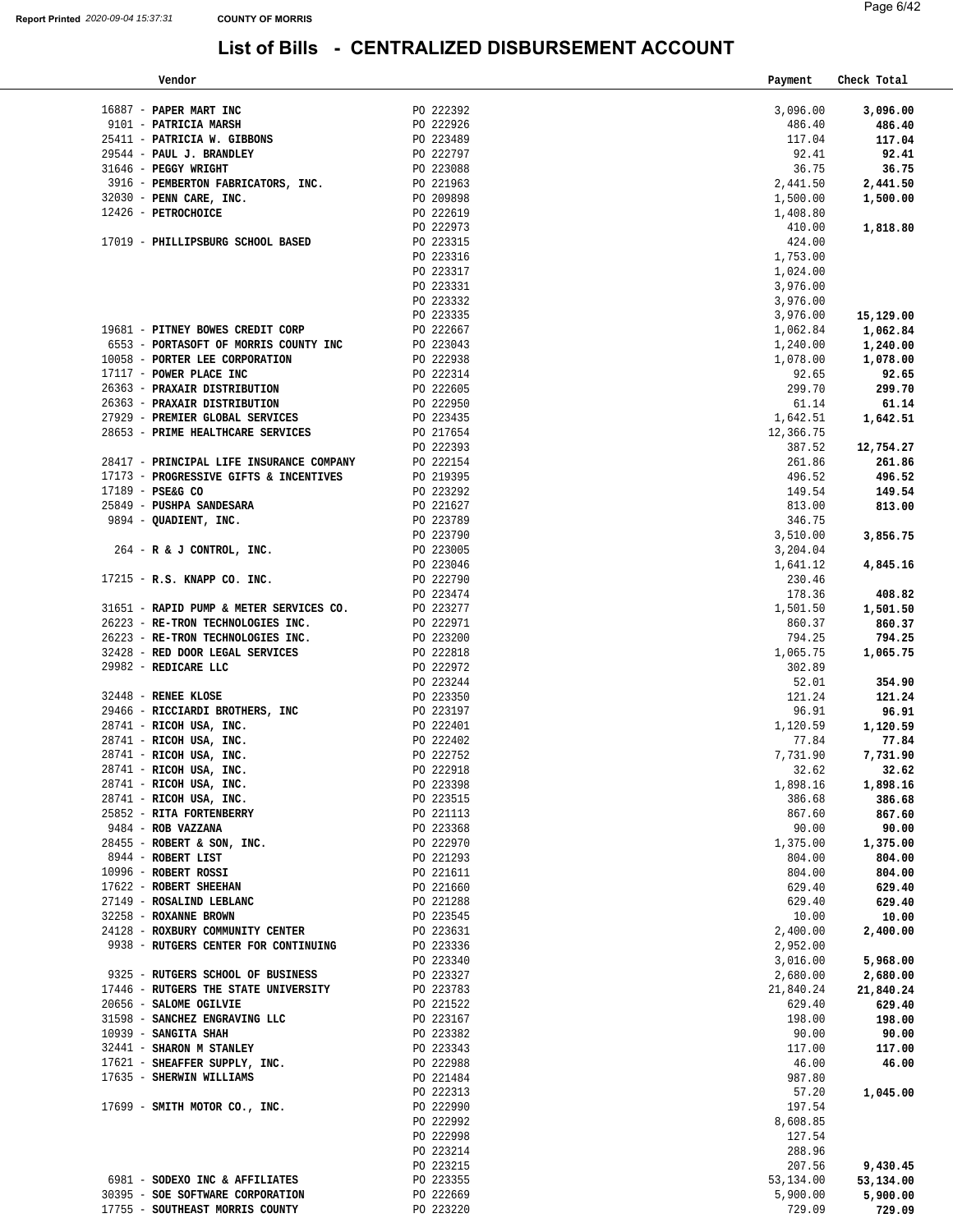| Vendor                                               |                        | Payment     | Check Total |
|------------------------------------------------------|------------------------|-------------|-------------|
|                                                      |                        |             |             |
| 17762 - SPARWICK CONTRACTING, INC.                   | PO 222637              | 192, 103.34 | 192,103.34  |
| 31989 - SPIRAL BINDING LLC                           | PO 209021              | 113.26      | 113.26      |
| 32311 - SRS SECURITY AGENCY, LLC                     | PO 223634              | 3,024.00    |             |
|                                                      | PO 223635              | 3,024.00    |             |
|                                                      | PO 223636              | 3,024.00    |             |
|                                                      | PO 223637              | 3,024.00    |             |
|                                                      | PO 223638              | 3,024.00    |             |
|                                                      | PO 223639              | 3,024.00    |             |
|                                                      | PO 223645              | 3,024.00    | 21,168.00   |
| 12311 - STATEWIDE COMMUNICATIONS INC                 | PO 223219              | 1,216.00    | 1,216.00    |
| 4298 - STERICYCLE INC                                | PO 221750              | 337.90      | 337.90      |
| 11909 - STEVEN RAYMOND                               | PO 222709              | 90.00       | 90.00       |
| 26016 - STONEFIELD ENGINEERING                       | PO 219133              | 4,100.00    | 4,100.00    |
| 17901 - SUBURBAN CONSULTING                          | PO 223075              | 1,838.75    | 1,838.75    |
| 8621 - SUBURBAN PROPANE -2347                        | PO 223080              | 849.72      |             |
|                                                      | PO 223083              | 518.78      |             |
|                                                      | PO 223444              | 476.10      | 1,844.60    |
| 28733 - SULLIVAN AND GRABER                          | PO 223104              | 263.50      | 263.50      |
| 11429 - SUSSEX COUNTY MUA                            | PO 217991              | 529.20      |             |
|                                                      | PO 223049              | 761.40      |             |
|                                                      | PO 223268              | 258.30      | 1,548.90    |
| 21364 - SYSTEM ONE ALARM                             | PO 222594              | 32,708.00   | 32,708.00   |
| 21364 - SYSTEM ONE ALARM                             | PO 223248              | 1,052.00    | 1,052.00    |
| 21364 - SYSTEM ONE ALARM                             | PO 223249              | 1,904.61    |             |
|                                                      | PO 223249              | 1,212.39    | 3,117.00    |
| 25523 - TACTICAL MEDICAL SOLUTIONS INC.              | PO 217961              | 44,603.30   | 44,603.30   |
| 28779 - TARA CHOMINSKY                               | PO 222814              | 227.40      | 227.40      |
| 7574 - TELE-MEASUREMENTS, INC.                       | PO 220813              | 4,972.50    |             |
|                                                      | PO 222246              | 472.50      | 5,445.00    |
| 17990 - TELESEARCH INC                               | PO 223302              | 834.05      |             |
|                                                      | PO 223310              | 932.05      |             |
|                                                      | PO 223312              | 932.05      |             |
|                                                      | PO 223342              | 932.05      | 3,630.20    |
| 1163 - TERESA BURKE                                  | PO 220970              | 1,258.80    | 1,258.80    |
| 12107 - TEREX UTILITIES, INC.                        | PO 218271              | 960.28      | 960.28      |
| 30653 - TERRESTRIAL IMAGING LLC                      | PO 213340              | 11,969.80   |             |
|                                                      | PO 213342              | 4,776.75    | 16,746.55   |
| 21294 - TETRA TECH INC                               | PO 223562              | 14,275.69   | 14,275.69   |
| 10741 - THE ENTECH GROUP INC                         | PO 213959              | 13,959.00   |             |
|                                                      | PO 215557              | 24,647.00   | 38,606.00   |
| 21355 - THE RODGERS GROUP LLC                        | PO 222817              | 6,000.00    | 6,000.00    |
| 25813 - THE TARGET SHOP LLC                          | PO 206289              | 440.00      | 440.00      |
| 10812 - THOMSON REUTER-WEST                          | PO 222175              | 5,794.04    | 5,794.04    |
| 10812 - THOMSON REUTER-WEST                          | PO 222180              | 1,208.43    | 1,208.43    |
| 122 - TILCON NEW YORK INC.                           | PO 222727              | 65.66       |             |
|                                                      | PO 222730              | 522.22      |             |
|                                                      | PO 222859              | 167.81      |             |
|                                                      | PO 223105              | 661.40      | 1,417.09    |
| 21479 - TIOGA SOLAR MORRIS COUNTY 1 LLC              | PO 223226              | 2,108.43    | 2,108.43    |
| 18067 - TJ'S SPORTWIDE TROPHY                        | PO 222552              | 51.95       | 51.95       |
| 281 - TOMAR INDUSTRIES INC                           | PO 223479              | 184.50      | 184.50      |
| 9099 - TONY SANCHEZ LTD                              | PO 223182              | 2,034.39    |             |
|                                                      | PO 223299              | 300.00      | 2,334.39    |
| 19736 - TOWNSHIP OF RANDOLPH                         | PO 223287              | 78.10       | 78.10       |
| 3049 - TRANE                                         | PO 223280              | 4,826.88    | 4,826.88    |
| 3486 - TREASURER, STATE OF NEW JERSEY                | PO 223216              | 50.00       | 50.00       |
| $20009$ - TRUGREEN                                   | PO 222337              | 838.82      | 838.82      |
| 30877 - TUNSTEAD LANDSCAPE SERVICES                  | PO 223236              | 17,569.80   | 17,569.80   |
| 25209 - TURN OUT UNIFORMS, INC.                      | PO 222577              | 134.99      | 134.99      |
| 4144 - U-LINE SHIPPING SUPPLY                        | PO 222639<br>PO 222661 | 42.25       | 42.25       |
| 29540 - U.S. BANK OPERATIONS CENTER                  |                        | 15,199.70   | 15,199.70   |
| 30229 - UNITED ROTARY BRUSH CORPORATION PO 223002    |                        | 709.36      | 709.36      |
| 446 - UNITRONIX DATA SYSTEMS INC                     | PO 222749              | 8,514.90    | 8,514.90    |
| 31502 - UNIVERSAL PROTECTION SERVICES, LLC PO 222390 |                        | 4,167.15    | 4,167.15    |
| $20042 - V.E. RALPH & SON INC.$                      | PO 222033              | 4,270.00    | 4,270.00    |
| 18285 - VAN CLEEF ENGINEERING ASSOC                  | PO 182481              | 4,585.00    | 4,585.00    |
| $1286 - VERIZON$                                     | PO 223072              | 112.21      | 112.21      |
| 1286 - VERIZON                                       | PO 223447              | 386.45      | 386.45      |
| 1348 - VERIZON WIRELESS                              | PO 222770              | 453.32      |             |
|                                                      | PO 223408              | 193.41      |             |
|                                                      | PO 223408              | 26,021.41   | 26,668.14   |
| 10311 - VERNAY MOVING INC                            | PO 223100              | 750.00      | 750.00      |
| 16028 - VINCENT MASSALONGO                           | PO 221330              | 629.40      | 629.40      |
| 6146 - W.B. MASON COMPANY INC                        | PO 222399              | 881.01      |             |
|                                                      | PO 222532              | 1,169.12    |             |
|                                                      | PO 222579              | 727.30      |             |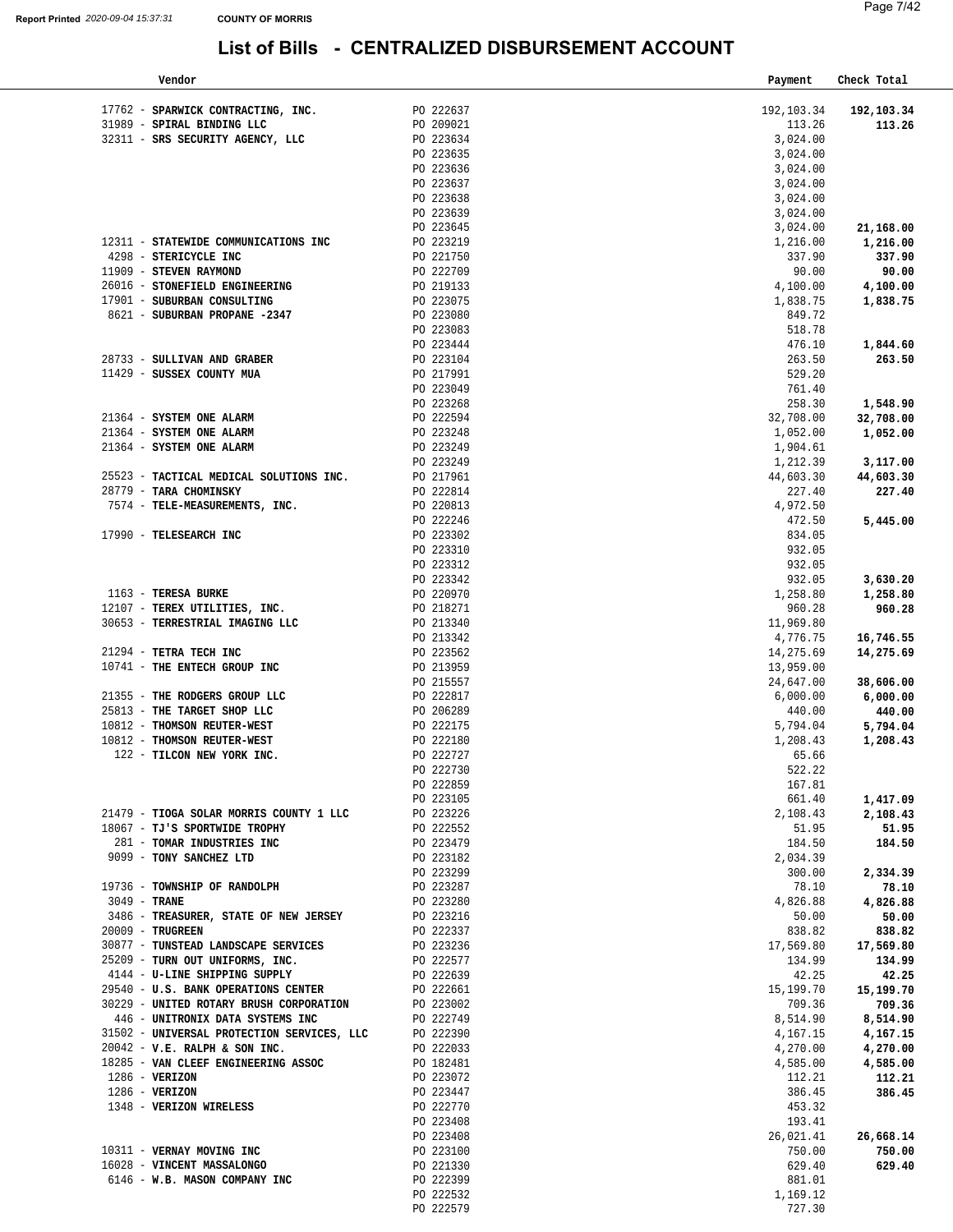### **List of Bills - CENTRALIZED DISBURSEMENT ACCOUNT**

| Vendor                                        |              | Payment        | Check Total  |
|-----------------------------------------------|--------------|----------------|--------------|
|                                               | PO 222751    | 335.25         |              |
|                                               | PO 222834    | 520.35         |              |
|                                               | PO 222836    | 443.20         |              |
|                                               | PO 222850    | 44.34          |              |
|                                               | PO 222913    | 0.95           | 4,121.52     |
| 6146 - W.B. MASON COMPANY INC                 | PO 222919    | 42.70          |              |
|                                               | PO 222948    | 294.46         |              |
|                                               | PO 223009    | 424.13         |              |
|                                               | PO 223016    | 983.01         |              |
|                                               | PO 223040    | 35.68          |              |
|                                               | PO 223044    | 156.45         |              |
|                                               | PO 223058    | 35.76          |              |
|                                               | PO 223076    | 277.20         | 2,249.39     |
| 6146 - W.B. MASON COMPANY INC                 | PO 223099    | 386.63         |              |
|                                               | PO 223117    | 35.88          |              |
|                                               | PO 223118    | 114.24         | 536.75       |
| 6146 - W.B. MASON COMPANY INC                 | PO 223127    | 199.73         |              |
|                                               | PO 223151    | 153.38         |              |
|                                               | PO 223179    | 24.10          |              |
|                                               | PO 223201    | 17.88          |              |
|                                               | PO 223229    |                |              |
|                                               | PO 223282    | 89.40<br>98.62 |              |
|                                               |              |                |              |
|                                               | PO 223283    | 1,497.60       |              |
|                                               | PO 223311    | 91.83          | 2,172.54     |
| 6146 - W.B. MASON COMPANY INC                 | PO 223348    | 161.70         |              |
|                                               | PO 223352    | 25.20          | 186.90       |
| 6146 - W.B. MASON COMPANY INC                 | PO 223375    | 221.30         |              |
|                                               | PO 223400    | 134.10         |              |
|                                               | PO 223401    | 1.90           |              |
|                                               | PO 223432    | 35.76          |              |
|                                               | PO 223454    | 203.00         |              |
|                                               | PO 223456    | 55.42          |              |
|                                               | PO 223457    | 32.24          |              |
|                                               | PO 223485    | 2,651.21       | 3,334.93     |
| 6146 - W.B. MASON COMPANY INC                 | PO 223486    | 92.94          |              |
|                                               | PO 223487    | 51.92          |              |
|                                               | PO 223488    | 439.79         |              |
|                                               | PO 223493    | 43.28          |              |
|                                               | PO 223503    | 16.03          | 643.96       |
| 18389 - WARREN COUNTY TECHNICAL SCHOOL        | PO 223328    | 2,171.21       | 2,171.21     |
| 18395 - WASHINGTON TWP MUNICIPAL              | PO 220444    | 727.77         | 727.77       |
| 21034 - WEATHER WORKS LLC                     | PO 222738    | 2,695.00       | 2,695.00     |
| 18453 - WHARTON WATER DEPARTMENT              | PO 223124    | 328.53         | 328.53       |
| 13246 - WILLIAM F. BARNISH                    | PO 223372    | 9,290.85       | 9,290.85     |
| 13246 - WILLIAM F. BARNISH                    | PO 223373    | 2,895.48       | 2,895.48     |
| 27112 - WILLIAM KARPACK                       | PO 223591    | 90.00          | 90.00        |
| 5851 - WILLIAM KERSEY                         | PO 222934    | 497.65         | 497.65       |
| 8335 - WILLIAM PATERSON UNIVERSITY            | PO 223321    | 1,138.76       |              |
|                                               | PO 223322    | 800.00         |              |
|                                               | PO 223323    | 1,707.65       |              |
|                                               | PO 223324    | 800.00         | 4,446.41     |
| 1621 - WINSOR'S TRACTOR TRAILER               | PO 223326    | 3,200.00       | 3,200.00     |
| 3793 - WOODRUFF ENERGY                        | PO 223291    | 13.56          | 13.56        |
| 20820 - Y-PERS INC                            | PO 222991    | 390.00         | 390.00       |
| TOTAL                                         |              |                | 4,472,237.70 |
|                                               |              |                |              |
| Total to be paid from Fund 01 Current Fund    | 2,312,668.20 |                |              |
| Total to be paid from Fund 02 Grant Fund      | 716,445.85   |                |              |
| Total to be paid from Fund 04 County Capital  | 1,394,895.22 |                |              |
| Total to be paid from Fund 13 Dedicated Trust | 48,228.43    |                |              |

 **-------------**

**[4,472,237.70](https://4,472,237.70)**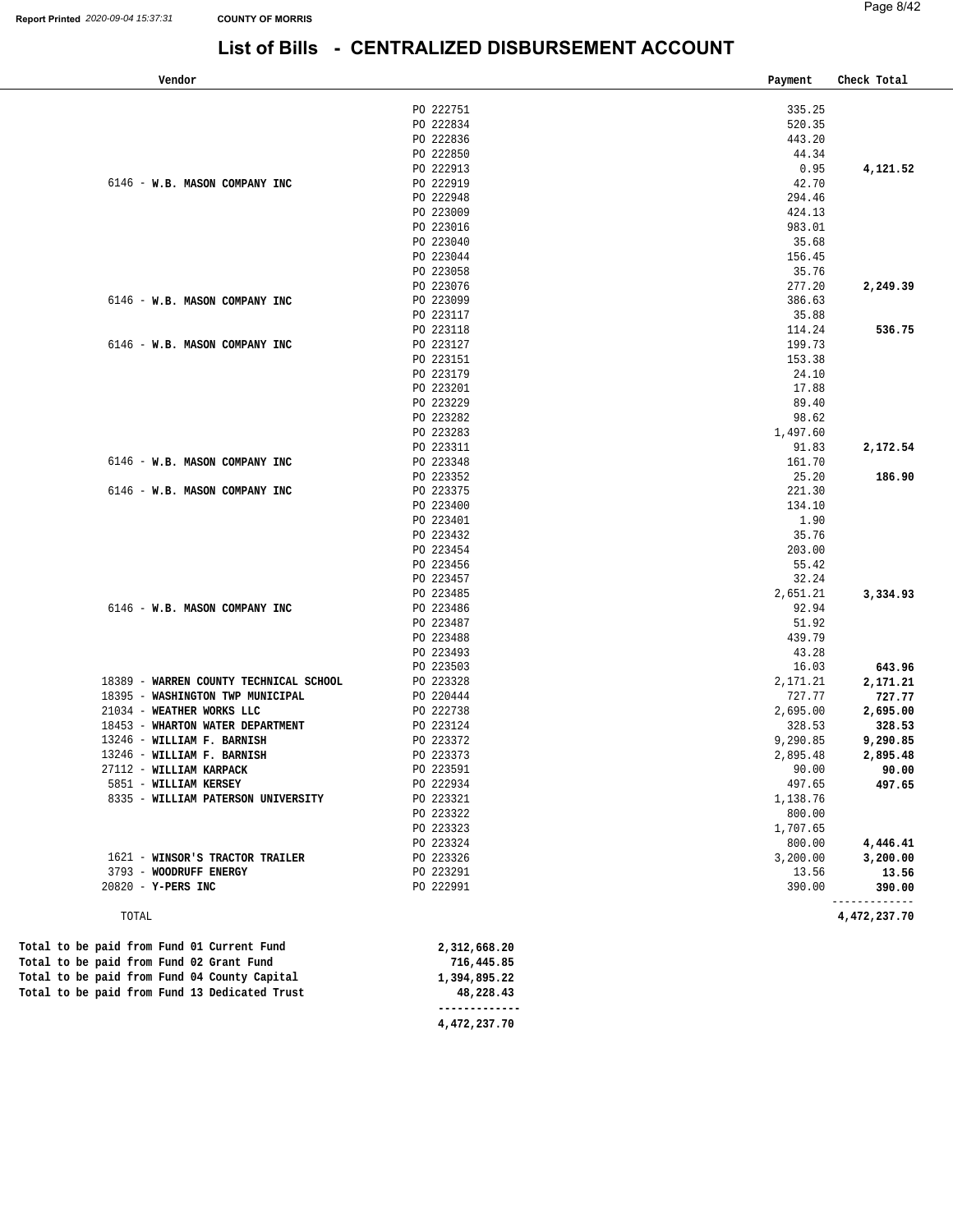**Report Printed** *2020-09-04 15:37:38* **COUNTY OF MORRIS**

Page 9/42

#### **List of Bills (Department/Account Detail) - CENTRALIZED DISBURSEMENT ACCOUNT**

| Account                   | P0#                                      | Vendor                                                         | Description         | Payment          | Account Total            |
|---------------------------|------------------------------------------|----------------------------------------------------------------|---------------------|------------------|--------------------------|
|                           |                                          |                                                                | <b>Current Fund</b> |                  |                          |
|                           | <b>County Administrator</b>              |                                                                |                     |                  |                          |
| 01-201-20-100100-068      |                                          | 223776 COUNTY OF MORRIS<br>Postage & Metered Mail              | TOTAL FOR ACCOUNT   | 17.30            | 17.30                    |
|                           |                                          |                                                                |                     |                  | ============             |
|                           | TOTAL for County Administrator           |                                                                |                     |                  | 17.30                    |
| <b>Personnel</b>          |                                          |                                                                |                     |                  |                          |
| 01-201-20-105100-068      |                                          | 223776 COUNTY OF MORRIS<br>Postage & Metered Mail              | TOTAL FOR ACCOUNT   | 29.30            | 29.30                    |
|                           |                                          | 223058 W.B. MASON COMPANY INC                                  |                     | 35.76            |                          |
| 01-201-20-105100-095      |                                          | 223432 W.B. MASON COMPANY INC<br>Other Administrative Supplies | TOTAL FOR ACCOUNT   | 35.76            | 71.52                    |
|                           | 222401 RICOH USA, INC.                   |                                                                |                     | 1,120.59         |                          |
| 01-201-20-105100-164      | 222402 RICOH USA, INC.                   | Office Machines - Rental                                       | TOTAL FOR ACCOUNT   | 77.84            | 1,198.43                 |
|                           |                                          |                                                                |                     |                  | ============             |
|                           | TOTAL for Personnel                      |                                                                |                     |                  | 1,299.25                 |
|                           | <b>Board of Chosen Freeholders</b>       |                                                                |                     |                  |                          |
|                           |                                          | 223776 COUNTY OF MORRIS<br>223776 COUNTY OF MORRIS             |                     | 141.40<br>98.54  |                          |
| 01-201-20-110100-068      |                                          | Postage & Metered Mail                                         | TOTAL FOR ACCOUNT   |                  | 239.94                   |
| 01-201-20-110100-079      | 223361 NJAC                              | Special Projects                                               | TOTAL FOR ACCOUNT   | 1,000.00         | 1,000.00                 |
|                           |                                          |                                                                |                     |                  | ============             |
|                           |                                          | TOTAL for Board of Chosen Freeholders                          |                     |                  | 1,239.94                 |
| <b>Clerk of the Board</b> |                                          |                                                                |                     |                  |                          |
|                           |                                          | 223544 GANNETT NJ NEWSPAPERS<br>223602 GANNETT NJ NEWSPAPERS   |                     | 128.74<br>26.66  |                          |
|                           |                                          | 223414 GANNETT NJ NEWSPAPERS<br>223415 GANNETT NJ NEWSPAPERS   |                     | 116.70<br>118.42 |                          |
| 01-201-20-110105-022      | Advertising                              |                                                                | TOTAL FOR ACCOUNT   |                  | 390.52                   |
|                           | TOTAL for Clerk of the Board             |                                                                |                     |                  | ============<br>390.52   |
| <b>County Clerk</b>       |                                          |                                                                |                     |                  |                          |
| 01-201-20-120100-031      |                                          | 223408 VERIZON WIRELESS<br>Cellular Phones/Pagers              | TOTAL FOR ACCOUNT   | 508.38           | 508.38                   |
|                           |                                          | 223099 W.B. MASON COMPANY INC                                  |                     | 386.63           |                          |
| 01-201-20-120100-058      |                                          | Office Supplies & Stationery                                   | TOTAL FOR ACCOUNT   |                  | 386.63                   |
| 01-201-20-120100-068      |                                          | 223776 COUNTY OF MORRIS<br>Postage & Metered Mail              | TOTAL FOR ACCOUNT   | 1,130.95         | 1,130.95                 |
|                           | 223110 EUGENE NATOLI                     |                                                                |                     | 24.29            |                          |
| 01-201-20-120100-082      |                                          | Travel Expense                                                 | TOTAL FOR ACCOUNT   |                  | 24.29                    |
|                           | TOTAL for County Clerk                   |                                                                |                     |                  | ============<br>2,050.25 |
|                           | <b>County Board of Elections</b>         |                                                                |                     |                  |                          |
|                           | 223144 DALE KRAMER                       |                                                                |                     | 583.00           |                          |
|                           | 223144 DALE KRAMER<br>223144 DALE KRAMER |                                                                |                     | 30.00<br>38.62   |                          |
| 01-201-20-121100-039      |                                          | Education Schools & Training                                   | TOTAL FOR ACCOUNT   |                  | 651.62                   |
|                           |                                          | 223776 COUNTY OF MORRIS                                        |                     | 72.25            |                          |

 **01-201-20-121100-068** *Postage & Metered Mail* **TOTAL FOR ACCOUNT 72.25**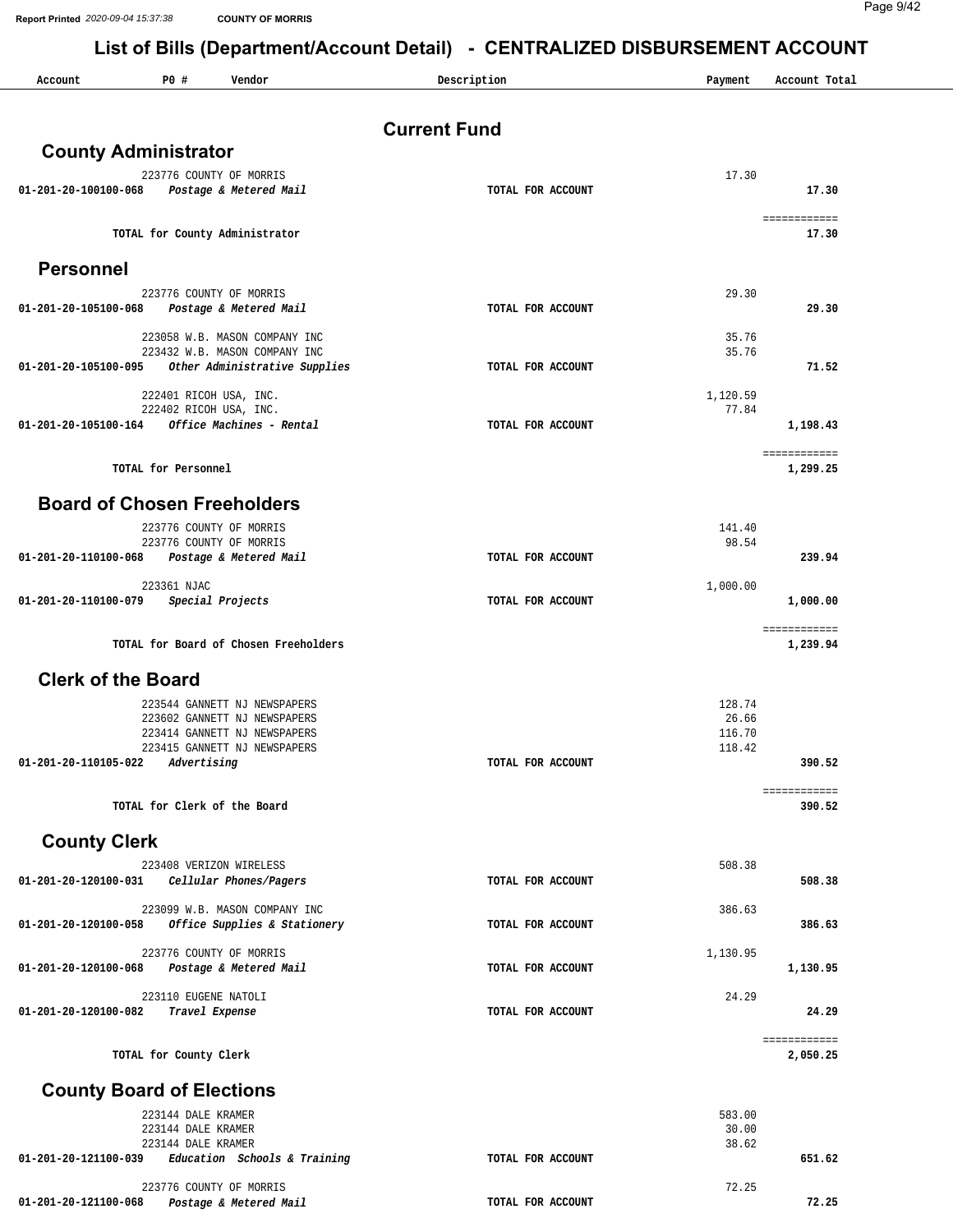| Account                                       | P0#                       | Vendor                                                         | Description       | Payment         | Account Total            |
|-----------------------------------------------|---------------------------|----------------------------------------------------------------|-------------------|-----------------|--------------------------|
| <b>County Board of Elections</b>              |                           |                                                                |                   |                 |                          |
|                                               |                           | TOTAL for County Board of Elections                            |                   |                 | ============<br>723.87   |
| <b>Superintendent of Elections</b>            |                           |                                                                |                   |                 |                          |
|                                               |                           | 223776 COUNTY OF MORRIS                                        |                   | 136.65          |                          |
|                                               |                           | 221768 MORRISTOWN POST OFFICE                                  |                   | 5,000.00        |                          |
| 01-201-20-121105-068                          |                           | Postage & Metered Mail                                         | TOTAL FOR ACCOUNT |                 | 5,136.65                 |
|                                               |                           | 223352 W.B. MASON COMPANY INC                                  |                   | 0.95            |                          |
|                                               |                           | 223352 W.B. MASON COMPANY INC<br>223352 W.B. MASON COMPANY INC |                   | 0.95<br>0.95    |                          |
|                                               |                           | 223352 W.B. MASON COMPANY INC                                  |                   | 17.88           |                          |
|                                               |                           | 223352 W.B. MASON COMPANY INC                                  |                   | 4.47            |                          |
| 01-201-20-121105-095                          |                           | Other Administrative Supplies                                  | TOTAL FOR ACCOUNT |                 | 25.20                    |
|                                               |                           | TOTAL for Superintendent of Elections                          |                   |                 | ============<br>5,161.85 |
| <b>County Elections (Cty Clerk)</b>           |                           |                                                                |                   |                 |                          |
|                                               |                           | 222669 SOE SOFTWARE CORPORATION                                |                   | 5,900.00        |                          |
| 01-201-20-121110-044                          |                           | <i>Equipment Service Agreements</i>                            | TOTAL FOR ACCOUNT |                 | 5,900.00                 |
|                                               |                           | 223100 VERNAY MOVING INC                                       |                   | 750.00          |                          |
| 01-201-20-121110-058                          |                           | Office Supplies & Stationery                                   | TOTAL FOR ACCOUNT |                 | 750.00                   |
|                                               |                           | 223776 COUNTY OF MORRIS                                        |                   | 76.25           |                          |
| 01-201-20-121110-068                          |                           | Postage & Metered Mail                                         | TOTAL FOR ACCOUNT |                 | 76.25                    |
|                                               |                           | 222667 PITNEY BOWES CREDIT CORP                                |                   | 546.42          |                          |
|                                               |                           | 222667 PITNEY BOWES CREDIT CORP                                |                   | 516.42          |                          |
| 01-201-20-121110-259                          |                           | Equipment Rental                                               | TOTAL FOR ACCOUNT |                 | 1,062.84                 |
|                                               |                           | TOTAL for County Elections (Cty Clerk)                         |                   |                 | ============<br>7,789.09 |
| <b>County Treasurer</b>                       |                           |                                                                |                   |                 |                          |
|                                               |                           | 223776 COUNTY OF MORRIS                                        |                   | 318.65          |                          |
| 01-201-20-130100-068                          |                           | Postage & Metered Mail                                         | TOTAL FOR ACCOUNT |                 | 318.65                   |
|                                               |                           |                                                                |                   |                 | ============             |
|                                               |                           | TOTAL for County Treasurer                                     |                   |                 | 318.65                   |
| <b>Purchasing Division</b>                    |                           |                                                                |                   |                 |                          |
|                                               |                           | 223120 OFFICE CONCEPTS GROUP, INC.                             |                   | 106.36          |                          |
|                                               |                           | 223376 OFFICE CONCEPTS GROUP, INC.                             |                   | 89.90           |                          |
| 01-201-20-130105-058                          |                           | Office Supplies & Stationery                                   | TOTAL FOR ACCOUNT |                 | 196.26                   |
| 01-201-20-130105-068                          |                           | 223776 COUNTY OF MORRIS<br>Postage & Metered Mail              | TOTAL FOR ACCOUNT | 148.50          | 148.50                   |
|                                               |                           |                                                                |                   |                 |                          |
|                                               |                           | 223117 W.B. MASON COMPANY INC                                  |                   | 0.95            |                          |
|                                               | 223350 RENEE KLOSE        | 223117 W.B. MASON COMPANY INC                                  |                   | 34.93<br>121.24 |                          |
| 01-201-20-130105-095                          |                           | Other Administrative Supplies                                  | TOTAL FOR ACCOUNT |                 | 157.12                   |
|                                               |                           |                                                                |                   |                 | ============             |
|                                               |                           | TOTAL for Purchasing Division                                  |                   |                 | 501.88                   |
| <b>Office Services</b>                        |                           |                                                                |                   |                 |                          |
|                                               | 223789 QUADIENT, INC.     |                                                                |                   | 243.75          |                          |
| 01-201-20-130110-058                          | 223789 QUADIENT, INC.     | Office Supplies & Stationery                                   | TOTAL FOR ACCOUNT | 103.00          | 346.75                   |
|                                               |                           |                                                                |                   |                 |                          |
| 01-201-20-130110-164 Office Machines - Rental | 223790 QUADIENT, INC.     |                                                                | TOTAL FOR ACCOUNT | 3,510.00        | 3,510.00                 |
|                                               |                           |                                                                |                   |                 | ============             |
|                                               | TOTAL for Office Services |                                                                |                   |                 | 3,856.75                 |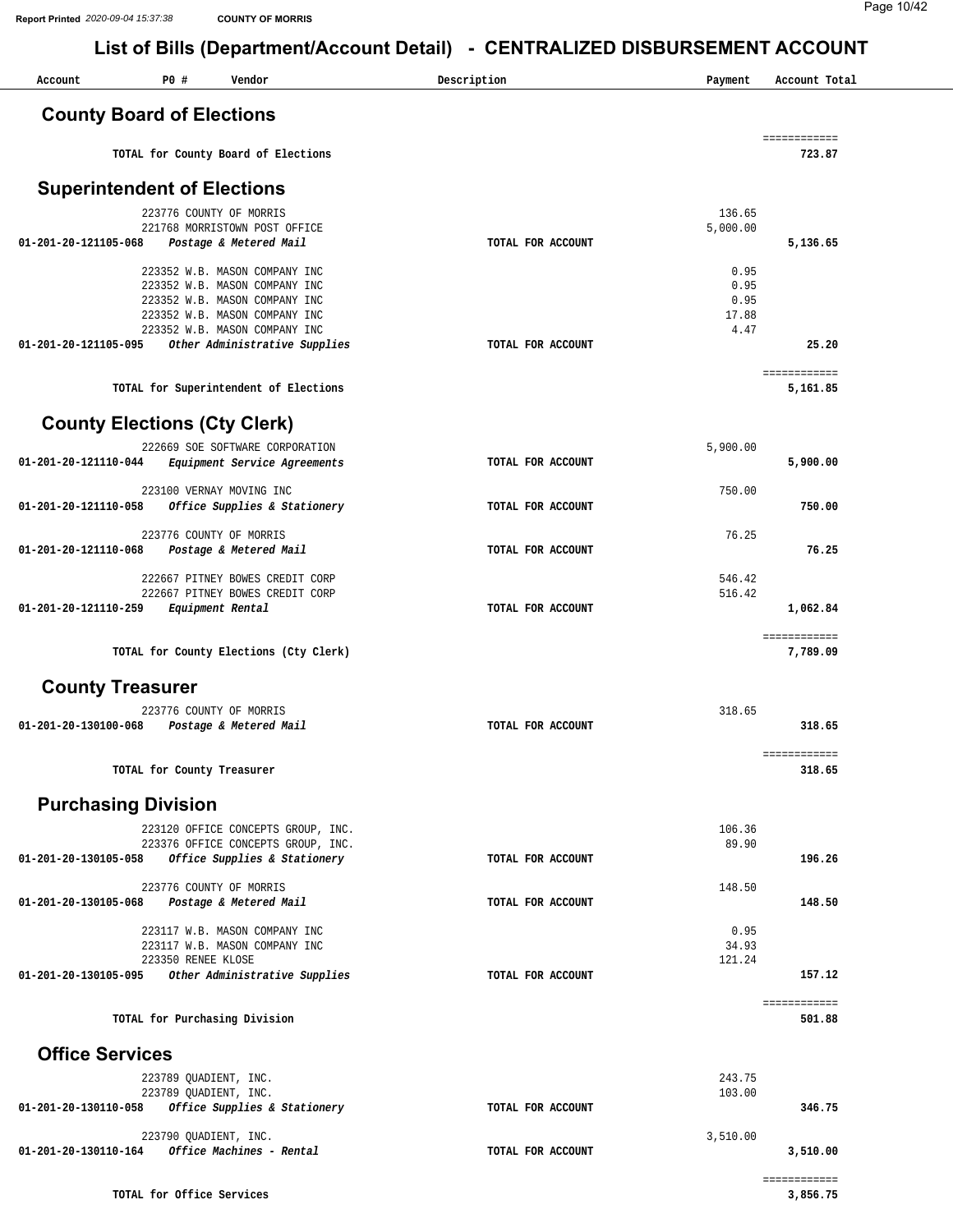#### Page 11/42

| Account               | P0 #                              | Vendor                                                                   | Description       | Payment         | Account Total |
|-----------------------|-----------------------------------|--------------------------------------------------------------------------|-------------------|-----------------|---------------|
|                       |                                   |                                                                          |                   |                 |               |
|                       | <b>Information Technology Div</b> |                                                                          |                   |                 |               |
|                       |                                   | 215913 OFFICE CONCEPTS GROUP, INC.                                       |                   | 472.42          |               |
|                       |                                   | 215913 OFFICE CONCEPTS GROUP, INC.<br>215913 OFFICE CONCEPTS GROUP, INC. |                   | 73.94<br>306.00 |               |
|                       |                                   | 215913 OFFICE CONCEPTS GROUP, INC.                                       |                   | 510.00          |               |
| 01-201-20-140100-058  |                                   | Office Supplies & Stationery                                             | TOTAL FOR ACCOUNT |                 | 1,362.36      |
|                       |                                   | 223776 COUNTY OF MORRIS                                                  |                   | 0.50            |               |
| 01-201-20-140100-068  |                                   | Postage & Metered Mail                                                   | TOTAL FOR ACCOUNT |                 | 0.50          |
|                       |                                   |                                                                          |                   |                 |               |
|                       |                                   | 223571 CITYSIDE ARCHIVES, LLC                                            |                   | 4,788.86        |               |
| 01-201-20-140100-073  |                                   | Records Managment Services                                               | TOTAL FOR ACCOUNT |                 | 4,788.86      |
|                       |                                   | 218247 DELL MARKETING L.P.                                               |                   | 188,687.00      |               |
|                       |                                   | 218247 DELL MARKETING L.P.                                               |                   | 15,149.00       |               |
|                       |                                   | 218247 DELL MARKETING L.P.                                               |                   | 10,876.00       |               |
| 01-201-20-140100-078  |                                   | Software Maintenance                                                     | TOTAL FOR ACCOUNT |                 | 214,712.00    |
|                       | 221720 GRAINGER                   |                                                                          |                   | 250.35          |               |
| 01-201-20-140100-098  |                                   | Other Operating&Repair Supply                                            | TOTAL FOR ACCOUNT |                 | 250.35        |
|                       |                                   |                                                                          |                   |                 |               |
|                       |                                   |                                                                          |                   |                 | ============  |
|                       |                                   | TOTAL for Information Technology Div                                     |                   |                 | 221, 114.07   |
|                       | <b>County Board of Taxation</b>   |                                                                          |                   |                 |               |
|                       |                                   |                                                                          |                   |                 |               |
|                       |                                   | 223311 W.B. MASON COMPANY INC                                            |                   | 57.54           |               |
|                       |                                   | 223311 W.B. MASON COMPANY INC<br>223311 W.B. MASON COMPANY INC           |                   | 12.31<br>21.98  |               |
| 01-201-20-150100-058  |                                   | Office Supplies & Stationery                                             | TOTAL FOR ACCOUNT |                 | 91.83         |
|                       |                                   |                                                                          |                   |                 |               |
|                       |                                   | 223776 COUNTY OF MORRIS                                                  |                   | 108.40          |               |
| 01-201-20-150100-068  |                                   | Postage & Metered Mail                                                   | TOTAL FOR ACCOUNT |                 | 108.40        |
|                       |                                   |                                                                          |                   |                 | ============  |
|                       |                                   | TOTAL for County Board of Taxation                                       |                   |                 | 200.23        |
|                       |                                   |                                                                          |                   |                 |               |
| <b>County Counsel</b> |                                   |                                                                          |                   |                 |               |
|                       |                                   | 223104 SULLIVAN AND GRABER                                               |                   | 263.50          |               |
| 01-201-20-155100-051  | Legal                             |                                                                          | TOTAL FOR ACCOUNT |                 | 263.50        |
|                       |                                   | 223776 COUNTY OF MORRIS                                                  |                   | 2.60            |               |
| 01-201-20-155100-068  |                                   | Postage & Metered Mail                                                   | TOTAL FOR ACCOUNT |                 | 2.60          |
|                       |                                   |                                                                          |                   |                 |               |
|                       |                                   |                                                                          |                   |                 | ============  |
|                       | TOTAL for County Counsel          |                                                                          |                   |                 | 266.10        |
|                       |                                   |                                                                          |                   |                 |               |
|                       | <b>County Surrogate</b>           |                                                                          |                   |                 |               |
|                       |                                   | 223375 W.B. MASON COMPANY INC                                            |                   | 221.30          |               |
|                       |                                   | 223456 W.B. MASON COMPANY INC                                            |                   | 55.42           |               |
|                       |                                   | 223454 W.B. MASON COMPANY INC<br>223457 W.B. MASON COMPANY INC           |                   | 203.00          |               |
|                       |                                   | 223457 W.B. MASON COMPANY INC                                            |                   | 22.35<br>8.94   |               |
|                       |                                   | 223457 W.B. MASON COMPANY INC                                            |                   | 0.95            |               |
| 01-201-20-160100-058  |                                   | Office Supplies & Stationery                                             | TOTAL FOR ACCOUNT |                 | 511.96        |
|                       |                                   |                                                                          |                   |                 |               |
|                       |                                   | 223776 COUNTY OF MORRIS                                                  |                   | 381.50          |               |
| 01-201-20-160100-068  |                                   | Postage & Metered Mail                                                   | TOTAL FOR ACCOUNT |                 | 381.50        |
|                       |                                   |                                                                          |                   |                 | ============  |
|                       | TOTAL for County Surrogate        |                                                                          |                   |                 | 893.46        |
|                       |                                   |                                                                          |                   |                 |               |
| <b>Engineering</b>    |                                   |                                                                          |                   |                 |               |
|                       |                                   | 223229 W.B. MASON COMPANY INC                                            |                   | 89.40           |               |
| 01-201-20-165100-058  |                                   | Office Supplies & Stationery                                             | TOTAL FOR ACCOUNT |                 | 89.40         |
|                       |                                   |                                                                          |                   |                 |               |
|                       | 222259 FEDEX                      | 223776 COUNTY OF MORRIS                                                  |                   | 26.62<br>0.50   |               |
|                       |                                   | 223776 COUNTY OF MORRIS                                                  |                   | 40.90           |               |
|                       |                                   | 223776 COUNTY OF MORRIS                                                  |                   | 1.00            |               |
| 01-201-20-165100-068  |                                   | Postage & Metered Mail                                                   | TOTAL FOR ACCOUNT |                 | 69.02         |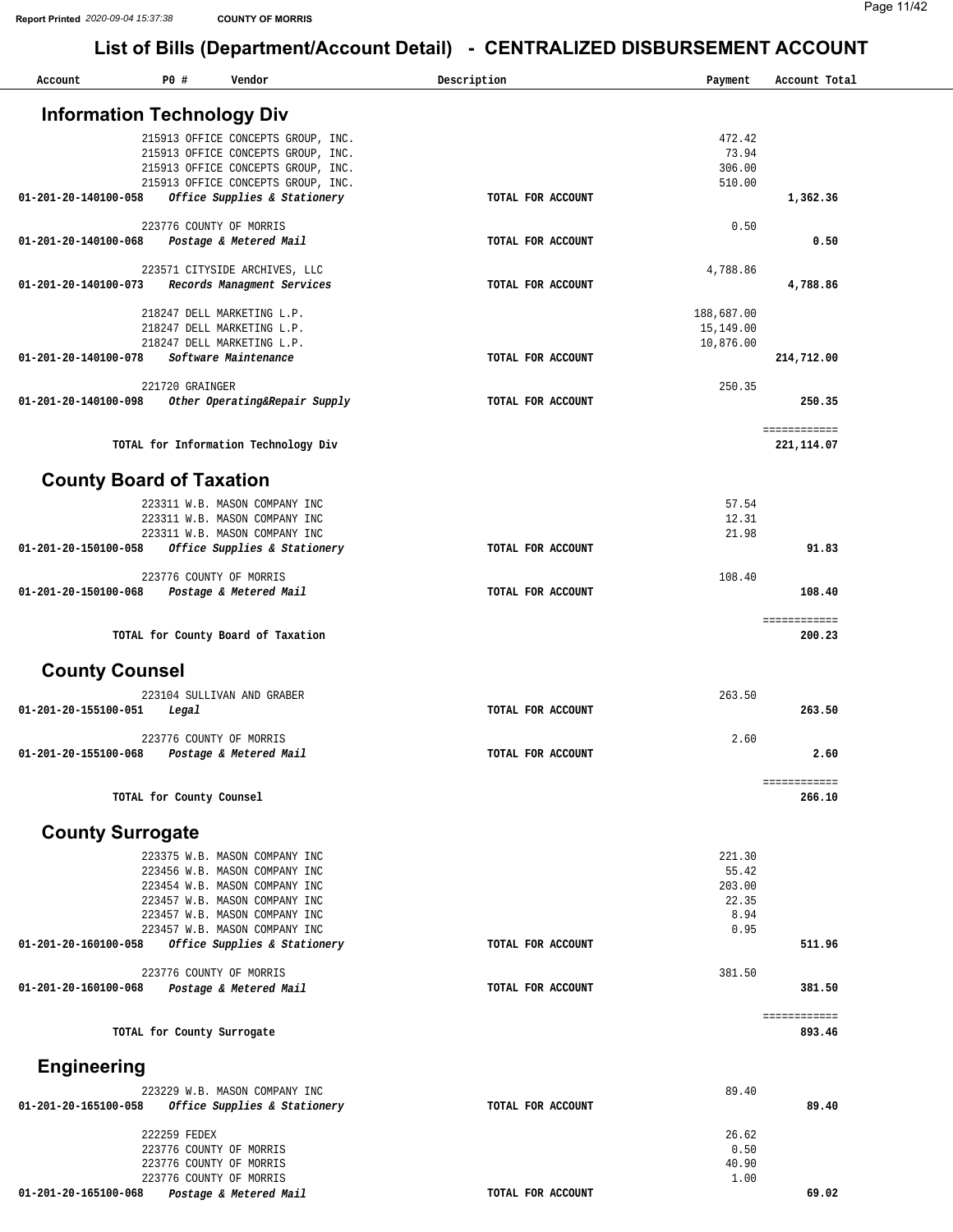| Account                    | P0 #<br>Vendor                                                       | Description       | Payment  | Account Total            |
|----------------------------|----------------------------------------------------------------------|-------------------|----------|--------------------------|
| <b>Engineering</b>         |                                                                      |                   |          |                          |
| 01-201-20-165100-082       | 223568 ANDREW CHLOPIK                                                | TOTAL FOR ACCOUNT | 90.00    | 90.00                    |
|                            | Travel Expense                                                       |                   |          |                          |
| 01-201-20-165100-164       | 222790 R.S. KNAPP CO. INC.<br>Office Machines - Rental               | TOTAL FOR ACCOUNT | 230.46   | 230.46                   |
|                            | 223230 AT&T MOBILITY                                                 |                   | 41.24    |                          |
| 01-201-20-165100-258       | Equipment                                                            | TOTAL FOR ACCOUNT |          | 41.24                    |
|                            | TOTAL for Engineering                                                |                   |          | ============<br>520.12   |
| <b>Heritage Commission</b> |                                                                      |                   |          |                          |
|                            | 223776 COUNTY OF MORRIS                                              |                   | 1.40     |                          |
| 01-201-20-175100-068       | Postage & Metered Mail                                               | TOTAL FOR ACCOUNT |          | 1.40                     |
|                            | 222341 HOLLINGER METAL EDGE INC.<br>Special Projects                 |                   | 19.83    |                          |
| 01-201-20-175100-079       |                                                                      | TOTAL FOR ACCOUNT |          | 19.83                    |
|                            | TOTAL for Heritage Commission                                        |                   |          | ============<br>21.23    |
| <b>Planning Board</b>      |                                                                      |                   |          |                          |
|                            | 222836 W.B. MASON COMPANY INC                                        |                   | 251.86   |                          |
|                            | 222836 W.B. MASON COMPANY INC                                        |                   | 191.34   |                          |
|                            | 222834 W.B. MASON COMPANY INC                                        |                   | 19.96    |                          |
| 01-201-20-180100-058       | 222834 W.B. MASON COMPANY INC<br>Office Supplies & Stationery        | TOTAL FOR ACCOUNT | 385.31   | 848.47                   |
|                            | 223776 COUNTY OF MORRIS                                              |                   | 72.15    |                          |
| 01-201-20-180100-068       | Postage & Metered Mail                                               | TOTAL FOR ACCOUNT |          | 72.15                    |
|                            | 222832 OFFICE CONCEPTS GROUP, INC.                                   |                   | 623.64   |                          |
| 01-201-20-180100-069       | Printing                                                             | TOTAL FOR ACCOUNT |          | 623.64                   |
|                            | 222834 W.B. MASON COMPANY INC                                        |                   | 115.08   |                          |
| 01-201-20-180100-095       | Other Administrative Supplies                                        | TOTAL FOR ACCOUNT |          | 115.08                   |
|                            | TOTAL for Planning Board                                             |                   |          | ============<br>1,659.34 |
|                            | <b>County Weights &amp; Measures</b>                                 |                   |          |                          |
|                            | 223408 VERIZON WIRELESS                                              |                   | 432.14   |                          |
| 01-201-22-201100-031       | Cellular Phones/Pagers                                               | TOTAL FOR ACCOUNT |          | 432.14                   |
|                            | 223009 W.B. MASON COMPANY INC                                        |                   | 424.13   |                          |
| 01-201-22-201100-058       | Office Supplies & Stationery                                         | TOTAL FOR ACCOUNT |          | 424.13                   |
| 01-201-22-201100-068       | 223776 COUNTY OF MORRIS<br>Postage & Metered Mail                    | TOTAL FOR ACCOUNT | 9.90     | 9.90                     |
|                            |                                                                      |                   |          |                          |
| 01-201-22-201100-084       | 222847 EMPLOYMENT HORIZONS ENTERPRISES INC<br>Other Outside Services | TOTAL FOR ACCOUNT | 935.00   | 935.00                   |
|                            | 222245 GRAINGER                                                      |                   | 297.36   |                          |
|                            | 222846 MORRISTOWN LUMBER &                                           |                   | 4.99     |                          |
|                            | 222639 U-LINE SHIPPING SUPPLY                                        |                   | 42.25    |                          |
| 01-201-22-201100-258       | 222417 GRAINGER<br>Equipment                                         | TOTAL FOR ACCOUNT | 444.56   | 789.16                   |
|                            | 221963 PEMBERTON FABRICATORS, INC.                                   |                   | 2,441.50 |                          |
| 01-201-22-201100-262       | Machinery Repairs & Parts                                            | TOTAL FOR ACCOUNT |          | 2,441.50                 |
|                            |                                                                      |                   |          | ============             |
|                            | TOTAL for County Weights & Measures                                  |                   |          | 5,031.83                 |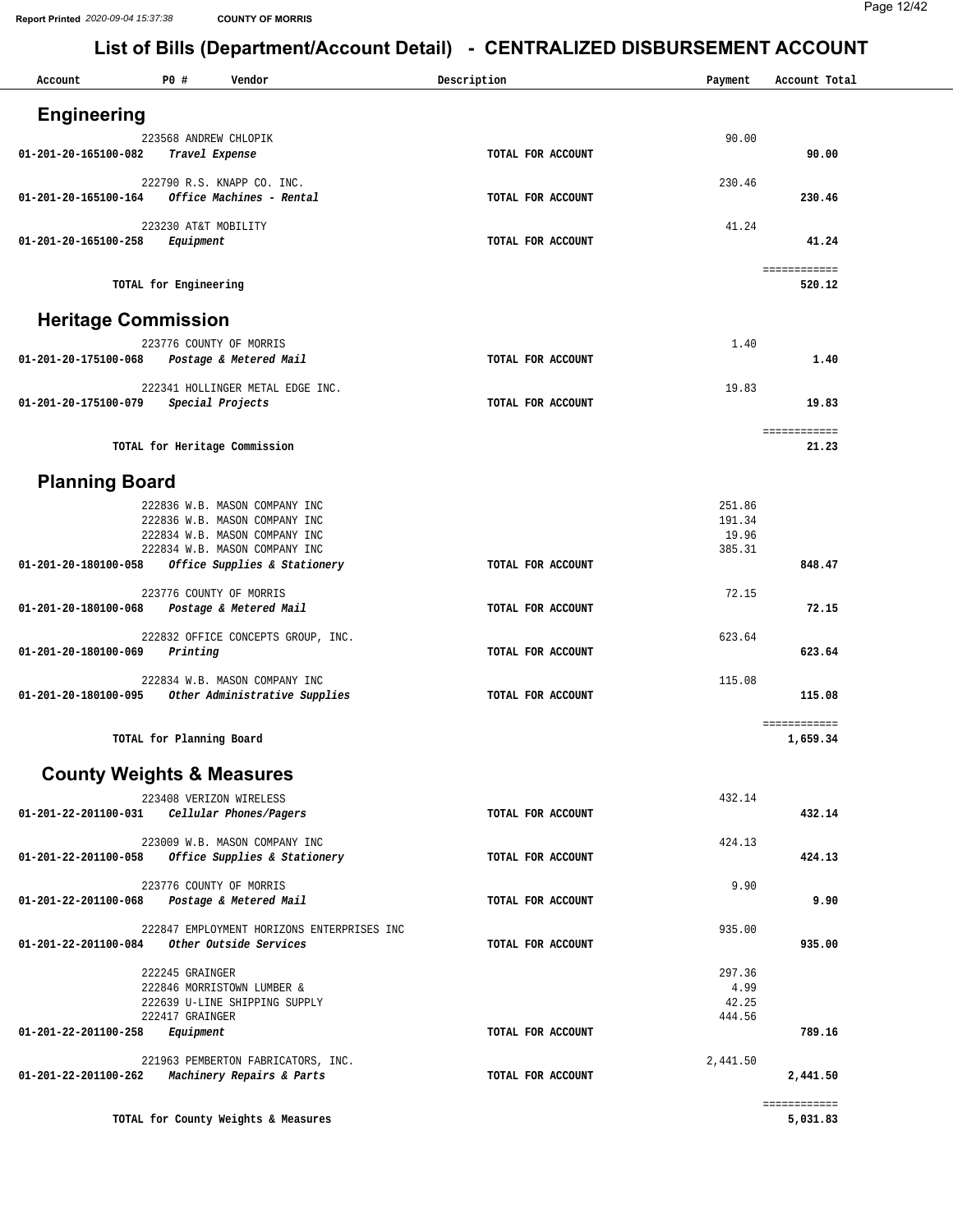**01-201-25-252105-044** *Equipment Service Agreements* 

#### **List of Bills (Department/Account Detail) - CENTRALIZED DISBURSEMENT ACCOUNT**

| Account                         | P0 #               | Vendor                                                                      | Description       | Payment            | Account Total            |
|---------------------------------|--------------------|-----------------------------------------------------------------------------|-------------------|--------------------|--------------------------|
| <b>Employee Group Insurance</b> |                    |                                                                             |                   |                    |                          |
|                                 |                    |                                                                             |                   |                    |                          |
|                                 |                    | 221227 ANGELA J JOSEPH<br>221527 BARBARA OREFICE                            |                   | 804.00<br>629.40   |                          |
|                                 |                    | 221622 BRENDA SAFFOLD                                                       |                   | 542.00             |                          |
|                                 |                    | 221671 FRANCES SLAYTON                                                      |                   | 629.40             |                          |
|                                 | 221509 GLORIA NIEC |                                                                             |                   | 629.40             |                          |
|                                 |                    | 221278 HELEN LARSON                                                         |                   | 629.40             |                          |
|                                 |                    | 221054 JOAN DIBLASI                                                         |                   | 1,607.40           |                          |
|                                 |                    | 221519 JOSEPH O'BRIEN                                                       |                   | 881.40             |                          |
|                                 |                    | 221788 MAGNOLIA TITUS                                                       |                   | 654.00             |                          |
|                                 | 221613 MARIE ROZAN |                                                                             |                   | 944.10             |                          |
|                                 |                    | 220913 MAUREEN BARRATT                                                      |                   | 629.40             |                          |
|                                 |                    | 220968 MAUREEN BURIAN                                                       |                   | 629.40             |                          |
|                                 |                    | 221666 MICHAEL SIKORA                                                       |                   | 629.40             |                          |
|                                 |                    | 221627 PUSHPA SANDESARA                                                     |                   | 813.00             |                          |
|                                 |                    | 221113 RITA FORTENBERRY                                                     |                   | 867.60             |                          |
|                                 | 221293 ROBERT LIST |                                                                             |                   | 804.00             |                          |
|                                 |                    | 221611 ROBERT ROSSI                                                         |                   | 804.00             |                          |
|                                 |                    | 221660 ROBERT SHEEHAN                                                       |                   | 629.40             |                          |
|                                 |                    | 221288 ROSALIND LEBLANC                                                     |                   | 629.40             |                          |
|                                 |                    | 221522 SALOME OGILVIE<br>220970 TERESA BURKE                                |                   | 629.40<br>1,258.80 |                          |
|                                 |                    | 221219 JERRY JENSEN                                                         |                   | 867.60             |                          |
|                                 |                    | 221230 JOHN JUSULAVAGE                                                      |                   | 629.40             |                          |
|                                 |                    | 221213 FRANK JANKOWSKI                                                      |                   | 867.60             |                          |
|                                 | 221301 LONGO, PHIL |                                                                             |                   | 1,388.40           |                          |
|                                 |                    | 221321 MARIE MAGLOIRE                                                       |                   | 1,626.00           |                          |
|                                 |                    | 221330 VINCENT MASSALONGO                                                   |                   | 629.40             |                          |
|                                 |                    | 221096 GREGORY J. FERRARA                                                   |                   | 3,470.40           |                          |
| 01-201-23-220100-090            |                    | Employee Group Insurance Expenditures                                       | TOTAL FOR ACCOUNT |                    | 25,753.10                |
|                                 | 212392 JOHN MEEHAN |                                                                             |                   | 813.00             |                          |
| 01-203-23-220100-090            |                    | (2019) Employee Group Insurance Expendit                                    | TOTAL FOR ACCOUNT |                    | 813.00                   |
|                                 |                    | TOTAL for Employee Group Insurance<br><b>Office of Emergency Management</b> |                   |                    | 26,566.10                |
|                                 |                    |                                                                             |                   |                    |                          |
|                                 |                    | 223408 VERIZON WIRELESS                                                     |                   | 238.09             |                          |
| 01-201-25-252100-031            |                    | Cellular Phones/Pagers                                                      | TOTAL FOR ACCOUNT |                    | 238.09                   |
|                                 |                    | 223458 COFFEE LOVERS COFFEE SERVICE                                         |                   | 171.47             |                          |
| 01-201-25-252100-058            |                    | Office Supplies & Stationery                                                | TOTAL FOR ACCOUNT |                    | 171.47                   |
|                                 |                    |                                                                             |                   |                    |                          |
|                                 |                    | 223459 JEFFREY PAUL                                                         |                   | 98.21              |                          |
|                                 |                    | 223439 L & S AIR CONDITIONING AND                                           |                   | 247.50             |                          |
|                                 |                    | 223299 TONY SANCHEZ LTD                                                     |                   | 300.00             |                          |
| 01-201-25-252100-059            |                    | Other General Expenses                                                      | TOTAL FOR ACCOUNT |                    | 645.71                   |
|                                 |                    | 223776 COUNTY OF MORRIS                                                     |                   | 2.00               |                          |
|                                 |                    | 223776 COUNTY OF MORRIS                                                     |                   | 0.50               |                          |
| 01-201-25-252100-068            |                    | Postage & Metered Mail                                                      | TOTAL FOR ACCOUNT |                    | 2.50                     |
|                                 |                    |                                                                             |                   |                    |                          |
|                                 |                    | 223461 JEFFREY PAUL                                                         |                   | 69.21              |                          |
|                                 |                    | 222033 V.E. RALPH & SON INC.                                                |                   | 2,040.00           |                          |
|                                 |                    | 222033 V.E. RALPH & SON INC.                                                |                   | 2,040.00           |                          |
|                                 |                    | 222033 V.E. RALPH & SON INC.                                                |                   | 190.00             |                          |
| 01-201-25-252100-090            |                    | Program Expenditures                                                        | TOTAL FOR ACCOUNT |                    | 4,339.21                 |
|                                 |                    | 223435 PREMIER GLOBAL SERVICES                                              |                   | 1,642.51           |                          |
| 01-201-25-252100-146            | Telephone          |                                                                             | TOTAL FOR ACCOUNT |                    | 1,642.51                 |
|                                 |                    |                                                                             |                   |                    |                          |
|                                 |                    | 209898 PENN CARE, INC.                                                      |                   | 1,500.00           |                          |
| 01-203-25-252100-090            |                    | (2019) Program Expenditures                                                 | TOTAL FOR ACCOUNT |                    | 1,500.00                 |
|                                 |                    | TOTAL for Office of Emergency Management                                    |                   |                    | ============<br>8,539.49 |
| <b>Communications Center</b>    |                    |                                                                             |                   |                    |                          |
|                                 |                    |                                                                             |                   |                    |                          |
| 01-201-25-252105-039            |                    | 223472 JASON LEZCANO<br>Education Schools & Training                        | TOTAL FOR ACCOUNT | 250.00             | 250.00                   |
|                                 |                    | 223079 BASE POWER SERVICES                                                  |                   | 330.00             |                          |
|                                 |                    |                                                                             |                   |                    |                          |

**TOTAL FOR ACCOUNT** 

**330.00**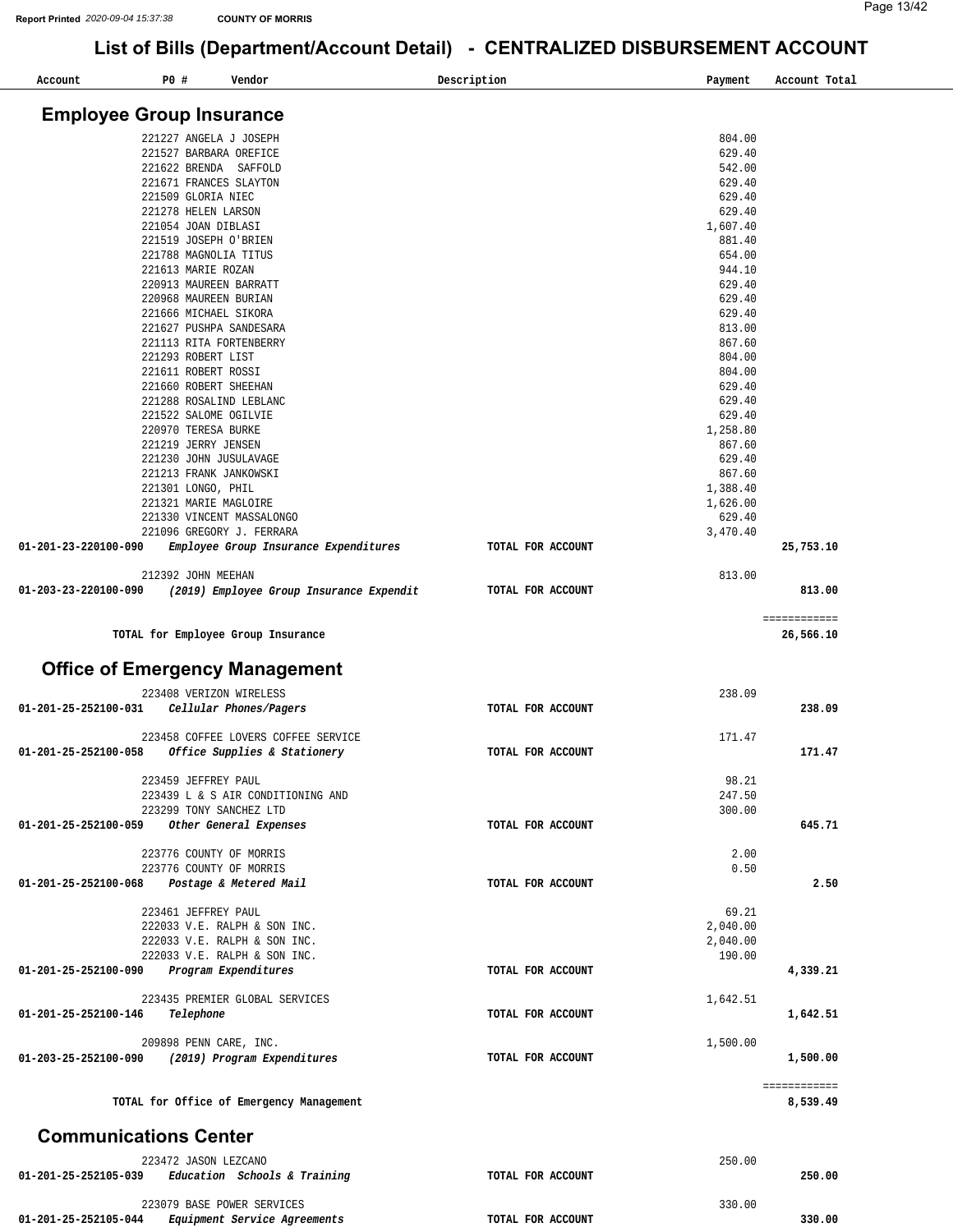| Account                                     | ייט <i>– י</i><br>P0 #                   | Vendor                                                                     | Description       | Payment                | Account Total             |
|---------------------------------------------|------------------------------------------|----------------------------------------------------------------------------|-------------------|------------------------|---------------------------|
|                                             |                                          |                                                                            |                   |                        |                           |
| <b>Communications Center</b>                |                                          |                                                                            |                   |                        |                           |
|                                             |                                          | 223040 W.B. MASON COMPANY INC                                              |                   | 35.68                  |                           |
| 01-201-25-252105-058                        |                                          | Office Supplies & Stationery                                               | TOTAL FOR ACCOUNT |                        | 35.68                     |
|                                             |                                          | 223776 COUNTY OF MORRIS                                                    |                   | 0.50                   |                           |
| 01-201-25-252105-068                        |                                          | Postage & Metered Mail                                                     | TOTAL FOR ACCOUNT |                        | 0.50                      |
|                                             |                                          | 223071 JERSEY CENTRAL POWER & LIGHT<br>223071 JERSEY CENTRAL POWER & LIGHT |                   | 404.47<br>430.15       |                           |
| 01-201-25-252105-137                        | Electricity                              |                                                                            | TOTAL FOR ACCOUNT |                        | 834.62                    |
|                                             |                                          | 223080 SUBURBAN PROPANE -2347                                              |                   | 132.06                 |                           |
|                                             |                                          | 223080 SUBURBAN PROPANE -2347<br>223080 SUBURBAN PROPANE -2347             |                   | 255.13<br>462.53       |                           |
| 01-201-25-252105-148                        |                                          | Other Utilities                                                            | TOTAL FOR ACCOUNT |                        | 849.72                    |
|                                             |                                          | 220813 TELE-MEASUREMENTS, INC.                                             |                   | 4,972.50               |                           |
| 01-201-25-252105-258                        | Equipment                                |                                                                            | TOTAL FOR ACCOUNT |                        | 4,972.50                  |
|                                             |                                          | 213342 TERRESTRIAL IMAGING LLC                                             |                   | 798.00                 |                           |
|                                             |                                          | 213342 TERRESTRIAL IMAGING LLC<br>213342 TERRESTRIAL IMAGING LLC           |                   | 1,878.00<br>2,149.00   |                           |
|                                             |                                          | 213342 TERRESTRIAL IMAGING LLC                                             |                   | $-48.25$               |                           |
|                                             |                                          | 213340 TERRESTRIAL IMAGING LLC<br>213340 TERRESTRIAL IMAGING LLC           |                   | 12,340.00<br>$-370.20$ |                           |
| 01-203-25-252105-258                        |                                          | (2019) Equipment                                                           | TOTAL FOR ACCOUNT |                        | 16,746.55                 |
|                                             |                                          | TOTAL for Communications Center                                            |                   |                        | ============<br>24,019.57 |
|                                             |                                          |                                                                            |                   |                        |                           |
| <b>County Medical Examiner Office</b>       |                                          |                                                                            |                   |                        |                           |
| 01-201-25-254100-068                        |                                          | 223776 COUNTY OF MORRIS<br>Postage & Metered Mail                          | TOTAL FOR ACCOUNT | 15.95                  | 15.95                     |
|                                             |                                          |                                                                            |                   |                        | ============              |
|                                             |                                          | TOTAL for County Medical Examiner Office                                   |                   |                        | 15.95                     |
| <b>County Sheriff's Department</b>          |                                          |                                                                            |                   |                        |                           |
|                                             |                                          | 223064 NJ STATE ASSOCIATION OF                                             |                   | 100.00                 |                           |
|                                             |                                          | 223064 NJ STATE ASSOCIATION OF                                             |                   | 100.00                 |                           |
|                                             |                                          | 223064 NJ STATE ASSOCIATION OF<br>223064 NJ STATE ASSOCIATION OF           |                   | 100.00<br>100.00       |                           |
|                                             |                                          | 223064 NJ STATE ASSOCIATION OF                                             |                   | 100.00                 |                           |
|                                             |                                          | 223064 NJ STATE ASSOCIATION OF                                             |                   | 100.00                 |                           |
|                                             |                                          | 223064 NJ STATE ASSOCIATION OF<br>223064 NJ STATE ASSOCIATION OF           |                   | 100.00<br>100.00       |                           |
|                                             |                                          | 223064 NJ STATE ASSOCIATION OF                                             |                   | 100.00                 |                           |
|                                             |                                          | 223064 NJ STATE ASSOCIATION OF                                             |                   | 100.00                 |                           |
| 01-201-25-270100-039                        |                                          | Education Schools & Training                                               | TOTAL FOR ACCOUNT |                        | 1,000.00                  |
| 01-201-25-270100-044                        |                                          | 222938 PORTER LEE CORPORATION<br>Equipment Service Agreements              | TOTAL FOR ACCOUNT | 1,078.00               | 1,078.00                  |
|                                             |                                          | 223167 SANCHEZ ENGRAVING LLC                                               |                   | 178.00                 |                           |
|                                             |                                          | 223167 SANCHEZ ENGRAVING LLC                                               |                   | 20.00                  |                           |
| 01-201-25-270100-059                        | 222946 GRAINGER                          | Other General Expenses                                                     | TOTAL FOR ACCOUNT | 159.96                 | 357.96                    |
|                                             |                                          | 223776 COUNTY OF MORRIS                                                    |                   | 142.85                 |                           |
| 01-201-25-270100-068 Postage & Metered Mail |                                          |                                                                            | TOTAL FOR ACCOUNT |                        | 142.85                    |
|                                             |                                          | 222942 INVESTIGATIVE FORENSICS CONSULTING                                  |                   | 741.00                 |                           |
| 01-201-25-270100-084                        |                                          | Other Outside Services                                                     | TOTAL FOR ACCOUNT |                        | 741.00                    |
|                                             |                                          | 223118 W.B. MASON COMPANY INC                                              |                   | 79.11                  |                           |
|                                             |                                          | 223118 W.B. MASON COMPANY INC                                              |                   | 5.97<br>11.67          |                           |
|                                             |                                          | 223118 W.B. MASON COMPANY INC<br>223118 W.B. MASON COMPANY INC             |                   | 4.50                   |                           |
|                                             |                                          | 223118 W.B. MASON COMPANY INC                                              |                   | 12.99                  |                           |
| 01-201-25-270100-095                        |                                          | Other Administrative Supplies                                              | TOTAL FOR ACCOUNT |                        | 114.24                    |
|                                             | 223406 DAVID KENNY<br>223406 DAVID KENNY |                                                                            |                   | 11.43<br>15.45         |                           |
|                                             |                                          |                                                                            |                   |                        |                           |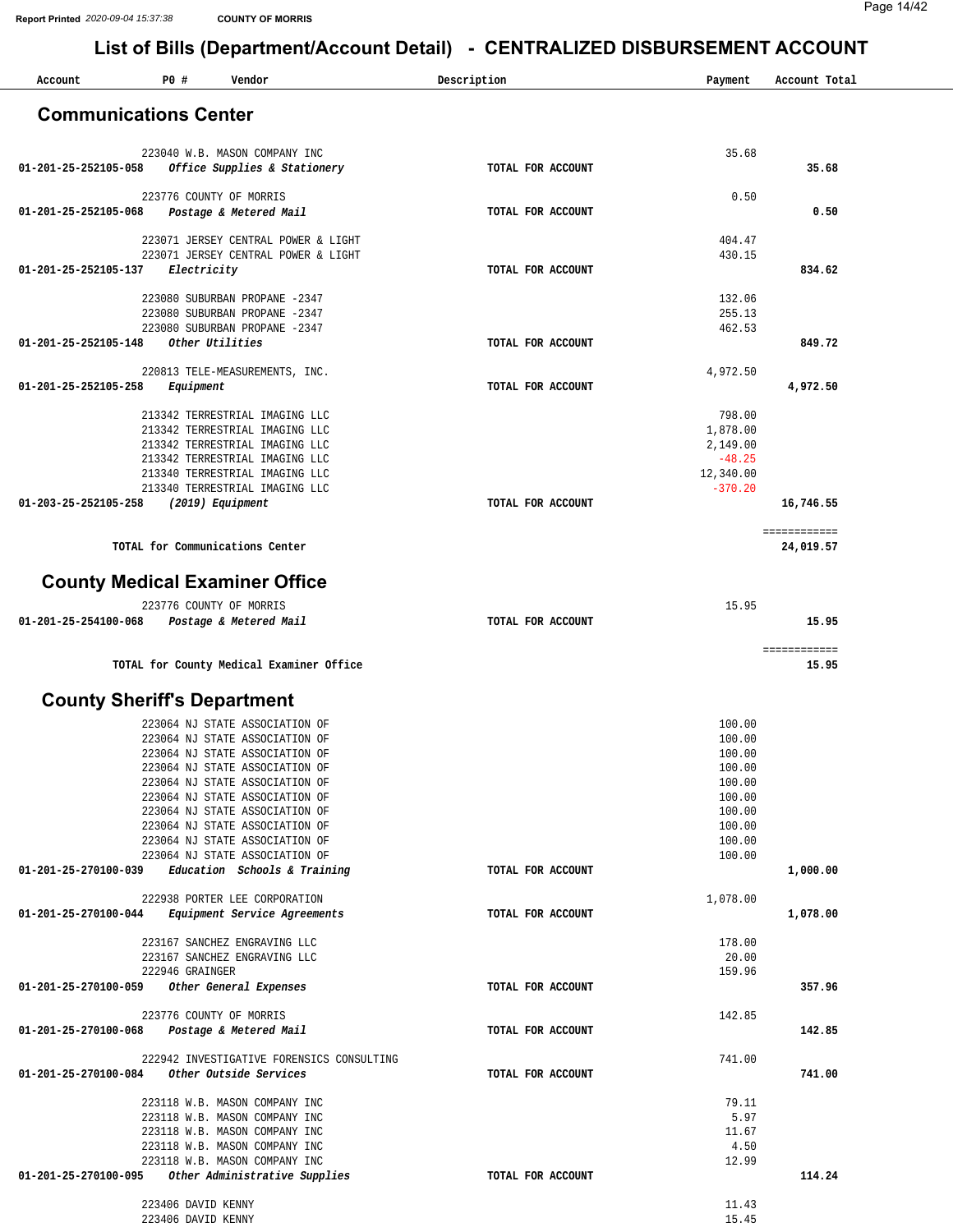**[4,219.02](https://4,219.02)** 

432.88

### **List of Bills (Department/Account Detail) - CENTRALIZED DISBURSEMENT ACCOUNT**

| Account                            | P0 #              | Vendor                  | Description<br>Payment | Account Total |  |  |  |
|------------------------------------|-------------------|-------------------------|------------------------|---------------|--|--|--|
| <b>County Sheriff's Department</b> |                   |                         |                        |               |  |  |  |
| 01-201-25-270100-140               |                   | Gas Purchases           | TOTAL FOR ACCOUNT      | 26.88         |  |  |  |
|                                    | 222682 GALLS, LLC |                         | 80.00                  |               |  |  |  |
|                                    | 222682 GALLS, LLC |                         | 65.18                  |               |  |  |  |
|                                    | 220337 GALLS, LLC |                         | 199.95                 |               |  |  |  |
|                                    | 220337 GALLS, LLC |                         | 12.00                  |               |  |  |  |
|                                    | 220337 GALLS, LLC |                         | 22.50                  |               |  |  |  |
|                                    | 220337 GALLS, LLC |                         | 13.50                  |               |  |  |  |
|                                    | 220337 GALLS, LLC |                         | 37.50                  |               |  |  |  |
|                                    | 222561 GALLS, LLC |                         | 136.38                 |               |  |  |  |
|                                    | 222561 GALLS, LLC |                         | 140.00                 |               |  |  |  |
|                                    | 223281 GALLS, LLC |                         | 4.00                   |               |  |  |  |
|                                    | 223281 GALLS, LLC |                         | 4.00                   |               |  |  |  |
|                                    | 223281 GALLS, LLC |                         | 9.55                   |               |  |  |  |
|                                    | 223281 GALLS, LLC |                         | 3.99                   |               |  |  |  |
|                                    | 223281 GALLS, LLC |                         | 3.99                   |               |  |  |  |
|                                    | 223281 GALLS, LLC |                         | 13.55                  |               |  |  |  |
|                                    | 223281 GALLS, LLC |                         | 12.00                  |               |  |  |  |
| 01-201-25-270100-202               |                   | Uniform And Accessories | TOTAL FOR ACCOUNT      | 758.09        |  |  |  |

**TOTAL for County Sheriff's Department**  ============

222484 JAY HILL REPAIRS

#### **County Prosecutor's Office**

| 222812 JAIME SHANAPHY                                |                   | 67.20    |              |
|------------------------------------------------------|-------------------|----------|--------------|
| 222812 JAIME SHANAPHY                                |                   | 9.00     |              |
| 222812 JAIME SHANAPHY                                |                   | 150.00   |              |
| 222814 TARA CHOMINSKY                                |                   | 114.40   |              |
| 222814 TARA CHOMINSKY                                |                   | 38.00    |              |
| 222814 TARA CHOMINSKY                                |                   | 75.00    |              |
| Outside Salaries & Wages<br>01-201-25-275100-016     | TOTAL FOR ACCOUNT |          | 453.60       |
| 215664 CHIEFS OF CTY DETECTIVES                      |                   | 300.00   |              |
| 222799 NJ POLICE TRAFFIC OFFICER ASSC                |                   | 50.00    |              |
| 223498 LEO VINCENT                                   |                   | 195.00   |              |
| Associations and Memberships<br>01-201-25-275100-023 | TOTAL FOR ACCOUNT |          | 545.00       |
| 222175 THOMSON REUTER-WEST                           |                   | 5,794.04 |              |
| 01-201-25-275100-050<br>Law Books                    | TOTAL FOR ACCOUNT |          | 5,794.04     |
| 223776 COUNTY OF MORRIS                              |                   | 634.30   |              |
| 01-201-25-275100-068<br>Postage & Metered Mail       | TOTAL FOR ACCOUNT |          | 634.30       |
| 223505 M.C. PROSECUTOR'S EMERGENT                    |                   | 61.25    |              |
| Special Projects<br>01-201-25-275100-079             | TOTAL FOR ACCOUNT |          | 61.25        |
| 222169 APPEALING TRANSCRIPTS, INC.                   |                   | 199.64   |              |
| 222818 RED DOOR LEGAL SERVICES                       |                   | 1,065.75 |              |
| Transcripts<br>01-201-25-275100-081                  | TOTAL FOR ACCOUNT |          | 1,265.39     |
| 222167 DRUGSCAN INC                                  |                   | 235.00   |              |
| 222817 THE RODGERS GROUP LLC                         |                   | 6,000.00 |              |
| 222180 THOMSON REUTER-WEST                           |                   | 1,208.43 |              |
| Investigation Expense<br>01-201-25-275100-118        | TOTAL FOR ACCOUNT |          | 7,443.43     |
| 222797 PAUL J. BRANDLEY                              |                   | 92.41    |              |
| 222811 MEDIA SUPPLY, INC.                            |                   | 1,080.00 |              |
| 222811 MEDIA SUPPLY, INC.                            |                   | 120.00   |              |
| Court Expenses-Extradition<br>01-201-25-275100-126   | TOTAL FOR ACCOUNT |          | 1,292.41     |
|                                                      |                   |          | ============ |
| TOTAL for County Prosecutor's Office                 |                   |          | 17,489.42    |
| <b>County Jail</b>                                   |                   |          |              |
| 222770 VERIZON WIRELESS                              |                   | 453.32   |              |
| Cellular Phones/Pagers<br>01-201-25-280100-031       | TOTAL FOR ACCOUNT |          | 453.32       |
| 222539 ATLANTIC TRAINING CENTER                      |                   | 60.00    |              |
| 220717 BALTIMORE COUNTY POLICE                       |                   | 975.00   |              |
| 01-201-25-280100-039 Education Schools & Training    | TOTAL FOR ACCOUNT |          | 1,035.00     |
| 222484 JAY HILL REPAIRS                              |                   | 1,745.00 |              |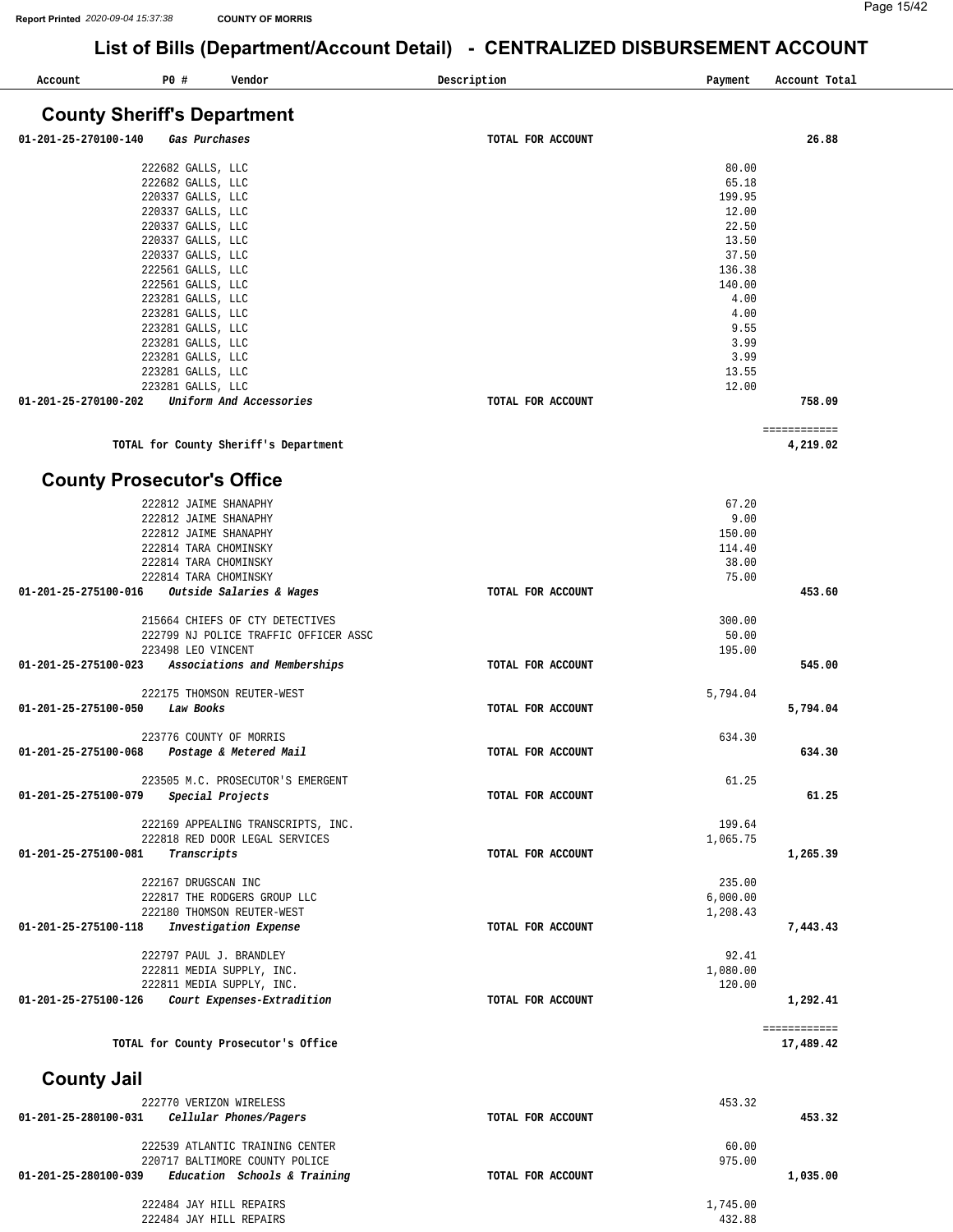| Account              | P0 #                                       | Vendor                                                                 | Description       | Payment              | Account Total |
|----------------------|--------------------------------------------|------------------------------------------------------------------------|-------------------|----------------------|---------------|
| <b>County Jail</b>   |                                            |                                                                        |                   |                      |               |
|                      |                                            | 222500 JAY HILL REPAIRS                                                |                   | 475.00               |               |
|                      |                                            | 222538 JAY HILL REPAIRS                                                |                   | 525.00               |               |
| 01-201-25-280100-044 |                                            | Equipment Service Agreements                                           | TOTAL FOR ACCOUNT |                      | 3,177.88      |
|                      |                                            | 222532 W.B. MASON COMPANY INC                                          |                   | 1,169.12             |               |
|                      |                                            | 222579 W.B. MASON COMPANY INC                                          |                   | 727.30               |               |
| 01-201-25-280100-058 |                                            | Office Supplies & Stationery                                           | TOTAL FOR ACCOUNT |                      | 1,896.42      |
|                      | 223088 PEGGY WRIGHT                        |                                                                        |                   | 12.60                |               |
|                      | 223088 PEGGY WRIGHT<br>223088 PEGGY WRIGHT |                                                                        |                   | 7.35                 |               |
|                      | 223088 PEGGY WRIGHT                        |                                                                        |                   | 11.90<br>4.90        |               |
| 01-201-25-280100-059 |                                            | Other General Expenses                                                 | TOTAL FOR ACCOUNT |                      | 36.75         |
|                      |                                            | 223776 COUNTY OF MORRIS                                                |                   | 32.95                |               |
| 01-201-25-280100-068 |                                            | Postage & Metered Mail                                                 | TOTAL FOR ACCOUNT |                      | 32.95         |
|                      |                                            |                                                                        |                   |                      |               |
|                      |                                            | 222535 CERBO'S PARSIPPANY GREENHOUSE<br>222552 TJ'S SPORTWIDE TROPHY   |                   | 500.00<br>51.95      |               |
|                      |                                            | 217577 BINSKY SERVICE LLC                                              |                   | 925.00               |               |
|                      |                                            | 217579 BINSKY SERVICE LLC                                              |                   | 825.00               |               |
| 01-201-25-280100-084 |                                            | Other Outside Services                                                 | TOTAL FOR ACCOUNT |                      | 2,301.95      |
|                      |                                            | 222865 ARAMARK DALLAS LOCKBOX                                          |                   | 89.90                |               |
|                      |                                            | 222865 ARAMARK DALLAS LOCKBOX<br>222865 ARAMARK DALLAS LOCKBOX         |                   | 269.70<br>46.00      |               |
|                      |                                            | 222865 ARAMARK DALLAS LOCKBOX                                          |                   | 10,608.88            |               |
| 01-201-25-280100-185 | Food                                       |                                                                        | TOTAL FOR ACCOUNT |                      | 11,014.48     |
|                      |                                            | 214167 DENTRUST DENTAL INC.                                            |                   | 7,935.00             |               |
|                      |                                            | 217412 MORRIS IMAGING ASSOC II PA                                      |                   | 276.00               |               |
|                      |                                            | 221750 STERICYCLE INC                                                  |                   | 337.90               |               |
| 01-201-25-280100-189 | Medical                                    |                                                                        | TOTAL FOR ACCOUNT |                      | 8,548.90      |
|                      |                                            | 222577 TURN OUT UNIFORMS, INC.                                         |                   | 114.00               |               |
|                      |                                            | 222577 TURN OUT UNIFORMS, INC.                                         |                   | 20.99                |               |
| 01-201-25-280100-202 |                                            | Uniform And Accessories                                                | TOTAL FOR ACCOUNT |                      | 134.99        |
|                      |                                            | 222765 BARRETT ROOFS INC.                                              |                   | 550.00               |               |
| 01-201-25-280100-223 |                                            | Building Repairs                                                       | TOTAL FOR ACCOUNT |                      | 550.00        |
|                      | 221975 GRAINGER                            |                                                                        |                   | 519.02               |               |
|                      |                                            | 222487 MORRISTOWN LUMBER &                                             |                   | 42.95                |               |
|                      |                                            | 222487 MORRISTOWN LUMBER &<br>222487 MORRISTOWN LUMBER &               |                   | 4.59<br>36.95        |               |
| 01-201-25-280100-249 |                                            | Bldg Maintenance Supplies                                              | TOTAL FOR ACCOUNT |                      | 603.51        |
|                      |                                            | 222491 ASSOCIATED SALES AND BAG CO.                                    |                   | 1,126.90             |               |
|                      |                                            | 222491 ASSOCIATED SALES AND BAG CO.                                    |                   | 133.25               |               |
|                      |                                            | 222536 DASH MEDICAL GLOVES INC                                         |                   | 3,895.00             |               |
| 01-201-25-280100-252 |                                            | Janitorial Supplies                                                    | TOTAL FOR ACCOUNT |                      | 5,155.15      |
|                      |                                            | 219407 KPDEMNITZ CONSULTING LLC                                        |                   | 1,000.00             |               |
| 01-203-25-280100-039 |                                            | 219407 KPDEMNITZ CONSULTING LLC<br>(2019) Education Schools & Training | TOTAL FOR ACCOUNT | 1,000.00             | 2,000.00      |
|                      |                                            |                                                                        |                   |                      |               |
|                      |                                            | 215711 MORRIS IMAGING ASSOC II PA                                      |                   | 43.00                |               |
|                      |                                            | 215711 MORRIS IMAGING ASSOC II PA<br>215711 MORRIS IMAGING ASSOC II PA |                   | 43.00<br>42.00       |               |
|                      |                                            | 215711 MORRIS IMAGING ASSOC II PA                                      |                   | 434.00               |               |
|                      |                                            | 215711 MORRIS IMAGING ASSOC II PA                                      |                   | 34.00<br>288.00      |               |
|                      |                                            | 215711 MORRIS IMAGING ASSOC II PA<br>216883 MORRIS IMAGING ASSOC II PA |                   | 516.00               |               |
|                      |                                            | 216994 MORRIS IMAGING ASSOC II PA                                      |                   | 36.00                |               |
|                      |                                            | 217654 PRIME HEALTHCARE SERVICES<br>217654 PRIME HEALTHCARE SERVICES   |                   | 3,077.25<br>3,077.25 |               |
|                      |                                            | 217654 PRIME HEALTHCARE SERVICES                                       |                   | 3,077.25             |               |
|                      |                                            | 217654 PRIME HEALTHCARE SERVICES                                       |                   | 3,135.00             |               |
| 01-203-25-280100-189 |                                            | (2019) Medical                                                         | TOTAL FOR ACCOUNT |                      | 13,802.75     |
|                      |                                            |                                                                        |                   |                      | ============  |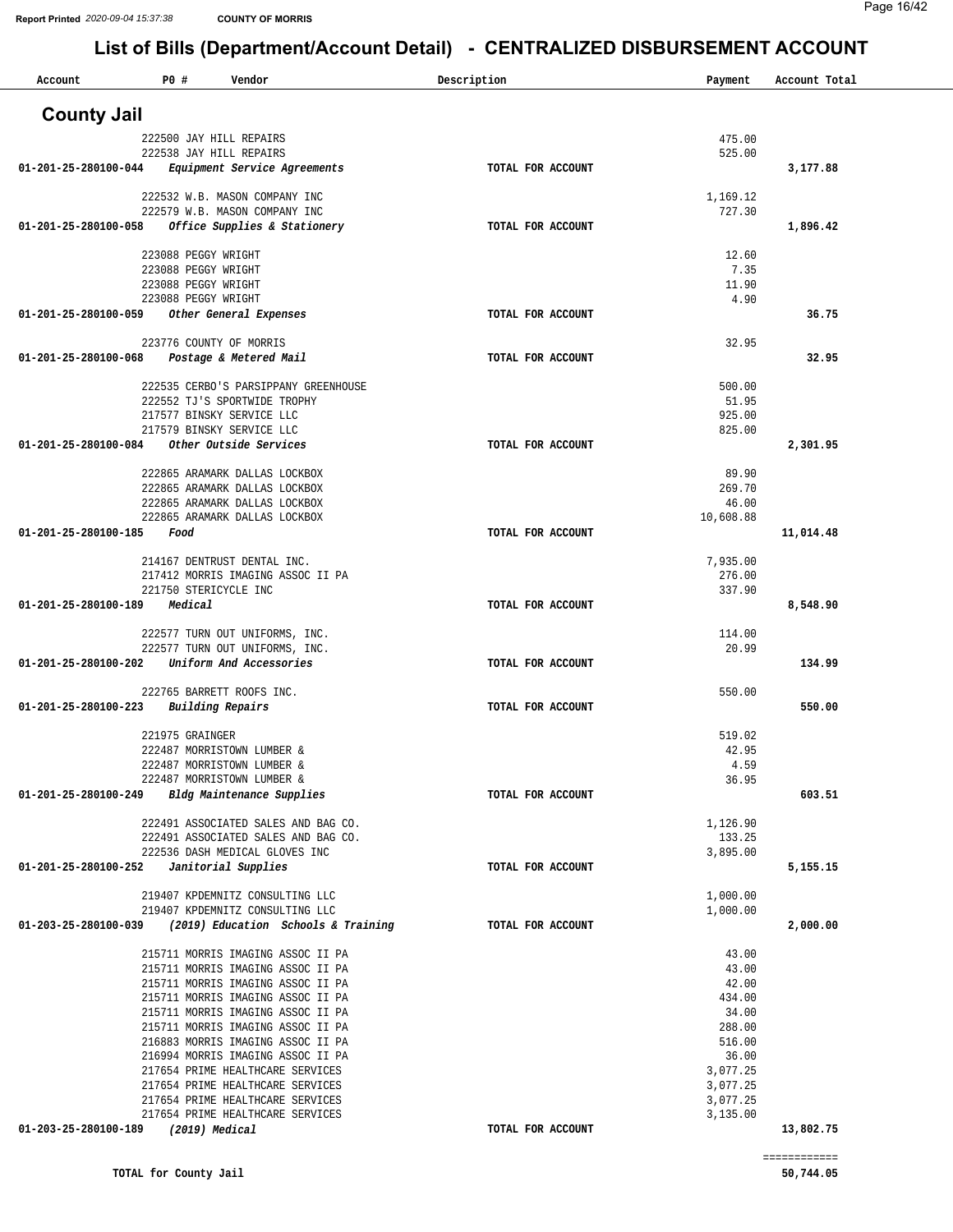| Account              | P0 #<br>Vendor                                                       | Description       | Payment          | Account Total |
|----------------------|----------------------------------------------------------------------|-------------------|------------------|---------------|
|                      | <b>County Youth Detention Facilit</b>                                |                   |                  |               |
|                      |                                                                      |                   |                  |               |
|                      | 223127 W.B. MASON COMPANY INC                                        |                   | 64.16            |               |
| 01-201-25-281100-039 | 223545 ROXANNE BROWN<br>Education Schools & Training                 | TOTAL FOR ACCOUNT | 10.00            | 74.16         |
|                      | 223101 BI INC.                                                       |                   | 56.00            |               |
| 01-201-25-281100-061 | Outside Detention                                                    | TOTAL FOR ACCOUNT |                  | 56.00         |
|                      | 223776 COUNTY OF MORRIS                                              |                   |                  |               |
| 01-201-25-281100-068 | Postage & Metered Mail                                               | TOTAL FOR ACCOUNT | 18.10            | 18.10         |
|                      |                                                                      |                   | 179.80           |               |
|                      | 222443 CHARM-TEX, INC.<br>219161 MCKESSON MEDICAL SURGICAL           |                   | 40.16            |               |
|                      | 219161 MCKESSON MEDICAL SURGICAL                                     |                   | 3.80             |               |
|                      | 219161 MCKESSON MEDICAL SURGICAL                                     |                   | 1.82             |               |
|                      | 219161 MCKESSON MEDICAL SURGICAL                                     |                   | 0.63             |               |
|                      | 219161 MCKESSON MEDICAL SURGICAL                                     |                   | 29.63            |               |
|                      | 219161 MCKESSON MEDICAL SURGICAL                                     |                   | 0.63             |               |
|                      | 217933 MCKESSON MEDICAL SURGICAL<br>217933 MCKESSON MEDICAL SURGICAL |                   | 0.42<br>1.20     |               |
|                      | 217933 MCKESSON MEDICAL SURGICAL                                     |                   | 28.90            |               |
|                      | 217933 MCKESSON MEDICAL SURGICAL                                     |                   | 0.63             |               |
|                      | 219925 MCKESSON MEDICAL SURGICAL                                     |                   | 9.44             |               |
|                      | 219925 MCKESSON MEDICAL SURGICAL                                     |                   | 0.63             |               |
|                      | 219359 MCKESSON MEDICAL SURGICAL                                     |                   | 22.20            |               |
|                      | 219359 MCKESSON MEDICAL SURGICAL                                     |                   | 0.63             |               |
|                      | 221992 MCKESSON MEDICAL SURGICAL<br>220145 MCKESSON MEDICAL SURGICAL |                   | 1.74<br>34.42    |               |
|                      | 220145 MCKESSON MEDICAL SURGICAL                                     |                   | 38.62            |               |
|                      | 220145 MCKESSON MEDICAL SURGICAL                                     |                   | 0.63             |               |
|                      | 223015 LTC SCRIPTS INC.                                              |                   | 25.00            |               |
| 01-201-25-281100-189 | Medical                                                              | TOTAL FOR ACCOUNT |                  | 420.93        |
|                      | 222835 CORE PROMOTIONS, LLC                                          |                   | 88.00            |               |
| 01-201-25-281100-202 | Uniform And Accessories                                              | TOTAL FOR ACCOUNT |                  | 88.00         |
|                      |                                                                      |                   |                  |               |
|                      | 223127 W.B. MASON COMPANY INC                                        |                   | 34.50            |               |
|                      | 223127 W.B. MASON COMPANY INC                                        |                   | 63.81            |               |
|                      | 223127 W.B. MASON COMPANY INC<br>223127 W.B. MASON COMPANY INC       |                   | 26.82<br>10.44   |               |
| 01-201-25-281100-252 | Janitorial Supplies                                                  | TOTAL FOR ACCOUNT |                  | 135.57        |
|                      | 223249 SYSTEM ONE ALARM                                              |                   | 1,212.39         |               |
| 01-201-25-281100-258 | Equipment                                                            | TOTAL FOR ACCOUNT |                  | 1,212.39      |
|                      |                                                                      |                   |                  |               |
|                      | 223016 W.B. MASON COMPANY INC<br>223016 W.B. MASON COMPANY INC       |                   | 291.96<br>533.42 |               |
|                      | 223016 W.B. MASON COMPANY INC                                        |                   | 20.19            |               |
|                      | 223016 W.B. MASON COMPANY INC                                        |                   | 109.62           |               |
|                      | 223016 W.B. MASON COMPANY INC                                        |                   | 27.82            |               |
| 01-201-25-281100-262 | Machinery Repairs & Parts                                            | TOTAL FOR ACCOUNT |                  | 983.01        |
|                      | 223086 LIFESAVERS INC                                                |                   | 114.00           |               |
| 01-203-25-281100-189 | (2019) Medical                                                       | TOTAL FOR ACCOUNT |                  | 114.00        |
|                      |                                                                      |                   |                  | ============  |
|                      | TOTAL for County Youth Detention Facilit                             |                   |                  | 3,102.16      |
| <b>Road Repairs</b>  |                                                                      |                   |                  |               |
|                      | 223776 COUNTY OF MORRIS                                              |                   | 26.40            |               |
| 01-201-26-290100-068 | Postage & Metered Mail                                               | TOTAL FOR ACCOUNT |                  | 26.40         |
|                      |                                                                      |                   |                  |               |
|                      | 220444 WASHINGTON TWP MUNICIPAL                                      |                   | 727.77           |               |
| 01-201-26-290100-140 | Gas Purchases                                                        | TOTAL FOR ACCOUNT |                  | 727.77        |
|                      | 223362 EVERTON DUHANEY                                               |                   | 90.00            |               |
|                      | 223269 JOHN BOWER                                                    |                   | 90.00            |               |
|                      | 223270 KEVIN BEAGLE                                                  |                   | 90.00            |               |
|                      | 223368 ROB VAZZANA                                                   |                   | 90.00            |               |
|                      | 223593 CHRIS LIOS                                                    |                   | 90.00            |               |
|                      | 223589 CHRISTOPHER KOOYENGA                                          |                   | 86.10            |               |
|                      | 223592 DARREN COSTANZA                                               |                   | 90.00            |               |
|                      | 223677 JEFF PALK<br>223591 WILLIAM KARPACK                           |                   | 90.00<br>90.00   |               |
| 01-201-26-290100-207 | Uniform & Clothing Allowance                                         | TOTAL FOR ACCOUNT |                  | 806.10        |
|                      |                                                                      |                   |                  |               |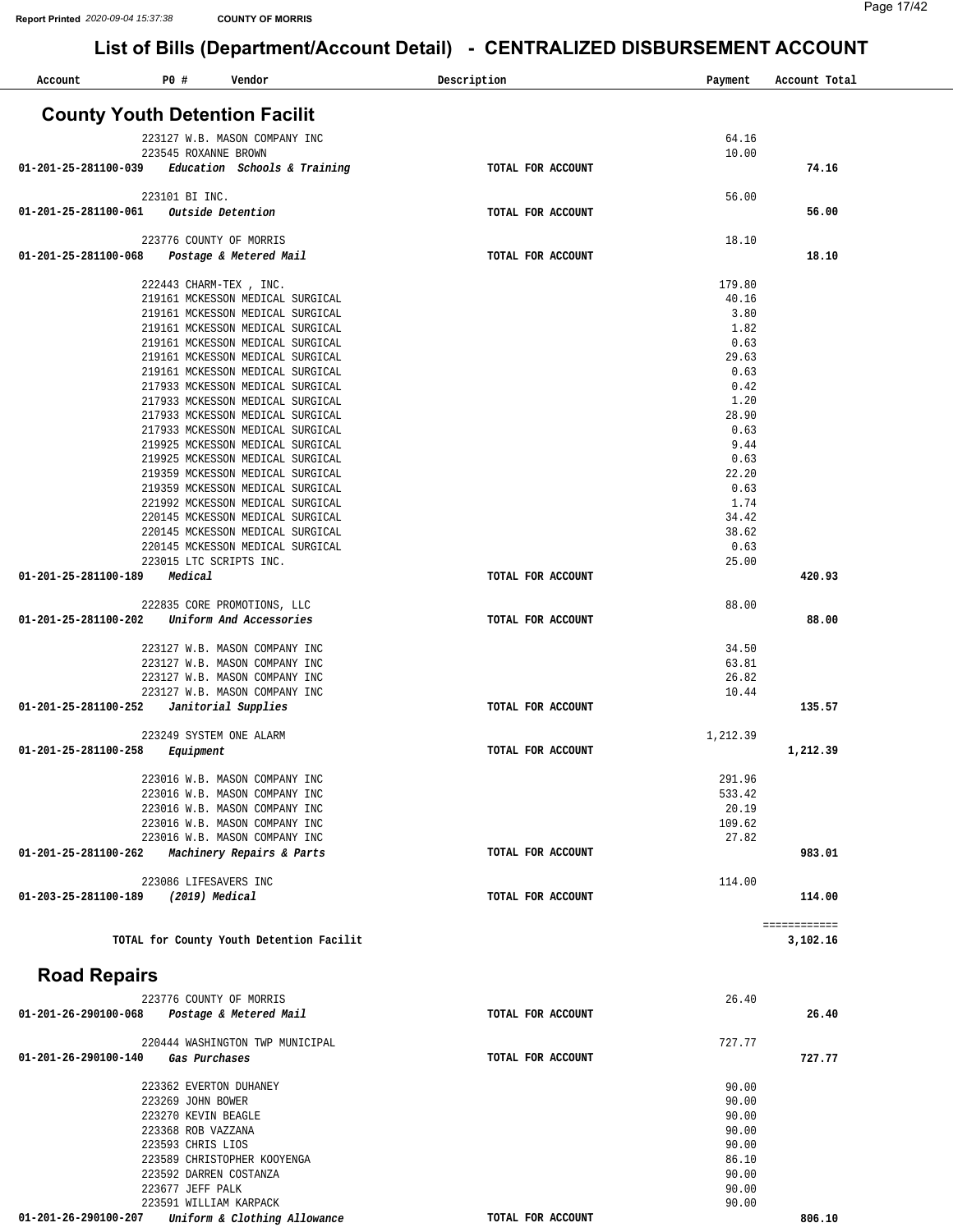| List of Bills (Department/Account Detail) - CENTRALIZED DISBURSEMENT ACCOUNT<br>P0 #<br>Vendor<br>Account<br><b>Road Repairs</b><br>223241 DENVILLE LINE PAINTING INC<br>223241 DENVILLE LINE PAINTING INC<br>223241 DENVILLE LINE PAINTING INC<br>01-201-26-290100-221<br>Beads & Paints<br>222727 TILCON NEW YORK INC.<br>222859 TILCON NEW YORK INC.<br>222859 TILCON NEW YORK INC.<br>222730 TILCON NEW YORK INC.<br>222730 TILCON NEW YORK INC.<br>222730 TILCON NEW YORK INC.<br>222730 TILCON NEW YORK INC.<br>222730 TILCON NEW YORK INC. | Description<br>TOTAL FOR ACCOUNT | Payment<br>55,102.35<br>1,970.10<br>62, 234.84<br>65.66<br>177.63<br>$-9.82$<br>258.22<br>260.82<br>34.27 | Account Total<br>119,307.29 |
|---------------------------------------------------------------------------------------------------------------------------------------------------------------------------------------------------------------------------------------------------------------------------------------------------------------------------------------------------------------------------------------------------------------------------------------------------------------------------------------------------------------------------------------------------|----------------------------------|-----------------------------------------------------------------------------------------------------------|-----------------------------|
|                                                                                                                                                                                                                                                                                                                                                                                                                                                                                                                                                   |                                  |                                                                                                           |                             |
|                                                                                                                                                                                                                                                                                                                                                                                                                                                                                                                                                   |                                  |                                                                                                           |                             |
|                                                                                                                                                                                                                                                                                                                                                                                                                                                                                                                                                   |                                  |                                                                                                           |                             |
|                                                                                                                                                                                                                                                                                                                                                                                                                                                                                                                                                   |                                  |                                                                                                           |                             |
|                                                                                                                                                                                                                                                                                                                                                                                                                                                                                                                                                   |                                  |                                                                                                           |                             |
|                                                                                                                                                                                                                                                                                                                                                                                                                                                                                                                                                   |                                  |                                                                                                           |                             |
|                                                                                                                                                                                                                                                                                                                                                                                                                                                                                                                                                   |                                  |                                                                                                           |                             |
|                                                                                                                                                                                                                                                                                                                                                                                                                                                                                                                                                   |                                  |                                                                                                           |                             |
|                                                                                                                                                                                                                                                                                                                                                                                                                                                                                                                                                   |                                  |                                                                                                           |                             |
|                                                                                                                                                                                                                                                                                                                                                                                                                                                                                                                                                   |                                  |                                                                                                           |                             |
|                                                                                                                                                                                                                                                                                                                                                                                                                                                                                                                                                   |                                  |                                                                                                           |                             |
|                                                                                                                                                                                                                                                                                                                                                                                                                                                                                                                                                   |                                  |                                                                                                           |                             |
|                                                                                                                                                                                                                                                                                                                                                                                                                                                                                                                                                   |                                  | $-2.40$                                                                                                   |                             |
|                                                                                                                                                                                                                                                                                                                                                                                                                                                                                                                                                   |                                  | $-28.69$                                                                                                  |                             |
| 223105 TILCON NEW YORK INC.                                                                                                                                                                                                                                                                                                                                                                                                                                                                                                                       |                                  | 606.55                                                                                                    |                             |
| 223105 TILCON NEW YORK INC.                                                                                                                                                                                                                                                                                                                                                                                                                                                                                                                       |                                  | 86.85                                                                                                     |                             |
| 223105 TILCON NEW YORK INC.                                                                                                                                                                                                                                                                                                                                                                                                                                                                                                                       |                                  | $-4.00$                                                                                                   |                             |
| 223105 TILCON NEW YORK INC.                                                                                                                                                                                                                                                                                                                                                                                                                                                                                                                       |                                  | $-28.00$                                                                                                  |                             |
| Bituminous Concrete<br>01-201-26-290100-222                                                                                                                                                                                                                                                                                                                                                                                                                                                                                                       | TOTAL FOR ACCOUNT                |                                                                                                           | 1,417.09                    |
| 222726 CONTINENTAL HARDWARE, INC.                                                                                                                                                                                                                                                                                                                                                                                                                                                                                                                 |                                  | 1,447.20                                                                                                  |                             |
| 222726 CONTINENTAL HARDWARE, INC.                                                                                                                                                                                                                                                                                                                                                                                                                                                                                                                 |                                  | 1,447.20                                                                                                  |                             |
| 01-201-26-290100-224<br>Catch Basin Drainage & Pipes                                                                                                                                                                                                                                                                                                                                                                                                                                                                                              | TOTAL FOR ACCOUNT                |                                                                                                           | 2,894.40                    |
| 222738 WEATHER WORKS LLC                                                                                                                                                                                                                                                                                                                                                                                                                                                                                                                          |                                  | 2,695.00                                                                                                  |                             |
| Contracted Snow/Ice Removal<br>01-201-26-290100-228                                                                                                                                                                                                                                                                                                                                                                                                                                                                                               | TOTAL FOR ACCOUNT                |                                                                                                           | 2,695.00                    |
| 222731 GARDEN STATE HIGHWAY                                                                                                                                                                                                                                                                                                                                                                                                                                                                                                                       |                                  | 223.24                                                                                                    |                             |
| 01-201-26-290100-238<br>Signage                                                                                                                                                                                                                                                                                                                                                                                                                                                                                                                   | TOTAL FOR ACCOUNT                |                                                                                                           | 223.24                      |
|                                                                                                                                                                                                                                                                                                                                                                                                                                                                                                                                                   |                                  |                                                                                                           |                             |
| 222733 EASTERN CONCRETE MATERIALS, INC.                                                                                                                                                                                                                                                                                                                                                                                                                                                                                                           |                                  | 160.36                                                                                                    |                             |
| 222854 EASTERN CONCRETE MATERIALS, INC.                                                                                                                                                                                                                                                                                                                                                                                                                                                                                                           |                                  | 164.11                                                                                                    |                             |
| 01-201-26-290100-244<br>Stone                                                                                                                                                                                                                                                                                                                                                                                                                                                                                                                     | TOTAL FOR ACCOUNT                |                                                                                                           | 324.47                      |
| 222310 KENVIL POWER EQUIPMENT, INC.                                                                                                                                                                                                                                                                                                                                                                                                                                                                                                               |                                  | 23.39                                                                                                     |                             |
| 222725 KENVIL POWER EQUIPMENT, INC.                                                                                                                                                                                                                                                                                                                                                                                                                                                                                                               |                                  | 34.99                                                                                                     |                             |
| 222725 KENVIL POWER EQUIPMENT, INC.                                                                                                                                                                                                                                                                                                                                                                                                                                                                                                               |                                  | 167.99                                                                                                    |                             |
| 217991 SUSSEX COUNTY MUA                                                                                                                                                                                                                                                                                                                                                                                                                                                                                                                          |                                  | 277.35                                                                                                    |                             |
| 217991 SUSSEX COUNTY MUA                                                                                                                                                                                                                                                                                                                                                                                                                                                                                                                          |                                  | 251.85                                                                                                    |                             |
| 223268 SUSSEX COUNTY MUA                                                                                                                                                                                                                                                                                                                                                                                                                                                                                                                          |                                  | 258.30                                                                                                    |                             |
| 223049 SUSSEX COUNTY MUA                                                                                                                                                                                                                                                                                                                                                                                                                                                                                                                          |                                  | 761.40                                                                                                    |                             |
| 01-201-26-290100-260<br>Construction Materials                                                                                                                                                                                                                                                                                                                                                                                                                                                                                                    | TOTAL FOR ACCOUNT                |                                                                                                           | 1,775.27                    |
| 223244 REDICARE LLC                                                                                                                                                                                                                                                                                                                                                                                                                                                                                                                               |                                  | 15.76                                                                                                     |                             |
| 223244 REDICARE LLC                                                                                                                                                                                                                                                                                                                                                                                                                                                                                                                               |                                  | 10.50                                                                                                     |                             |
| 223244 REDICARE LLC                                                                                                                                                                                                                                                                                                                                                                                                                                                                                                                               |                                  | 11.10                                                                                                     |                             |
| 223244 REDICARE LLC                                                                                                                                                                                                                                                                                                                                                                                                                                                                                                                               |                                  | 14.65                                                                                                     |                             |
| 01-201-26-290100-266<br>Safety Items                                                                                                                                                                                                                                                                                                                                                                                                                                                                                                              | TOTAL FOR ACCOUNT                |                                                                                                           | 52.01                       |
|                                                                                                                                                                                                                                                                                                                                                                                                                                                                                                                                                   |                                  |                                                                                                           | ============                |
| TOTAL for Road Repairs                                                                                                                                                                                                                                                                                                                                                                                                                                                                                                                            |                                  |                                                                                                           | 130,249.04                  |

# **Bridges and Culverts**

| 221484 SHERWIN WILLIAMS             | 686.40            |          |
|-------------------------------------|-------------------|----------|
| 221484 SHERWIN WILLIAMS             | 228.80            |          |
| 221484 SHERWIN WILLIAMS             | 72.60             |          |
| 222313 SHERWIN WILLIAMS             | 57.20             |          |
| 01-201-26-292100-234<br>Paint       | TOTAL FOR ACCOUNT | 1,045.00 |
| 222308 GRAINGER                     | 58.80             |          |
|                                     |                   |          |
| 222947 KENVIL POWER EOUIPMENT, INC. | 21.04             |          |
| 222947 KENVIL POWER EQUIPMENT, INC. | 28.06             |          |
| 222947 KENVIL POWER EOUIPMENT, INC. | 7.90              |          |
| 01-201-26-292100-239<br>Small Tools | TOTAL FOR ACCOUNT | 115.80   |
| 222312 KENVIL POWER EOUIPMENT, INC. | 9.93              |          |
| 222312 KENVIL POWER EQUIPMENT, INC. | 9.00              |          |
| 222312 KENVIL POWER EQUIPMENT, INC. |                   |          |
|                                     | 30.99             |          |
| 222312 KENVIL POWER EOUIPMENT, INC. | 18.00             |          |
| 222312 KENVIL POWER EQUIPMENT, INC. | 12.27             |          |
| 222314 POWER PLACE INC              | 29.67             |          |
| 222314 POWER PLACE INC              | 62.98             |          |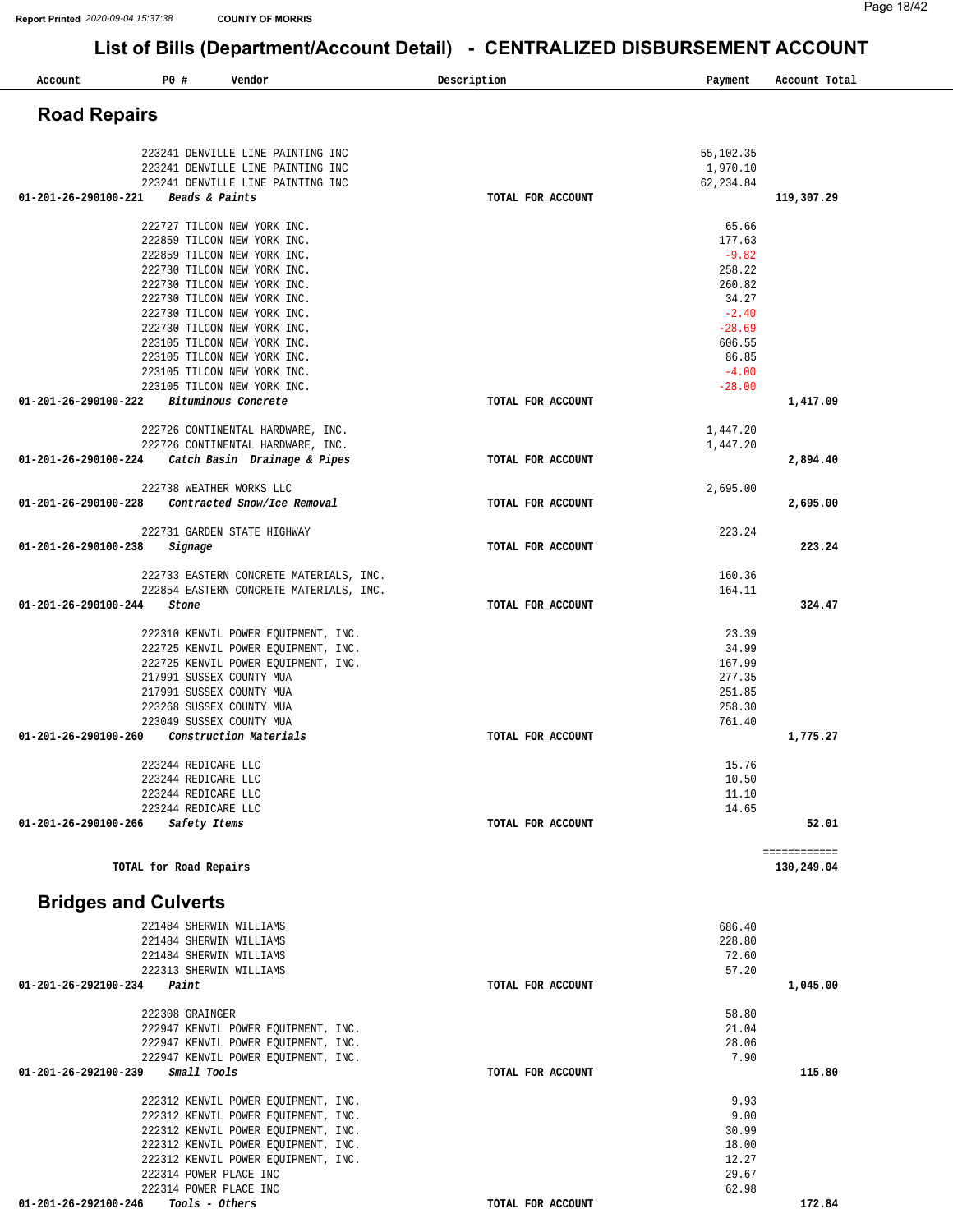| Account                                     | P0 # |                                                                    | Vendor |                                           | Description       | Payment            | Account Total |  |
|---------------------------------------------|------|--------------------------------------------------------------------|--------|-------------------------------------------|-------------------|--------------------|---------------|--|
| <b>Bridges and Culverts</b>                 |      |                                                                    |        |                                           |                   |                    |               |  |
|                                             |      |                                                                    |        |                                           |                   |                    |               |  |
|                                             |      | 222232 COUNTY WELDING SUPPLY CO<br>222232 COUNTY WELDING SUPPLY CO |        |                                           |                   | 2.95<br>2.95       |               |  |
|                                             |      | 222232 COUNTY WELDING SUPPLY CO                                    |        |                                           |                   | 11.80              |               |  |
|                                             |      | 222232 COUNTY WELDING SUPPLY CO                                    |        |                                           |                   | 2.95               |               |  |
|                                             |      | 222232 COUNTY WELDING SUPPLY CO                                    |        |                                           |                   | 2.95               |               |  |
|                                             |      | 222232 COUNTY WELDING SUPPLY CO                                    |        |                                           |                   | 14.75              |               |  |
|                                             |      | 222243 COUNTY WELDING SUPPLY CO                                    |        |                                           |                   | 72.90              |               |  |
|                                             |      | 222243 COUNTY WELDING SUPPLY CO                                    |        |                                           |                   | 3.00               |               |  |
| 01-201-26-292100-248                        |      | Welding-Oxygen-Acetylene Etc                                       |        |                                           | TOTAL FOR ACCOUNT |                    | 114.25        |  |
|                                             |      | 222740 OPTIMUM                                                     |        |                                           |                   | 500.00             |               |  |
| 01-201-26-292100-259                        |      | Equipment Rental                                                   |        |                                           | TOTAL FOR ACCOUNT |                    | 500.00        |  |
|                                             |      |                                                                    |        |                                           |                   |                    |               |  |
|                                             |      | 222233 GRAINGER                                                    |        |                                           |                   | 19.06              |               |  |
|                                             |      | 222233 GRAINGER                                                    |        |                                           |                   | 11.90              |               |  |
|                                             |      | 222233 GRAINGER                                                    |        |                                           |                   | 175.68             |               |  |
| 01-201-26-292100-260                        |      | Construction Materials                                             |        |                                           | TOTAL FOR ACCOUNT |                    | 206.64        |  |
|                                             |      | 222237 GALETON GLOVES                                              |        |                                           |                   | 148.80             |               |  |
|                                             |      | 222237 GALETON GLOVES                                              |        |                                           |                   | 11.16              |               |  |
| 01-201-26-292100-266                        |      | Safety Items                                                       |        |                                           | TOTAL FOR ACCOUNT |                    | 159.96        |  |
|                                             |      |                                                                    |        |                                           |                   |                    |               |  |
|                                             |      |                                                                    |        |                                           |                   |                    | ============  |  |
|                                             |      | TOTAL for Bridges and Culverts                                     |        |                                           |                   |                    | 2,314.49      |  |
|                                             |      |                                                                    |        |                                           |                   |                    |               |  |
| <b>Shade Tree Commission</b>                |      |                                                                    |        |                                           |                   |                    |               |  |
|                                             |      | 222723 MORRISTOWN LUMBER &                                         |        |                                           |                   | 74.16              |               |  |
|                                             |      | 222723 MORRISTOWN LUMBER &                                         |        |                                           |                   | 16.80              |               |  |
|                                             |      | 222723 MORRISTOWN LUMBER &                                         |        |                                           |                   | $-16.80$           |               |  |
| 01-201-26-300100-251                        |      | Ground Maintenance Supplies                                        |        |                                           | TOTAL FOR ACCOUNT |                    | 74.16         |  |
|                                             |      |                                                                    |        |                                           |                   |                    | ============  |  |
|                                             |      | TOTAL for Shade Tree Commission                                    |        |                                           |                   |                    | 74.16         |  |
|                                             |      |                                                                    |        |                                           |                   |                    |               |  |
| <b>Buildings &amp; Grounds</b>              |      |                                                                    |        |                                           |                   |                    |               |  |
|                                             |      | 223373 WILLIAM F. BARNISH                                          |        |                                           |                   | 2,895.48           |               |  |
|                                             |      | 223372 WILLIAM F. BARNISH                                          |        |                                           |                   | 9,290.85           |               |  |
| 01-201-26-310100-029                        |      | Building Rental                                                    |        |                                           | TOTAL FOR ACCOUNT |                    | 12,186.33     |  |
|                                             |      |                                                                    |        |                                           |                   |                    |               |  |
|                                             |      |                                                                    |        | 223476 CLIFTON ELEVATOR SERVICE CO INC    |                   | 327.00             |               |  |
| 01-201-26-310100-036                        |      | Contracted Services                                                |        |                                           | TOTAL FOR ACCOUNT |                    | 327.00        |  |
|                                             |      |                                                                    |        | 223077 ASSOCIATED WATER CONDITIONERS INC  |                   | 370.33             |               |  |
|                                             |      |                                                                    |        | 223084 MAGIC TOUCH CONSTRUCTION CO., INC. |                   | 388.23             |               |  |
|                                             |      | 222337 TRUGREEN                                                    |        |                                           |                   | 335.87             |               |  |
|                                             |      | 222337 TRUGREEN                                                    |        |                                           |                   | 502.95             |               |  |
|                                             |      | 223288 AC & R INC                                                  |        |                                           |                   | 1,653.27           |               |  |
| 01-201-26-310100-044                        |      | 223280 TRANE<br>Equipment Service Agreements                       |        |                                           | TOTAL FOR ACCOUNT | 4,826.88           | 8,077.53      |  |
|                                             |      |                                                                    |        |                                           |                   |                    |               |  |
|                                             |      | 223222 DONALD J. PARKS, INC.                                       |        |                                           |                   | 1,100.00           |               |  |
|                                             |      | 223010 FLOORMAT MANAGEMENT, INC.                                   |        |                                           |                   | 125.01             |               |  |
|                                             |      | 223006 KORNER STORE INC                                            |        |                                           |                   | 20.00              |               |  |
|                                             |      |                                                                    |        | 223216 TREASURER, STATE OF NEW JERSEY     |                   | 50.00              |               |  |
|                                             |      | 221945 LOVEYS PIZZA & GRILL                                        |        |                                           |                   | 510.00             |               |  |
|                                             |      | 221945 LOVEYS PIZZA & GRILL                                        |        |                                           |                   | 280.00<br>70.00    |               |  |
|                                             |      | 221945 LOVEYS PIZZA & GRILL                                        |        | 223236 TUNSTEAD LANDSCAPE SERVICES        |                   | 17,569.80          |               |  |
|                                             |      | 223477 EMERGENCY PEST CONTROL                                      |        |                                           |                   | 85.00              |               |  |
|                                             |      | 223477 EMERGENCY PEST CONTROL                                      |        |                                           |                   | 85.00              |               |  |
|                                             |      | 223477 EMERGENCY PEST CONTROL                                      |        |                                           |                   | 85.00              |               |  |
|                                             |      | 223477 EMERGENCY PEST CONTROL                                      |        |                                           |                   | 85.00              |               |  |
|                                             |      | 223477 EMERGENCY PEST CONTROL                                      |        |                                           |                   | 85.00              |               |  |
|                                             |      | 223477 EMERGENCY PEST CONTROL<br>223477 EMERGENCY PEST CONTROL     |        |                                           |                   | 55.00              |               |  |
|                                             |      | 223474 R.S. KNAPP CO. INC.                                         |        |                                           |                   | 2,695.00<br>178.36 |               |  |
| 01-201-26-310100-084 Other Outside Services |      |                                                                    |        |                                           | TOTAL FOR ACCOUNT |                    | 23,078.17     |  |
|                                             |      |                                                                    |        |                                           |                   |                    |               |  |
|                                             |      | 223282 W.B. MASON COMPANY INC                                      |        |                                           |                   | 0.95               |               |  |
|                                             |      | 223282 W.B. MASON COMPANY INC                                      |        |                                           |                   | 0.95               |               |  |
|                                             |      | 223282 W.B. MASON COMPANY INC<br>223282 W.B. MASON COMPANY INC     |        |                                           |                   | 0.95<br>0.95       |               |  |
|                                             |      | 223282 W.B. MASON COMPANY INC                                      |        |                                           |                   | 0.95               |               |  |
|                                             |      |                                                                    |        |                                           |                   |                    |               |  |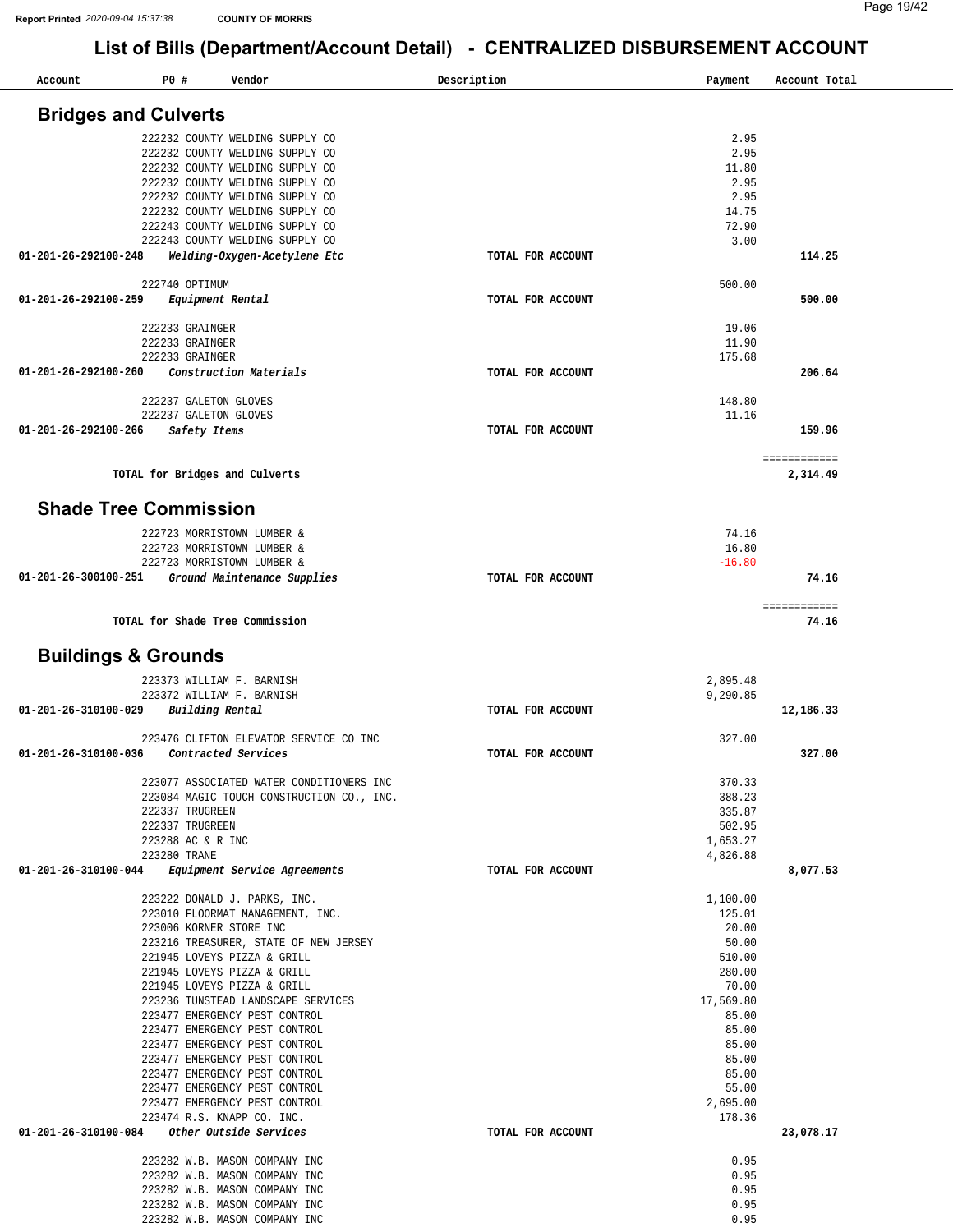| Account<br>P0 #<br>Vendor                                                              | Description       | Payment            | Account Total |
|----------------------------------------------------------------------------------------|-------------------|--------------------|---------------|
| <b>Buildings &amp; Grounds</b>                                                         |                   |                    |               |
| 223282 W.B. MASON COMPANY INC                                                          |                   | 44.70              |               |
| 223282 W.B. MASON COMPANY INC                                                          |                   | 17.88              |               |
| 223282 W.B. MASON COMPANY INC<br>Other Operating&Repair Supply<br>01-201-26-310100-098 | TOTAL FOR ACCOUNT | 31.29              | 98.62         |
|                                                                                        |                   |                    |               |
| 223221 GRAINGER<br>223221 GRAINGER                                                     |                   | 964.00             |               |
| 01-201-26-310100-128<br>Security Equipment                                             | TOTAL FOR ACCOUNT | 354.00             | 1,318.00      |
|                                                                                        |                   |                    |               |
| 222656 MORRIS COUNTY MUNICIPAL<br>223126 MORRIS COUNTY MUA                             |                   | 161.59<br>1,351.61 |               |
| 223128 MORRIS COUNTY MUA                                                               |                   | 6,122.49           |               |
| Rubbish & Trash Removal<br>01-201-26-310100-143                                        | TOTAL FOR ACCOUNT |                    | 7,635.69      |
| 223084 MAGIC TOUCH CONSTRUCTION CO., INC.                                              |                   | 561.06             |               |
| 223084 MAGIC TOUCH CONSTRUCTION CO., INC.                                              |                   | 2,229.93           |               |
| 223043 PORTASOFT OF MORRIS COUNTY INC                                                  |                   | 1,240.00           |               |
| 223354 CSL WATER OUALITY INC<br>01-201-26-310100-204<br>Plant Operations               | TOTAL FOR ACCOUNT | 2,344.00           | 6,374.99      |
|                                                                                        |                   |                    |               |
| 223218 ARGELIA HERNANDEZ                                                               |                   | 69.98              |               |
| 223070 ALVARENGA LESVIA<br>222709 STEVEN RAYMOND                                       |                   | 90.00<br>90.00     |               |
| 223113 DIEGO MALDONADO                                                                 |                   | 89.99              |               |
| Uniform & Clothing Allowance<br>01-201-26-310100-207                                   | TOTAL FOR ACCOUNT |                    | 339.97        |
| 223478 COUNTY CONCRETE CORP.                                                           |                   | 68.00              |               |
| 01-201-26-310100-223<br>Building Repairs                                               | TOTAL FOR ACCOUNT |                    | 68.00         |
|                                                                                        |                   | 24.99              |               |
| 223197 RICCIARDI BROTHERS, INC<br>223197 RICCIARDI BROTHERS, INC                       |                   | 71.92              |               |
| Paint<br>01-201-26-310100-234                                                          | TOTAL FOR ACCOUNT |                    | 96.91         |
| 223221 GRAINGER                                                                        |                   | 475.30             |               |
| 223374 HOME DEPOT CREDIT SERVICES                                                      |                   | 8.65               |               |
| 223374 HOME DEPOT CREDIT SERVICES                                                      |                   | 379.69             |               |
| Bldg Maintenance Supplies<br>01-201-26-310100-249                                      | TOTAL FOR ACCOUNT |                    | 863.64        |
| 222543 GRAINGER                                                                        |                   | 79.22              |               |
| 222543 GRAINGER                                                                        |                   | 134.00             |               |
| Ground Maintenance Supplies<br>01-201-26-310100-251                                    | TOTAL FOR ACCOUNT |                    | 213.22        |
| 222543 GRAINGER                                                                        |                   | 180.39             |               |
| 222543 GRAINGER                                                                        |                   | 97.50              |               |
| 223221 GRAINGER<br>223479 TOMAR INDUSTRIES INC                                         |                   | 472.10<br>184.50   |               |
| 223283 W.B. MASON COMPANY INC                                                          |                   | 1,497.60           |               |
| Janitorial Supplies<br>01-201-26-310100-252                                            | TOTAL FOR ACCOUNT |                    | 2,432.09      |
| 223005 R & J CONTROL, INC.                                                             |                   | 275.00             |               |
| 223005 R & J CONTROL, INC.                                                             |                   | 472.50             |               |
| 223005 R & J CONTROL, INC.<br>223005 R & J CONTROL, INC.                               |                   | 1,100.00<br>337.50 |               |
| 223005 R & J CONTROL, INC.                                                             |                   | 245.10             |               |
| 223005 R & J CONTROL, INC.                                                             |                   | 245.10             |               |
| 223005 R & J CONTROL, INC.<br>223005 R & J CONTROL, INC.                               |                   | 281.04<br>247.80   |               |
| 223046 R & J CONTROL, INC.                                                             |                   | 330.00             |               |
| 223046 R & J CONTROL, INC.                                                             |                   | 531.51             |               |
| 223046 R & J CONTROL, INC.<br>223046 R & J CONTROL, INC.                               |                   | 283.20<br>249.69   |               |
| 223046 R & J CONTROL, INC.                                                             |                   | 246.72             |               |
| 223277 RAPID PUMP & METER SERVICES CO.                                                 |                   | 1,501.50           |               |
| 01-201-26-310100-262<br>Machinery Repairs & Parts                                      | TOTAL FOR ACCOUNT |                    | 6,346.66      |
| 223221 GRAINGER                                                                        |                   | 132.93             |               |
| 223221 GRAINGER<br>223761 JOHNSTONE SUPPLY                                             |                   | 265.26<br>18.82    |               |
| 223761 JOHNSTONE SUPPLY                                                                |                   | 189.93             |               |
| 223761 JOHNSTONE SUPPLY                                                                |                   | 23.91              |               |
| 01-201-26-310100-264<br>Heat & $A/C$                                                   | TOTAL FOR ACCOUNT |                    | 630.85        |
| 223761 JOHNSTONE SUPPLY                                                                |                   | 35.64              |               |
| 223293 COOPER ELECTRIC SUPPLY CO.                                                      |                   | 267.98             |               |
| 223293 COOPER ELECTRIC SUPPLY CO.                                                      |                   | 136.21             |               |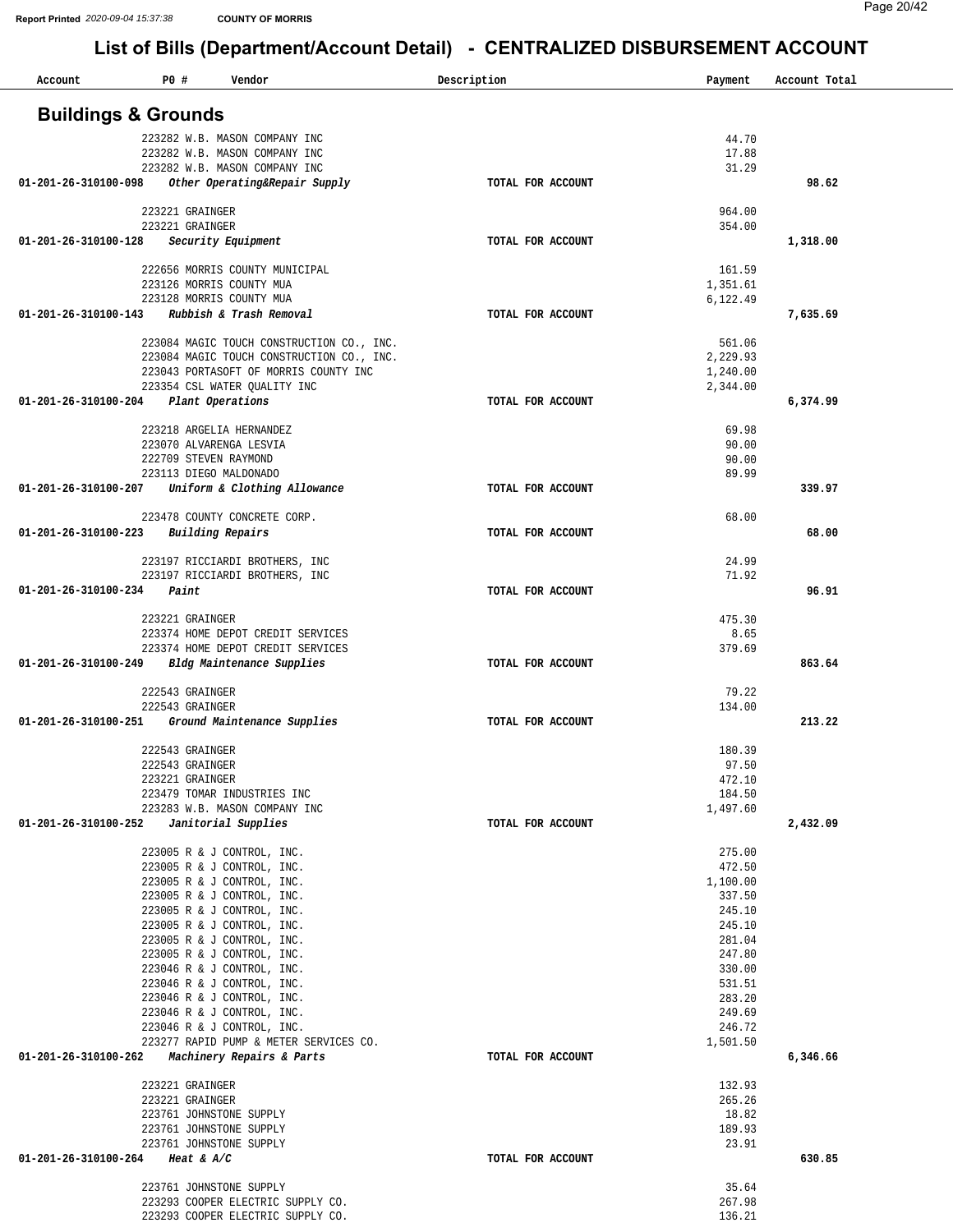| Account                        | P0 #                                             | Vendor                                                               | Description       | Payment              | Account Total             |
|--------------------------------|--------------------------------------------------|----------------------------------------------------------------------|-------------------|----------------------|---------------------------|
| <b>Buildings &amp; Grounds</b> |                                                  |                                                                      |                   |                      |                           |
|                                |                                                  | 223293 COOPER ELECTRIC SUPPLY CO.                                    |                   | 689.40               |                           |
|                                |                                                  | 223293 COOPER ELECTRIC SUPPLY CO.                                    |                   | 461.60               |                           |
| 01-201-26-310100-265           | Electrical                                       |                                                                      | TOTAL FOR ACCOUNT |                      | 1,590.83                  |
|                                |                                                  | 223219 STATEWIDE COMMUNICATIONS INC                                  |                   | 1,216.00             |                           |
|                                |                                                  | 221945 LOVEYS PIZZA & GRILL                                          |                   | 20.00                |                           |
| 01-203-26-310100-084           |                                                  | (2019) Other Outside Services                                        | TOTAL FOR ACCOUNT |                      | 1,236.00                  |
|                                |                                                  |                                                                      |                   |                      |                           |
|                                | TOTAL for Buildings & Grounds                    |                                                                      |                   |                      | ============<br>72,914.50 |
| <b>Motor Services Center</b>   |                                                  |                                                                      |                   |                      |                           |
|                                |                                                  | 222948 W.B. MASON COMPANY INC                                        |                   | 230.16               |                           |
|                                |                                                  | 222948 W.B. MASON COMPANY INC                                        |                   | 64.30                |                           |
|                                |                                                  | 223503 W.B. MASON COMPANY INC                                        |                   | 0.98                 |                           |
|                                |                                                  | 223503 W.B. MASON COMPANY INC                                        |                   | 15.05                |                           |
| 01-201-26-315100-058           |                                                  | Office Supplies & Stationery                                         | TOTAL FOR ACCOUNT |                      | 310.49                    |
|                                | 222185 GRAINGER                                  |                                                                      |                   | 96.00                |                           |
|                                | 222185 GRAINGER                                  |                                                                      |                   | 78.60                |                           |
|                                | 222185 GRAINGER                                  |                                                                      |                   | 7.52                 |                           |
|                                |                                                  | 222618 J & D SALES & SERVICE LLC                                     |                   | 425.00               |                           |
|                                |                                                  | 222618 J & D SALES & SERVICE LLC<br>222618 J & D SALES & SERVICE LLC |                   | 185.00<br>200.00     |                           |
|                                |                                                  | 222622 J & D SALES & SERVICE LLC                                     |                   | 42.00                |                           |
|                                |                                                  | 222622 J & D SALES & SERVICE LLC                                     |                   | 16.50                |                           |
|                                |                                                  | 222622 J & D SALES & SERVICE LLC                                     |                   | 3.25                 |                           |
|                                |                                                  | 222622 J & D SALES & SERVICE LLC                                     |                   | 22.20                |                           |
|                                |                                                  | 222622 J & D SALES & SERVICE LLC                                     |                   | 7.50                 |                           |
|                                |                                                  | 222622 J & D SALES & SERVICE LLC<br>222622 J & D SALES & SERVICE LLC |                   | 250.00<br>200.00     |                           |
|                                | 221900 OPTIMUM                                   |                                                                      |                   | 91.23                |                           |
|                                |                                                  | 223151 W.B. MASON COMPANY INC                                        |                   | 1.26                 |                           |
|                                |                                                  | 223151 W.B. MASON COMPANY INC                                        |                   | 113.37               |                           |
|                                |                                                  | 223151 W.B. MASON COMPANY INC                                        |                   | 38.75                |                           |
|                                | 222991 Y-PERS INC                                |                                                                      |                   | 390.00<br>10.00      |                           |
|                                |                                                  | 222986 CY DRAKE LOCKSMITHS, INC.<br>222987 CY DRAKE LOCKSMITHS, INC. |                   | 84.00                |                           |
|                                |                                                  | 222980 JOSEPH GARTLAND INC                                           |                   | 390.00               |                           |
|                                |                                                  | 222980 JOSEPH GARTLAND INC                                           |                   | 52.75                |                           |
|                                |                                                  | 223211 HOFFMAN SERVICES INC.                                         |                   | 90.00                |                           |
|                                |                                                  | 223211 HOFFMAN SERVICES INC.                                         |                   | 100.00               |                           |
|                                |                                                  | 223211 HOFFMAN SERVICES INC.<br>223211 HOFFMAN SERVICES INC.         |                   | 100.00<br>223.32     |                           |
|                                |                                                  | 223493 W.B. MASON COMPANY INC                                        |                   | 43.28                |                           |
|                                |                                                  | 01-201-26-315100-098 Other Operating&Repair Supply                   | TOTAL FOR ACCOUNT |                      | 3,261.53                  |
|                                |                                                  | 223170 NORTHEAST COMMUNICATIONS, INC.                                |                   | 50.00                |                           |
|                                |                                                  | 223171 NORTHEAST COMMUNICATIONS, INC.                                |                   | 5.00                 |                           |
|                                |                                                  | 223171 NORTHEAST COMMUNICATIONS, INC.                                |                   | 99.00                |                           |
|                                |                                                  | 223171 NORTHEAST COMMUNICATIONS, INC.                                |                   | 90.00                |                           |
| 01-201-26-315100-161           |                                                  | Communications Equipment                                             | TOTAL FOR ACCOUNT |                      | 244.00                    |
|                                |                                                  | 222951 AMERICAN WEAR INC.                                            |                   | 244.59               |                           |
|                                |                                                  | 222952 AMERICAN WEAR INC.                                            |                   | 184.80               |                           |
|                                |                                                  | 223152 AMERICAN WEAR INC.                                            |                   | 184.80               |                           |
| 01-201-26-315100-207           |                                                  | Uniform & Clothing Allowance                                         | TOTAL FOR ACCOUNT |                      | 614.19                    |
|                                | 222619 PETROCHOICE<br>222973 PETROCHOICE         |                                                                      |                   | 1,408.80<br>410.00   |                           |
| 01-201-26-315100-232           |                                                  | Lubricants & Anti Freeze                                             | TOTAL FOR ACCOUNT |                      | 1,818.80                  |
|                                |                                                  |                                                                      |                   |                      |                           |
|                                | 222610 D & M AUTO BODY                           |                                                                      |                   | 218.75               |                           |
|                                | 222610 D & M AUTO BODY<br>222610 D & M AUTO BODY |                                                                      |                   | 2,105.06<br>1,270.50 |                           |
|                                | 222610 D & M AUTO BODY                           |                                                                      |                   | 325.50               |                           |
|                                | 222949 D & M AUTO BODY                           |                                                                      |                   | 700.58               |                           |
|                                | 222949 D & M AUTO BODY                           |                                                                      |                   | 511.50               |                           |
|                                | 222949 D & M AUTO BODY                           |                                                                      |                   | 147.00               |                           |
|                                | 222949 D & M AUTO BODY                           |                                                                      |                   | 8.40                 |                           |
| 01-201-26-315100-234           | Paint                                            |                                                                      | TOTAL FOR ACCOUNT |                      | 5,287.29                  |
|                                | 222989 D&B AUTO SUPPLY                           |                                                                      |                   | 465.00               |                           |
|                                | 222989 D&B AUTO SUPPLY                           |                                                                      |                   | 12.59                |                           |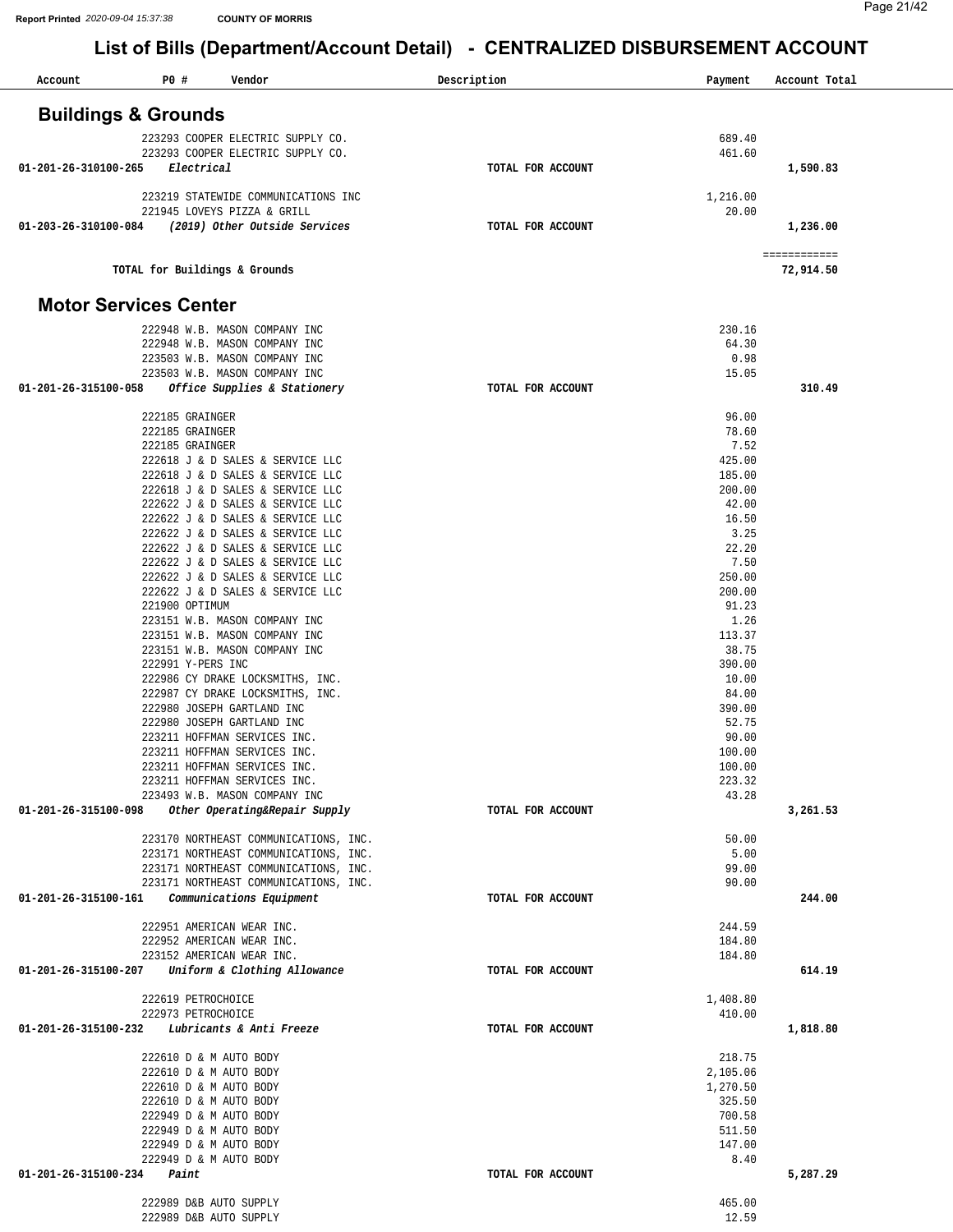| Account                      | P0 #                                             | Vendor                                                                   | Description |                   | Payment          | Account Total |
|------------------------------|--------------------------------------------------|--------------------------------------------------------------------------|-------------|-------------------|------------------|---------------|
| <b>Motor Services Center</b> |                                                  |                                                                          |             |                   |                  |               |
|                              | 222989 D&B AUTO SUPPLY                           |                                                                          |             |                   | 26.55            |               |
|                              | 222999 D&B AUTO SUPPLY                           |                                                                          |             |                   | 3.30             |               |
|                              | 222999 D&B AUTO SUPPLY                           |                                                                          |             |                   | 41.42            |               |
|                              | 222184 GRAINGER                                  |                                                                          |             |                   | 11.83            |               |
|                              | 222184 GRAINGER                                  |                                                                          |             |                   | 10.02            |               |
|                              |                                                  | 222968 NAPA OF ROCKAWAY                                                  |             |                   | 44.09            |               |
|                              | 223188 D&B AUTO SUPPLY<br>223189 D&B AUTO SUPPLY |                                                                          |             |                   | 59.99<br>23.99   |               |
| 01-201-26-315100-239         | Small Tools                                      |                                                                          |             | TOTAL FOR ACCOUNT |                  | 698.78        |
|                              |                                                  | 222611 BARNWELL HOUSE OF TIRES, INC.                                     |             |                   | 492.00           |               |
|                              |                                                  | 223000 BARNWELL HOUSE OF TIRES, INC.                                     |             |                   | 531.20           |               |
|                              |                                                  | 222956 BARNWELL HOUSE OF TIRES, INC.                                     |             |                   | 236.00           |               |
|                              |                                                  | 222956 BARNWELL HOUSE OF TIRES, INC.                                     |             |                   | 25.00            |               |
|                              |                                                  | 222955 BARNWELL HOUSE OF TIRES, INC.                                     |             |                   | 211.04           |               |
|                              |                                                  | 223184 BARNWELL HOUSE OF TIRES, INC.                                     |             |                   | 424.96           |               |
| 01-201-26-315100-245         | Tires                                            | 223203 BARNWELL HOUSE OF TIRES, INC.                                     |             | TOTAL FOR ACCOUNT | 286.00           | 2,206.20      |
|                              |                                                  |                                                                          |             |                   |                  |               |
|                              |                                                  | 222605 PRAXAIR DISTRIBUTION                                              |             |                   | 299.70           |               |
|                              |                                                  | 222950 PRAXAIR DISTRIBUTION                                              |             |                   | 27.79            |               |
|                              |                                                  | 222950 PRAXAIR DISTRIBUTION                                              |             |                   | 33.35            |               |
| 01-201-26-315100-248         |                                                  | Welding-Oxygen-Acetylene Etc                                             |             | TOTAL FOR ACCOUNT |                  | 360.84        |
|                              | 218808 BEYER FORD                                |                                                                          |             |                   | 8.64             |               |
|                              |                                                  | 222960 BROWN HUNTERDON INTERNATIONAL                                     |             |                   | 627.38           |               |
|                              |                                                  | 222960 BROWN HUNTERDON INTERNATIONAL                                     |             |                   | 65.93            |               |
|                              |                                                  | 222960 BROWN HUNTERDON INTERNATIONAL                                     |             |                   | 40.12            |               |
|                              |                                                  | 222959 BROWN HUNTERDON MACK<br>222995 BROWN HUNTERDON INTERNATIONAL      |             |                   | 37.74<br>293.34  |               |
|                              |                                                  | 222995 BROWN HUNTERDON INTERNATIONAL                                     |             |                   | 111.60           |               |
|                              |                                                  | 222995 BROWN HUNTERDON INTERNATIONAL                                     |             |                   | 713.58           |               |
|                              |                                                  | 222983 BUNKY'S HEAVY TOWING, LLC                                         |             |                   | 500.00           |               |
|                              |                                                  | 222994 DOVER BRAKE & CLUTCH CO INC                                       |             |                   | 36.51            |               |
|                              | 222183 GRAINGER                                  | 222982 DOVER BRAKE & CLUTCH CO INC                                       |             |                   | 200.32<br>68.05  |               |
|                              |                                                  | 222975 MONTAGE ENTERPRISES INC.                                          |             |                   | 273.52           |               |
|                              |                                                  | 222993 NAPA OF ROCKAWAY                                                  |             |                   | 126.00           |               |
|                              |                                                  | 222993 NAPA OF ROCKAWAY                                                  |             |                   | 3.60             |               |
|                              |                                                  | 222993 NAPA OF ROCKAWAY                                                  |             |                   | 14.28            |               |
|                              |                                                  | 222993 NAPA OF ROCKAWAY<br>222965 NAPA OF ROCKAWAY                       |             |                   | 13.87<br>36.00   |               |
|                              |                                                  | 222969 NAPA OF ROCKAWAY                                                  |             |                   | 60.24            |               |
|                              |                                                  | 222969 NAPA OF ROCKAWAY                                                  |             |                   | 112.53           |               |
|                              |                                                  | 222969 NAPA OF ROCKAWAY                                                  |             |                   | 46.12            |               |
|                              |                                                  | 222971 RE-TRON TECHNOLOGIES INC.                                         |             |                   | 122.91           |               |
|                              |                                                  | 222971 RE-TRON TECHNOLOGIES INC.<br>222971 RE-TRON TECHNOLOGIES INC.     |             |                   | 368.73<br>368.73 |               |
|                              |                                                  | 222970 ROBERT & SON, INC.                                                |             |                   | 875.00           |               |
|                              |                                                  | 222970 ROBERT & SON, INC.                                                |             |                   | 500.00           |               |
|                              |                                                  | 222998 SMITH MOTOR CO., INC.                                             |             |                   | 127.54           |               |
|                              |                                                  | 218271 TEREX UTILITIES, INC.                                             |             |                   | 390.00           |               |
|                              |                                                  | 218271 TEREX UTILITIES, INC.<br>218271 TEREX UTILITIES, INC.             |             |                   | 520.00<br>9.30   |               |
|                              |                                                  | 218271 TEREX UTILITIES, INC.                                             |             |                   | 8.80             |               |
|                              |                                                  | 218271 TEREX UTILITIES, INC.                                             |             |                   | 32.18            |               |
|                              |                                                  | 223186 BROWN HUNTERDON MACK                                              |             |                   | 70.54            |               |
|                              |                                                  | 222976 HOOVER TRUCK CENTERS INC                                          |             |                   | 437.89           |               |
|                              |                                                  | 222976 HOOVER TRUCK CENTERS INC<br>222976 HOOVER TRUCK CENTERS INC       |             |                   | 506.89<br>65.93  |               |
|                              |                                                  | 223195 NAPA OF ROCKAWAY                                                  |             |                   | 64.33            |               |
|                              |                                                  | 223200 RE-TRON TECHNOLOGIES INC.                                         |             |                   | 614.55           |               |
|                              |                                                  | 223200 RE-TRON TECHNOLOGIES INC.                                         |             |                   | 179.70           |               |
|                              |                                                  | 222988 SHEAFFER SUPPLY, INC.<br>222988 SHEAFFER SUPPLY, INC.             |             |                   | 39.60<br>6.40    |               |
|                              |                                                  | 223182 TONY SANCHEZ LTD                                                  |             |                   | 1,933.59         |               |
|                              |                                                  | 223182 TONY SANCHEZ LTD                                                  |             |                   | 100.80           |               |
|                              |                                                  | 223002 UNITED ROTARY BRUSH CORPORATION                                   |             |                   | 709.36           |               |
|                              |                                                  | 223205 BROWN HUNTERDON MACK                                              |             |                   | 309.81           |               |
|                              |                                                  | 223208 DOVER BRAKE & CLUTCH CO INC                                       |             |                   | 399.44           |               |
|                              |                                                  | 223208 DOVER BRAKE & CLUTCH CO INC<br>223208 DOVER BRAKE & CLUTCH CO INC |             |                   | 304.12<br>42.00  |               |
|                              |                                                  | 223208 DOVER BRAKE & CLUTCH CO INC                                       |             |                   | 213.64           |               |
|                              |                                                  | 223209 DOVER BRAKE & CLUTCH CO INC                                       |             |                   | 163.94           |               |
|                              |                                                  | 223207 DELUXE INTERNATIONAL                                              |             |                   | 350.00           |               |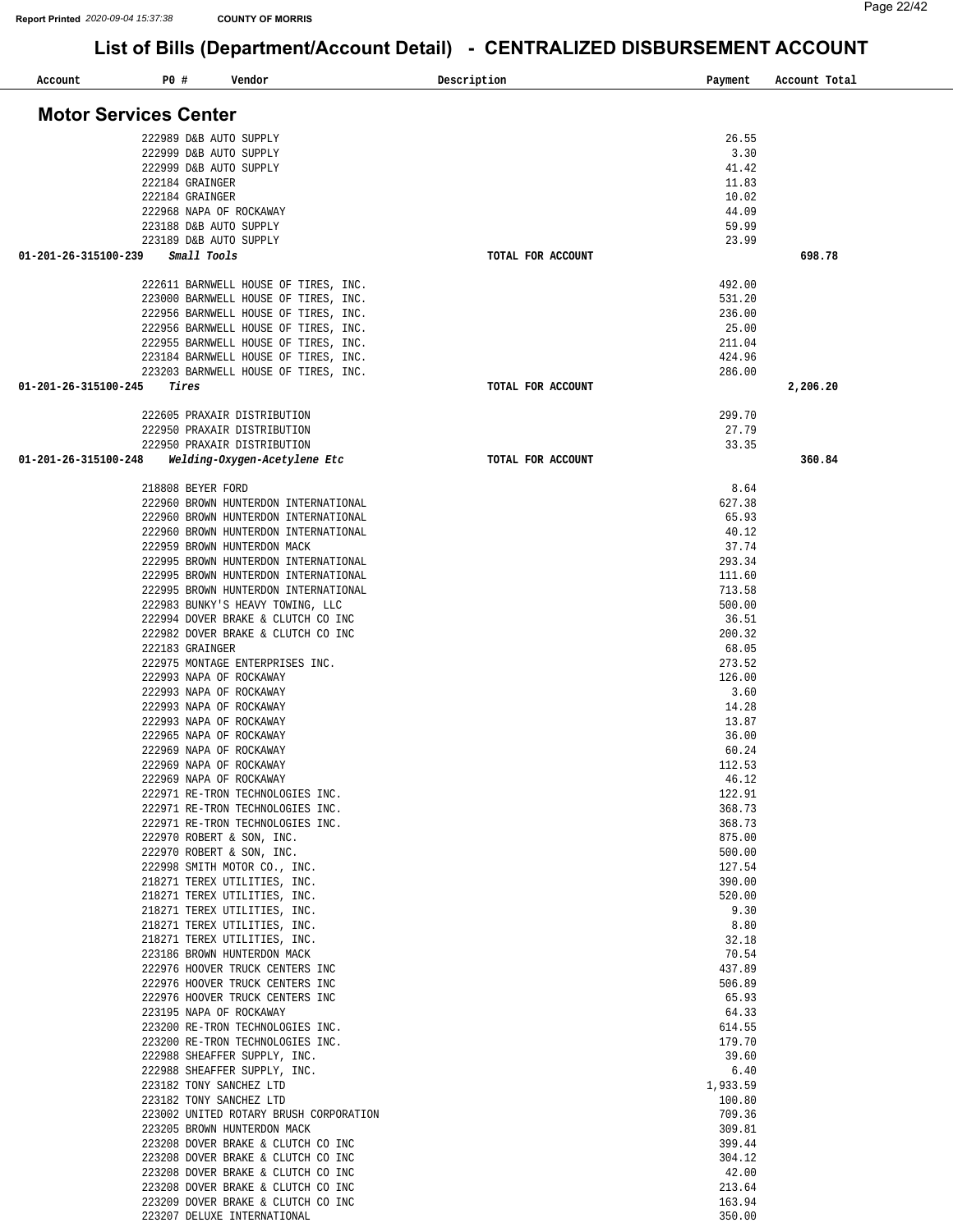| Account<br><b>PO #</b>       | Vendor                                                                 | Description       | Payment              | Account Total |
|------------------------------|------------------------------------------------------------------------|-------------------|----------------------|---------------|
|                              |                                                                        |                   |                      |               |
| <b>Motor Services Center</b> |                                                                        |                   |                      |               |
|                              | 223207 DELUXE INTERNATIONAL                                            |                   | 9.97                 |               |
|                              | 223213 NAPA OF ROCKAWAY                                                |                   | 28.24                |               |
|                              | 223213 NAPA OF ROCKAWAY                                                |                   | 21.64<br>418.92      |               |
|                              | 223212 NAPA OF ROCKAWAY<br>223212 NAPA OF ROCKAWAY                     |                   | 108.00               |               |
|                              | 223215 SMITH MOTOR CO., INC.                                           |                   | 80.02                |               |
|                              | 223215 SMITH MOTOR CO., INC.                                           |                   | 127.54               |               |
| 01-201-26-315100-261         | 223214 SMITH MOTOR CO., INC.<br>Spare Parts for Equipment              | TOTAL FOR ACCOUNT | 288.96               | 14,308.38     |
|                              |                                                                        |                   |                      |               |
|                              | 219395 PROGRESSIVE GIFTS & INCENTIVES                                  |                   | 468.26               |               |
|                              | 219395 PROGRESSIVE GIFTS & INCENTIVES                                  |                   | 98.26                |               |
|                              | 219395 PROGRESSIVE GIFTS & INCENTIVES<br>222972 REDICARE LLC           |                   | $-70.00$<br>143.20   |               |
|                              | 222972 REDICARE LLC                                                    |                   | 142.80               |               |
|                              | 222972 REDICARE LLC                                                    |                   | 16.89                |               |
| 01-201-26-315100-266         | Safety Items                                                           | TOTAL FOR ACCOUNT |                      | 799.41        |
|                              | 222617 ALLIANCE BUS GROUP INC.                                         |                   | 227.20               |               |
|                              | 222617 ALLIANCE BUS GROUP INC.                                         |                   | 35.44                |               |
|                              | 218832 BEYER FORD                                                      |                   | 416.24               |               |
|                              | 218832 BEYER FORD                                                      |                   | 17.22                |               |
|                              | 218832 BEYER FORD<br>222967 BEYER FORD                                 |                   | 244.48<br>473.59     |               |
|                              | 222967 BEYER FORD                                                      |                   | 158.93               |               |
|                              | 222957 BEYER FORD                                                      |                   | 47.35                |               |
|                              | 222958 BEYER FORD                                                      |                   | 66.70                |               |
|                              | 222997 D&B AUTO SUPPLY<br>222997 D&B AUTO SUPPLY                       |                   | 869.55<br>250.78     |               |
|                              | 222997 D&B AUTO SUPPLY                                                 |                   | 578.54               |               |
|                              | 222997 D&B AUTO SUPPLY                                                 |                   | 217.28               |               |
|                              | 223003 D&B AUTO SUPPLY                                                 |                   | $-32.10$             |               |
|                              | 223003 D&B AUTO SUPPLY<br>223003 D&B AUTO SUPPLY                       |                   | $-18.00$<br>$-18.00$ |               |
|                              | 223003 D&B AUTO SUPPLY                                                 |                   | $-18.00$             |               |
|                              | 223003 D&B AUTO SUPPLY                                                 |                   | $-18.00$             |               |
|                              | 223003 D&B AUTO SUPPLY                                                 |                   | 1,278.84             |               |
|                              | 223003 D&B AUTO SUPPLY<br>223003 D&B AUTO SUPPLY                       |                   | 362.92<br>156.31     |               |
|                              | 222996 D&B AUTO SUPPLY                                                 |                   | $-139.98$            |               |
|                              | 222996 D&B AUTO SUPPLY                                                 |                   | $-22.53$             |               |
|                              | 222996 D&B AUTO SUPPLY                                                 |                   | 457.30               |               |
|                              | 222996 D&B AUTO SUPPLY<br>222996 D&B AUTO SUPPLY                       |                   | 398.79<br>93.17      |               |
|                              | 222966 FLEMINGTON BUICK CHEVROLET                                      |                   | 95.12                |               |
|                              | 222981 FLEMINGTON BUICK CHEVROLET                                      |                   | 232.91               |               |
|                              | 222981 FLEMINGTON BUICK CHEVROLET                                      |                   | 59.79                |               |
|                              | 222990 SMITH MOTOR CO., INC.<br>222990 SMITH MOTOR CO., INC.           |                   | 188.60<br>8.94       |               |
|                              | 222992 SMITH MOTOR CO., INC.                                           |                   | 3,047.95             |               |
|                              | 222992 SMITH MOTOR CO., INC.                                           |                   | 5,547.95             |               |
|                              | 222992 SMITH MOTOR CO., INC.                                           |                   | 12.95                |               |
|                              | 222194 BUY WISE AUTO PARTS<br>222194 BUY WISE AUTO PARTS               |                   | $-39.00$<br>269.82   |               |
|                              | 222194 BUY WISE AUTO PARTS                                             |                   | 558.18               |               |
|                              | 222194 BUY WISE AUTO PARTS                                             |                   | 125.23               |               |
|                              | 222984 BUY WISE AUTO PARTS                                             |                   | 361.14               |               |
|                              | 222984 BUY WISE AUTO PARTS<br>222985 BUY WISE AUTO PARTS               |                   | 42.61<br>372.12      |               |
|                              | 223190 D&B AUTO SUPPLY                                                 |                   | 36.24                |               |
|                              | 223191 D&B AUTO SUPPLY                                                 |                   | 63.73                |               |
|                              | 223191 D&B AUTO SUPPLY                                                 |                   | 71.18                |               |
|                              | 223191 D&B AUTO SUPPLY<br>223191 D&B AUTO SUPPLY                       |                   | 245.78<br>63.73      |               |
|                              | 223191 D&B AUTO SUPPLY                                                 |                   | 125.18               |               |
|                              | 223191 D&B AUTO SUPPLY                                                 |                   | 69.12                |               |
|                              | 223192 FLEMINGTON BUICK CHEVROLET                                      |                   | 12.31<br>10.24       |               |
|                              | 223192 FLEMINGTON BUICK CHEVROLET<br>223192 FLEMINGTON BUICK CHEVROLET |                   | 180.21               |               |
|                              | 223193 FLEMINGTON BUICK CHEVROLET                                      |                   | 244.24               |               |
|                              | 223185 BEYER FORD                                                      |                   | 154.87               |               |
|                              | 223187 BUY WISE AUTO PARTS                                             |                   | 207.85<br>44.66      |               |
|                              | 223187 BUY WISE AUTO PARTS<br>223206 D&B AUTO SUPPLY                   |                   | $-49.50$             |               |
|                              | 223206 D&B AUTO SUPPLY                                                 |                   | 1,368.91             |               |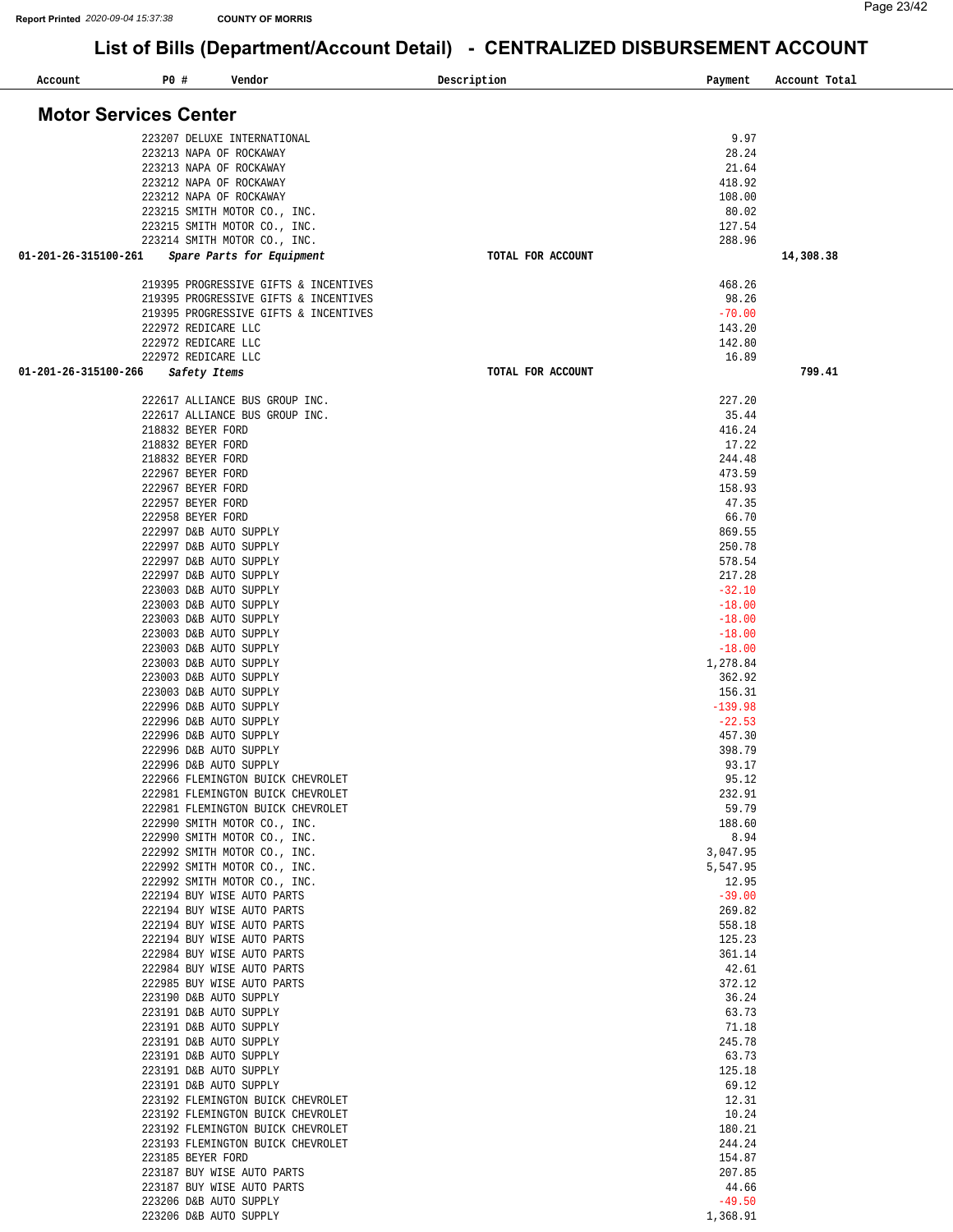| Account                       | P0 #  | Vendor                                 | Description       | Payment       | Account Total             |
|-------------------------------|-------|----------------------------------------|-------------------|---------------|---------------------------|
| <b>Motor Services Center</b>  |       |                                        |                   |               |                           |
|                               |       |                                        |                   |               |                           |
|                               |       | 223206 D&B AUTO SUPPLY                 |                   | 805.52        |                           |
|                               |       | 223210 FLEMINGTON BUICK CHEVROLET      |                   | 141.65        |                           |
|                               |       | 223210 FLEMINGTON BUICK CHEVROLET      |                   | 12.25         |                           |
|                               |       | 222974 NIELSEN DODGE - C-J-R           |                   | 122.25        |                           |
|                               |       | 222974 NIELSEN DODGE - C-J-R           |                   | 0.94          |                           |
|                               |       | 222974 NIELSEN DODGE - C-J-R           |                   | 77.55         |                           |
|                               |       | 222974 NIELSEN DODGE - C-J-R           |                   | 625.35        |                           |
|                               |       | 223194 NIELSEN DODGE - C-J-R           |                   | 112.08        |                           |
| 01-201-26-315100-291          |       | Vehicle Repairs                        | TOTAL FOR ACCOUNT |               | 21,714.67                 |
|                               |       | TOTAL for Motor Services Center        |                   |               | ============<br>51,624.58 |
| <b>Mosquito Extermination</b> |       |                                        |                   |               |                           |
|                               |       | 222215 FRED PRYOR SEMINARS             |                   | 149.00        |                           |
|                               |       | 222215 FRED PRYOR SEMINARS             |                   | 149.00        |                           |
|                               |       | 222215 FRED PRYOR SEMINARS             |                   | 149.00        |                           |
|                               |       | 222215 FRED PRYOR SEMINARS             |                   | 149.00        |                           |
| 01-201-26-320100-039          |       | Education Schools & Training           | TOTAL FOR ACCOUNT |               | 596.00                    |
|                               |       |                                        |                   |               |                           |
|                               |       | 223540 NJ ADVANCE MEDIA                |                   | 122.36        |                           |
|                               |       | 223597 GANNETT NJ NEWSPAPERS           |                   | 71.98         |                           |
| 01-201-26-320100-051          | Legal |                                        | TOTAL FOR ACCOUNT |               | 194.34                    |
|                               |       | 223400 W.B. MASON COMPANY INC          |                   | 134.10        |                           |
|                               |       | 223401 W.B. MASON COMPANY INC          |                   | 1.90          |                           |
|                               |       | 223076 W.B. MASON COMPANY INC          |                   | 19.68         |                           |
|                               |       | 223076 W.B. MASON COMPANY INC          |                   | 14.69         |                           |
|                               |       | 223076 W.B. MASON COMPANY INC          |                   | 51.96         |                           |
|                               |       | 223076 W.B. MASON COMPANY INC          |                   | 3.38          |                           |
|                               |       | 223076 W.B. MASON COMPANY INC          |                   | 7.99          |                           |
|                               |       | 223076 W.B. MASON COMPANY INC          |                   | 12.59         |                           |
|                               |       | 223076 W.B. MASON COMPANY INC          |                   | 11.99         |                           |
|                               |       | 223076 W.B. MASON COMPANY INC          |                   | 41.98         |                           |
|                               |       | 223076 W.B. MASON COMPANY INC          |                   | 13.99         |                           |
| 01-201-26-320100-058          |       | Office Supplies & Stationery           | TOTAL FOR ACCOUNT |               | 314.25                    |
|                               |       |                                        |                   |               |                           |
|                               |       | 221972 GRAINGER                        |                   | 532.00        |                           |
|                               |       | 221972 GRAINGER                        |                   | 206.48        |                           |
|                               |       | 221972 GRAINGER                        |                   | 20.12         |                           |
|                               |       | 221972 GRAINGER                        |                   | 35.44         |                           |
|                               |       | 221972 GRAINGER                        |                   | 60.50         |                           |
|                               |       | 221972 GRAINGER                        |                   | 18.15         |                           |
|                               |       | 221972 GRAINGER                        |                   | 89.00         |                           |
|                               |       | 222916 ARGO NORTH                      |                   | 236.02        |                           |
|                               |       | 222916 ARGO NORTH                      |                   | 14.20         |                           |
|                               |       | 222916 ARGO NORTH                      |                   | 80.20         |                           |
|                               |       | 222916 ARGO NORTH                      |                   | 19.80         |                           |
|                               |       | 222916 ARGO NORTH                      |                   | 29.70         |                           |
|                               |       | 222916 ARGO NORTH<br>222916 ARGO NORTH |                   | 14.40<br>5.00 |                           |
|                               |       | 222916 ARGO NORTH                      |                   | 18.00         |                           |
| 01-201-26-320100-098          |       | Other Operating & Repair Supply        | TOTAL FOR ACCOUNT |               | 1,379.01                  |
|                               |       |                                        |                   |               |                           |
|                               |       | 222707 ADAPCO, INC.                    |                   | 2,352.00      |                           |
| 01-201-26-320100-225          |       | Chemicals & Sprays                     | TOTAL FOR ACCOUNT |               | 2,352.00                  |
|                               |       | 223076 W.B. MASON COMPANY INC          |                   | 57.00         |                           |
|                               |       | 223076 W.B. MASON COMPANY INC          |                   | 11.96         |                           |
|                               |       | 223076 W.B. MASON COMPANY INC          |                   | 29.99         |                           |
| 01-201-26-320100-249          |       | Bldg Maintenance Supplies              | TOTAL FOR ACCOUNT |               | 98.95                     |
|                               |       |                                        |                   |               |                           |
|                               |       | 222638 ESPOSITO'S ICE SERVICE          |                   | 24.00         |                           |
|                               |       | 222638 ESPOSITO'S ICE SERVICE          |                   | 36.00         |                           |
|                               |       | 222638 ESPOSITO'S ICE SERVICE          |                   | 60.00         |                           |
|                               |       | 222638 ESPOSITO'S ICE SERVICE          |                   | 48.00         |                           |
|                               |       | 222638 ESPOSITO'S ICE SERVICE          |                   | 24.00         |                           |
|                               |       | 222638 ESPOSITO'S ICE SERVICE          |                   | 48.00         |                           |
|                               |       | 222638 ESPOSITO'S ICE SERVICE          |                   | 12.00         |                           |
|                               |       | 223247 JASON VIVIAN                    |                   | 38.97         |                           |
| 01-201-26-320100-251          |       | Ground Maintenance Supplies            | TOTAL FOR ACCOUNT |               | 290.97                    |
|                               |       |                                        |                   |               |                           |
|                               |       | 222713 MORRISTOWN LUMBER &             |                   | 22.99         |                           |
|                               |       | 222713 MORRISTOWN LUMBER &             |                   | 2.55          |                           |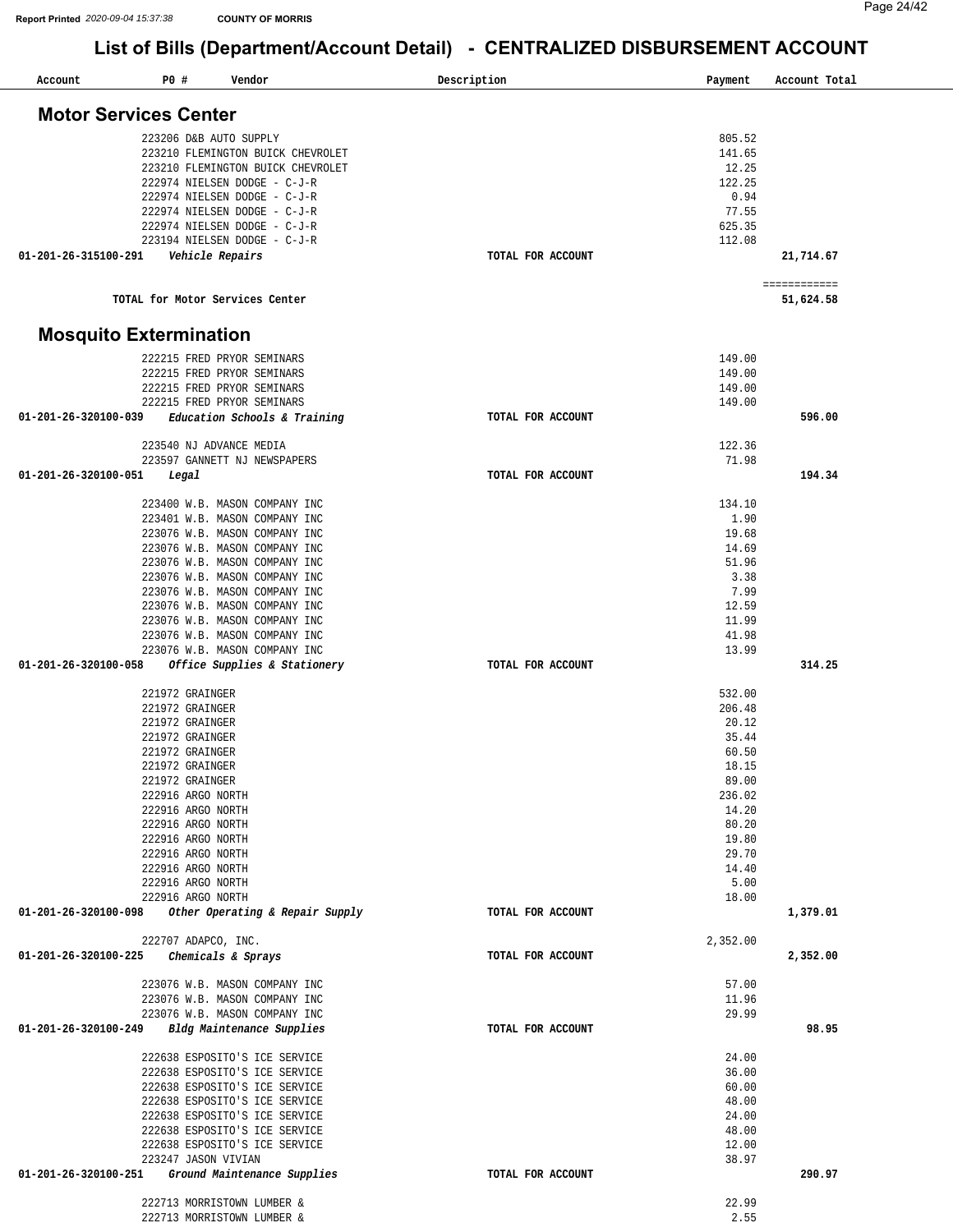| Account                       | P0 # |                                     | Vendor |                                                    | Description       | Payment  | Account Total             |
|-------------------------------|------|-------------------------------------|--------|----------------------------------------------------|-------------------|----------|---------------------------|
| <b>Mosquito Extermination</b> |      |                                     |        |                                                    |                   |          |                           |
|                               |      | 222713 MORRISTOWN LUMBER &          |        |                                                    |                   | 5.38     |                           |
|                               |      | 222713 MORRISTOWN LUMBER &          |        |                                                    |                   | 3.99     |                           |
|                               |      | 222713 MORRISTOWN LUMBER &          |        |                                                    |                   | 10.78    |                           |
|                               |      | 222713 MORRISTOWN LUMBER &          |        |                                                    |                   | 13.99    |                           |
|                               |      | 222713 MORRISTOWN LUMBER &          |        |                                                    |                   | 3.99     |                           |
|                               |      | 222713 MORRISTOWN LUMBER &          |        |                                                    |                   | 3.49     |                           |
|                               |      | 222713 MORRISTOWN LUMBER &          |        |                                                    |                   | 1.69     |                           |
|                               |      | 222713 MORRISTOWN LUMBER &          |        |                                                    |                   | 23.98    |                           |
|                               |      | 219137 FLEMINGTON DEPT STORE INC    |        |                                                    |                   | 398.70   |                           |
|                               |      | 219137 FLEMINGTON DEPT STORE INC    |        |                                                    |                   | 398.70   |                           |
|                               |      | 223130 MORRISTOWN LUMBER &          |        |                                                    |                   | 59.97    |                           |
|                               |      | 223130 MORRISTOWN LUMBER &          |        |                                                    |                   | 68.97    |                           |
|                               |      | 223130 MORRISTOWN LUMBER &          |        |                                                    |                   | 210.30   |                           |
| 01-201-26-320100-258          |      | Equipment                           |        |                                                    | TOTAL FOR ACCOUNT |          | 1,229.47                  |
|                               |      | 222640 NAPA OF ROCKAWAY             |        |                                                    |                   | 11.16    |                           |
|                               |      | 222640 NAPA OF ROCKAWAY             |        |                                                    |                   | 11.16    |                           |
|                               |      | 222640 NAPA OF ROCKAWAY             |        |                                                    |                   | 97.98    |                           |
|                               |      | 222640 NAPA OF ROCKAWAY             |        |                                                    |                   | 18.00    |                           |
|                               |      | 222640 NAPA OF ROCKAWAY             |        |                                                    |                   | 22.34    |                           |
|                               |      | 222640 NAPA OF ROCKAWAY             |        |                                                    |                   | $-18.00$ |                           |
| 01-201-26-320100-291          |      | Vehicle Repairs                     |        |                                                    | TOTAL FOR ACCOUNT |          | 142.64                    |
|                               |      |                                     |        |                                                    |                   |          | ============              |
|                               |      | TOTAL for Mosquito Extermination    |        |                                                    |                   |          | 6,597.63                  |
| <b>Health Management</b>      |      |                                     |        |                                                    |                   |          |                           |
|                               |      | 223302 TELESEARCH INC               |        |                                                    |                   | 834.05   |                           |
| 01-201-27-330100-016          |      | <i>Outside Salaries &amp; Wages</i> |        |                                                    | TOTAL FOR ACCOUNT |          | 834.05                    |
|                               |      |                                     |        |                                                    |                   |          |                           |
|                               |      | 223408 VERIZON WIRELESS             |        |                                                    |                   | 1,020.61 |                           |
| 01-201-27-330100-031          |      | Cellular Phone/Pagers               |        |                                                    | TOTAL FOR ACCOUNT |          | 1,020.61                  |
|                               |      | 223303 OFFICE CONCEPTS GROUP, INC.  |        |                                                    |                   | 1,904.35 |                           |
|                               |      | 223303 OFFICE CONCEPTS GROUP, INC.  |        |                                                    |                   | $-29.94$ |                           |
| 01-201-27-330100-058          |      | Office Supplies & Stationery        |        |                                                    | TOTAL FOR ACCOUNT |          | 1,874.41                  |
|                               |      |                                     |        |                                                    |                   |          |                           |
|                               |      | 223777 COUNTY OF MORRIS             |        |                                                    |                   | 46.80    |                           |
| 01-201-27-330100-068          |      | Postage & Metered Mail              |        |                                                    | TOTAL FOR ACCOUNT |          | 46.80                     |
|                               |      |                                     |        | 223567 AHS HOSPITAL CORP/MORRISTOWN MEDICAL CENTER |                   |          | 10,000.00                 |
|                               |      |                                     |        | 223567 AHS HOSPITAL CORP/MORRISTOWN MEDICAL CENTER |                   |          | 10,000.00                 |
|                               |      |                                     |        | 223567 AHS HOSPITAL CORP/MORRISTOWN MEDICAL CENTER |                   |          | 10,000.00                 |
| 01-201-27-330100-079          |      | Special Projects                    |        |                                                    | TOTAL FOR ACCOUNT |          | 30,000.00                 |
|                               |      |                                     |        |                                                    |                   |          |                           |
|                               |      | 223776 COUNTY OF MORRIS             |        |                                                    |                   | 1.00     |                           |
| 01-201-27-330100-210          |      | Environmental Compliance            |        |                                                    | TOTAL FOR ACCOUNT |          | 1.00                      |
|                               |      | 221393 GEN-EL SAFETY & INDUSTRIAL   |        |                                                    |                   | 1,482.40 |                           |
| 01-203-27-330100-210          |      | (2019) Environmental Compliance     |        |                                                    | TOTAL FOR ACCOUNT |          | 1,482.40                  |
|                               |      |                                     |        |                                                    |                   |          |                           |
|                               |      | TOTAL for Health Management         |        |                                                    |                   |          | ============<br>35,259.27 |
|                               |      |                                     |        |                                                    |                   |          |                           |
| <b>Human Services</b>         |      |                                     |        |                                                    |                   |          |                           |
|                               |      | 223776 COUNTY OF MORRIS             |        |                                                    |                   | 395.90   |                           |
| 01-201-27-331100-068          |      | Postage & Metered Mail              |        |                                                    | TOTAL FOR ACCOUNT |          | 395.90                    |
|                               |      |                                     |        |                                                    |                   |          |                           |
|                               |      | 223629 FAMILY PROMISE OF            |        |                                                    |                   | 6,570.00 |                           |
|                               |      | 223629 FAMILY PROMISE OF            |        |                                                    |                   | 4,177.00 |                           |
|                               |      | 223634 SRS SECURITY AGENCY, LLC     |        |                                                    |                   | 3,024.00 |                           |
|                               |      | 223635 SRS SECURITY AGENCY, LLC     |        |                                                    |                   | 3,024.00 |                           |
|                               |      | 223636 SRS SECURITY AGENCY, LLC     |        |                                                    |                   | 3,024.00 |                           |
|                               |      | 223637 SRS SECURITY AGENCY, LLC     |        |                                                    |                   | 3,024.00 |                           |
|                               |      | 223638 SRS SECURITY AGENCY, LLC     |        |                                                    |                   | 3,024.00 |                           |
|                               |      | 223639 SRS SECURITY AGENCY, LLC     |        |                                                    |                   | 3,024.00 |                           |
|                               |      | 223645 SRS SECURITY AGENCY, LLC     |        |                                                    |                   | 3,024.00 |                           |
| 01-201-27-331100-084          |      | Other Outside Services              |        |                                                    | TOTAL FOR ACCOUNT |          | 31,915.00                 |
|                               |      |                                     |        |                                                    |                   |          |                           |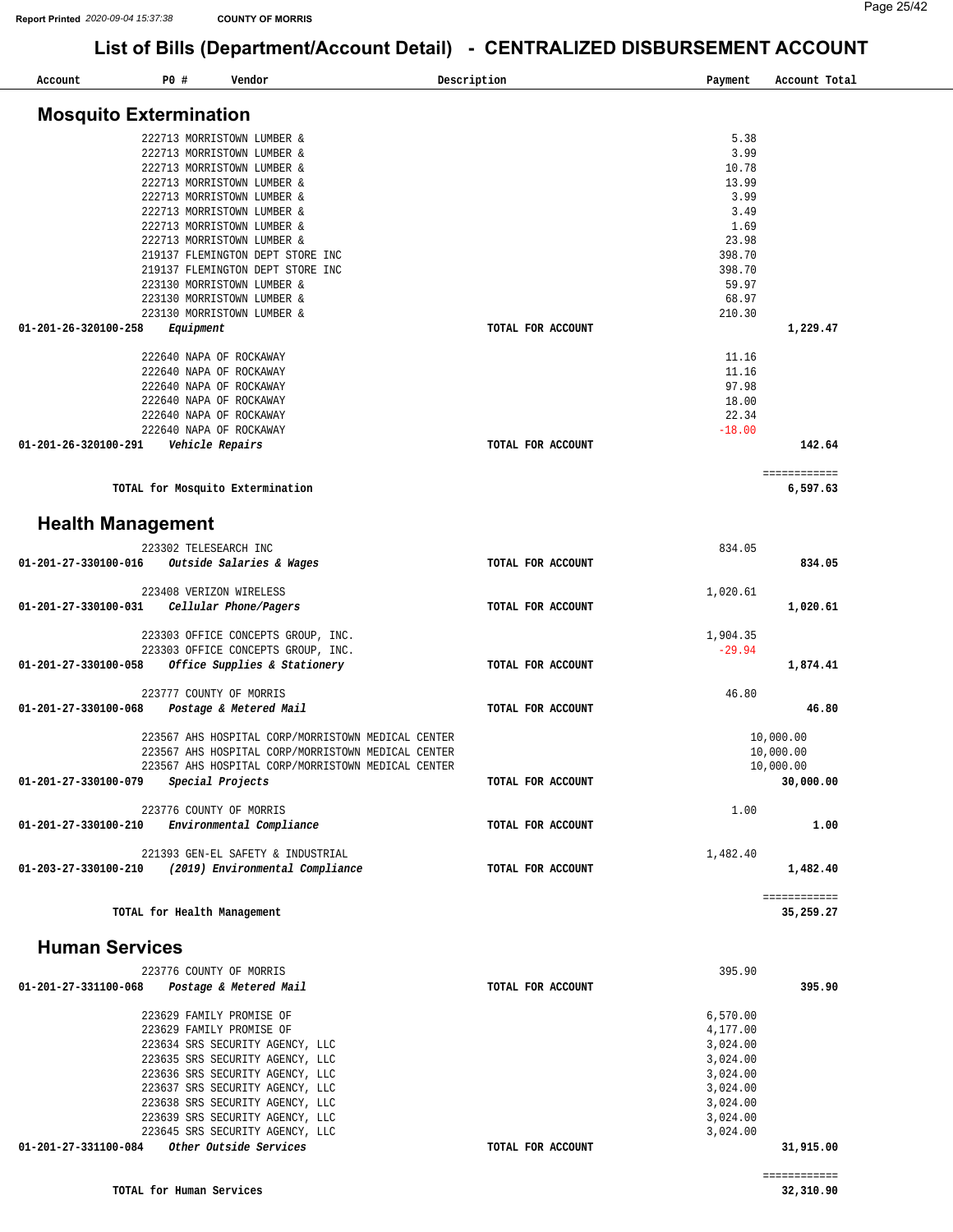| PO#<br>Account         | Vendor                                                                 | Description<br>Payment      | Account Total             |
|------------------------|------------------------------------------------------------------------|-----------------------------|---------------------------|
| <b>Youth Shelter</b>   |                                                                        |                             |                           |
|                        |                                                                        | 160.00                      |                           |
| 01-201-27-331110-039   | 223234 JILL CERULLO<br>Education Schools & Training                    | TOTAL FOR ACCOUNT           | 160.00                    |
|                        | 222434 CHARM-TEX, INC.                                                 | 207.00                      |                           |
|                        | 222434 CHARM-TEX, INC.                                                 | 118.84                      |                           |
|                        | 222434 CHARM-TEX, INC.                                                 | 36.62                       |                           |
|                        | 222434 CHARM-TEX, INC.                                                 | 152.84                      |                           |
| 01-201-27-331110-059   | 222434 CHARM-TEX, INC.<br>Other General Expenses                       | 103.00<br>TOTAL FOR ACCOUNT | 618.30                    |
|                        |                                                                        |                             |                           |
|                        | 223398 RICOH USA, INC.                                                 | 949.08                      |                           |
| 01-201-27-331110-164   | 223398 RICOH USA, INC.<br>Office Machines - Rental                     | 949.08<br>TOTAL FOR ACCOUNT | 1,898.16                  |
|                        |                                                                        |                             |                           |
|                        | 222503 LOVEYS PIZZA & GRILL                                            | 65.00                       |                           |
|                        | 222503 LOVEYS PIZZA & GRILL                                            | 134.00                      |                           |
|                        | 222503 LOVEYS PIZZA & GRILL<br>222888 NU-WAY CONCESSIONAIRES INC       | 187.25<br>1,172.15          |                           |
|                        | 222888 NU-WAY CONCESSIONAIRES INC                                      | 165.33                      |                           |
|                        | 222888 NU-WAY CONCESSIONAIRES INC                                      | 478.53                      |                           |
|                        | 222888 NU-WAY CONCESSIONAIRES INC                                      | 30.19                       |                           |
|                        | 222888 NU-WAY CONCESSIONAIRES INC<br>222888 NU-WAY CONCESSIONAIRES INC | 319.74<br>646.66            |                           |
|                        | 222888 NU-WAY CONCESSIONAIRES INC                                      | 251.30                      |                           |
| 01-201-27-331110-185   | Food                                                                   | TOTAL FOR ACCOUNT           | 3,450.15                  |
|                        |                                                                        |                             |                           |
|                        | 222432 HENRY SCHEIN INC<br>222432 HENRY SCHEIN INC                     | 49.99<br>4.98               |                           |
|                        | 222432 HENRY SCHEIN INC                                                | 19.29                       |                           |
|                        | 222432 HENRY SCHEIN INC                                                | 5.60                        |                           |
|                        | 222593 ATLANTIC CORPORATE HEALTH                                       | 8,904.37                    |                           |
|                        | 222433 MCKESSON MEDICAL SURGICAL<br>222433 MCKESSON MEDICAL SURGICAL   | 28.90<br>3.06               |                           |
|                        | 222433 MCKESSON MEDICAL SURGICAL                                       | 0.39                        |                           |
| 01-201-27-331110-189   | Medical                                                                | TOTAL FOR ACCOUNT           | 9,016.58                  |
|                        |                                                                        | 134.00                      |                           |
| 01-201-27-331110-258   | 223248 SYSTEM ONE ALARM<br>Equipment                                   | TOTAL FOR ACCOUNT           | 134.00                    |
|                        |                                                                        |                             |                           |
|                        | 223248 SYSTEM ONE ALARM                                                | 918.00                      |                           |
| 01-201-27-331110-262   | Machinery Repairs & Parts                                              | TOTAL FOR ACCOUNT           | 918.00                    |
|                        | 223014 LIFESAVERS INC                                                  | 126.00                      |                           |
|                        | 223014 LIFESAVERS INC                                                  | 10.00                       |                           |
| 01-203-27-331110-189   | (2019) Medical                                                         | TOTAL FOR ACCOUNT           | 136.00                    |
|                        | TOTAL for Youth Shelter                                                |                             | ============<br>16,331.19 |
|                        |                                                                        |                             |                           |
| <b>Office on Aging</b> |                                                                        |                             |                           |
|                        | 223484 FRED PRYOR SEMINARS                                             | 149.00                      |                           |
| 01-201-27-333100-039   | 223628 CHRISTINE HELLYER                                               | 250.00<br>TOTAL FOR ACCOUNT | 399.00                    |
|                        | Education Schools & Training                                           |                             |                           |
|                        | 223087 ANDREA BATISTONI                                                | 12.00                       |                           |
|                        | 223633 BETH DENMEAD                                                    | 12.00                       |                           |
| 01-201-27-333100-048   | Insurance                                                              | TOTAL FOR ACCOUNT           | 24.00                     |
|                        | 222913 W.B. MASON COMPANY INC                                          | 0.95                        |                           |
|                        | 223201 W.B. MASON COMPANY INC                                          | 17.88                       |                           |
|                        | 223488 W.B. MASON COMPANY INC<br>223488 W.B. MASON COMPANY INC         | 287.70<br>54.29             |                           |
|                        | 223488 W.B. MASON COMPANY INC                                          | 97.80                       |                           |
| 01-201-27-333100-058   | Office Supplies & Stationery                                           | TOTAL FOR ACCOUNT           | 458.62                    |
|                        |                                                                        |                             |                           |
|                        | 223515 RICOH USA, INC.<br>223632 NJ ADVANCE MEDIA                      | 305.83<br>231.84            |                           |
|                        | 223485 W.B. MASON COMPANY INC                                          | 2,579.99                    |                           |
|                        | 223485 W.B. MASON COMPANY INC                                          | 71.22                       |                           |
|                        | 223486 W.B. MASON COMPANY INC                                          | 92.94                       |                           |
| 01-201-27-333100-059   | Other General Expenses                                                 | TOTAL FOR ACCOUNT           | 3,281.82                  |
|                        | 223776 COUNTY OF MORRIS                                                | 37.55                       |                           |
| 01-201-27-333100-068   | Postage & Metered Mail                                                 | TOTAL FOR ACCOUNT           | 37.55                     |
|                        |                                                                        |                             |                           |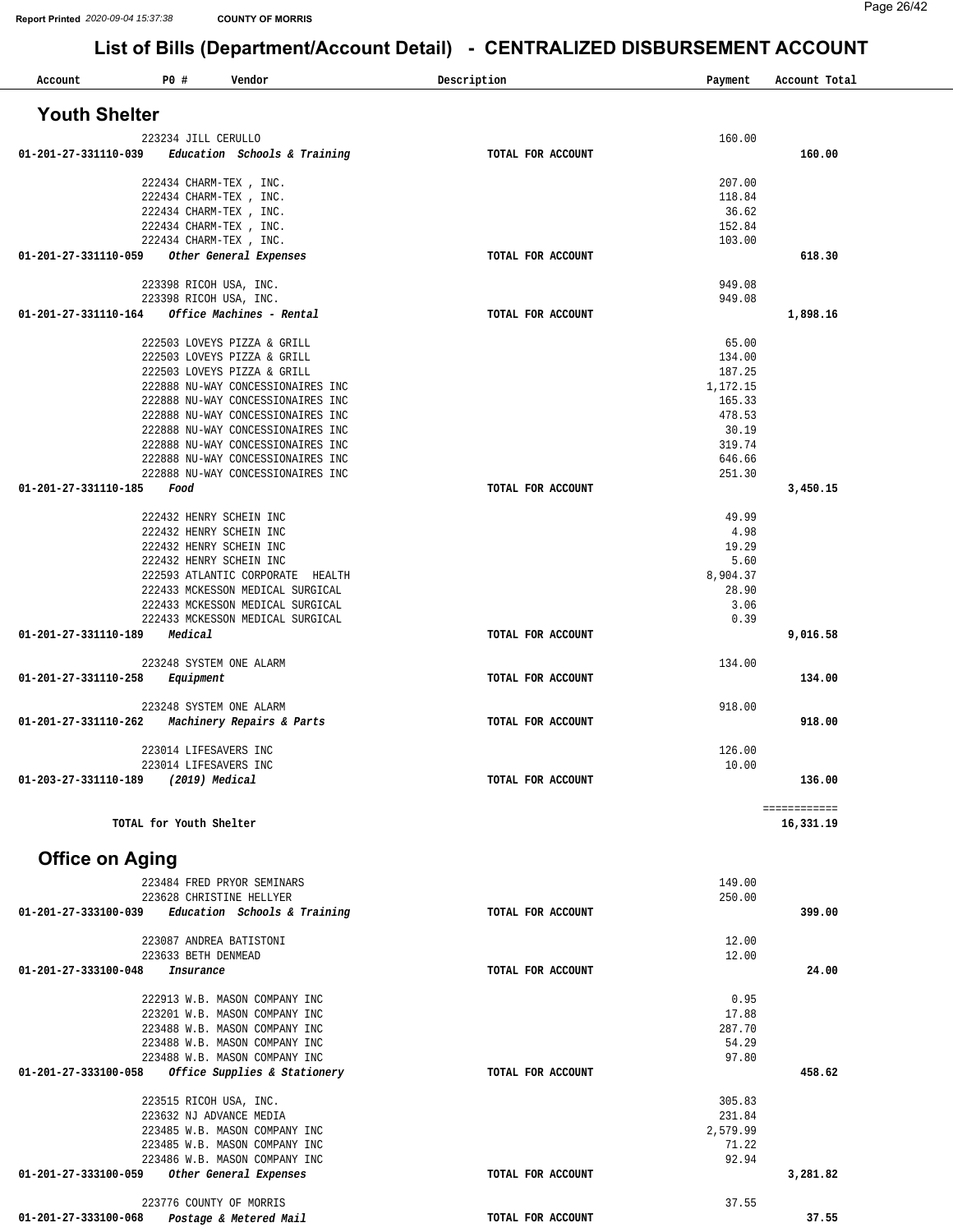| Account                      | P0 #                                           | Vendor                                                                         | Description       | Payment               | Account Total              |
|------------------------------|------------------------------------------------|--------------------------------------------------------------------------------|-------------------|-----------------------|----------------------------|
| <b>Office on Aging</b>       |                                                |                                                                                |                   |                       |                            |
|                              |                                                |                                                                                |                   |                       |                            |
|                              | 223633 BETH DENMEAD                            | 223087 ANDREA BATISTONI                                                        |                   | 44.80<br>223.30       |                            |
| 01-201-27-333100-082         | Travel Expense                                 |                                                                                | TOTAL FOR ACCOUNT |                       | 268.10                     |
|                              |                                                | 223502 HUBER & ASSOCIATES                                                      |                   | 700.00                |                            |
| 01-201-27-333100-084         |                                                | Other Outside Services                                                         | TOTAL FOR ACCOUNT |                       | 700.00                     |
| 01-203-27-333100-059         |                                                | 223515 RICOH USA, INC.<br>(2019) Other General Expenses                        | TOTAL FOR ACCOUNT | 80.85                 | 80.85                      |
|                              |                                                |                                                                                |                   |                       |                            |
|                              | TOTAL for Office on Aging                      |                                                                                |                   |                       | ============<br>5,249.94   |
| <b>Hands Across Morris</b>   |                                                |                                                                                |                   |                       |                            |
|                              |                                                | 220463 MOUNT OLIVE CHILD CARE AND                                              |                   | 24,000.00             |                            |
|                              |                                                | 01-201-27-342100-456 GIA-HS-Mt Olive Child Care & Learning Ct                  | TOTAL FOR ACCOUNT |                       | 24,000.00                  |
|                              |                                                | TOTAL for Hands Across Morris                                                  |                   |                       | ============<br>24,000.00  |
|                              |                                                |                                                                                |                   |                       |                            |
| <b>Collinsville Day Care</b> |                                                |                                                                                |                   |                       |                            |
|                              |                                                | 223640 NEWBRIDGE SERVICES INC<br>223641 NEWBRIDGE SERVICES INC                 |                   | 1,675.00<br>82,719.00 |                            |
| 01-201-27-342200-483         |                                                | GIA-Mntl Hlth-NewBridge Services, Inc.                                         | TOTAL FOR ACCOUNT |                       | 84,394.00                  |
|                              |                                                | 223642 LEGAL SERVICES OF NORTHWEST                                             |                   | 34,868.00             |                            |
| 01-201-27-342200-486         |                                                | 223643 LEGAL SERVICES OF NORTHWEST                                             |                   | 21,560.00             | 56,428.00                  |
|                              |                                                | GIA-Mntl Hlth-Lgl Srvcs of NW Jersey                                           | TOTAL FOR ACCOUNT |                       |                            |
|                              |                                                | TOTAL for Collinsville Day Care                                                |                   |                       | ============<br>140,822.00 |
| <b>DEPARTMENT 342500</b>     |                                                |                                                                                |                   |                       |                            |
|                              |                                                | 223514 DAWN CENTER FOR INDEPENDENT                                             |                   | 1,051.00              |                            |
| 01-201-27-342500-473         |                                                | 223513 DAWN CENTER FOR INDEPENDENT<br>GIA-Agng&Dsbld-DAWN Center               | TOTAL FOR ACCOUNT | 7,729.00              | 8,780.00                   |
|                              |                                                |                                                                                |                   |                       | ============               |
|                              |                                                | TOTAL for DEPARTMENT 342500                                                    |                   |                       | 8,780.00                   |
|                              |                                                | <b>County Board of Social Service</b>                                          |                   |                       |                            |
|                              |                                                | 222231 OFFICE CONCEPTS GROUP, INC.                                             |                   | 2,451.51              |                            |
|                              | 222392 PAPER MART INC<br>222392 PAPER MART INC |                                                                                |                   | 2,160.00<br>936.00    |                            |
|                              |                                                | 222399 W.B. MASON COMPANY INC                                                  |                   | 881.01                |                            |
|                              |                                                | 222751 W.B. MASON COMPANY INC<br>222751 W.B. MASON COMPANY INC                 |                   | 156.45<br>178.80      |                            |
| 01-201-27-345100-058         |                                                | Office Supplies & Stationery                                                   | TOTAL FOR ACCOUNT |                       | 6,763.77                   |
|                              |                                                | 223408 VERIZON WIRELESS                                                        |                   | 719.19                |                            |
| 01-201-27-345100-146         | Telephone                                      |                                                                                | TOTAL FOR ACCOUNT |                       | 719.19                     |
|                              |                                                | 222398 F & E CHECK PROTECTOR SALES CO.                                         |                   | 325.00                |                            |
| 01-201-27-345100-163         |                                                | 222398 F & E CHECK PROTECTOR SALES CO.<br>Office Machines                      | TOTAL FOR ACCOUNT | 325.00                | 650.00                     |
|                              |                                                | 222752 RICOH USA, INC.                                                         |                   | 7,731.90              |                            |
| 01-201-27-345100-164         |                                                | Office Machines - Rental                                                       | TOTAL FOR ACCOUNT |                       | 7,731.90                   |
|                              |                                                | 223571 CITYSIDE ARCHIVES, LLC                                                  |                   | 789.27                |                            |
|                              |                                                | 222760 N.J. NATURAL GAS COMPANY<br>222393 PRIME HEALTHCARE SERVICES            |                   | 34.00<br>387.52       |                            |
| 01-201-27-345100-257         |                                                | Rental - Other                                                                 | TOTAL FOR ACCOUNT |                       | 1,210.79                   |
|                              |                                                | 223384 JOHNSON & JOHNSON, ESQS                                                 |                   | 2,743.50              |                            |
|                              |                                                | 223384 JOHNSON & JOHNSON, ESQS                                                 |                   | 604.50                |                            |
|                              |                                                | 222749 UNITRONIX DATA SYSTEMS INC<br>222390 UNIVERSAL PROTECTION SERVICES, LLC |                   | 8,514.90<br>2,115.36  |                            |
|                              |                                                | 222390 UNIVERSAL PROTECTION SERVICES, LLC                                      |                   | 2,051.79              |                            |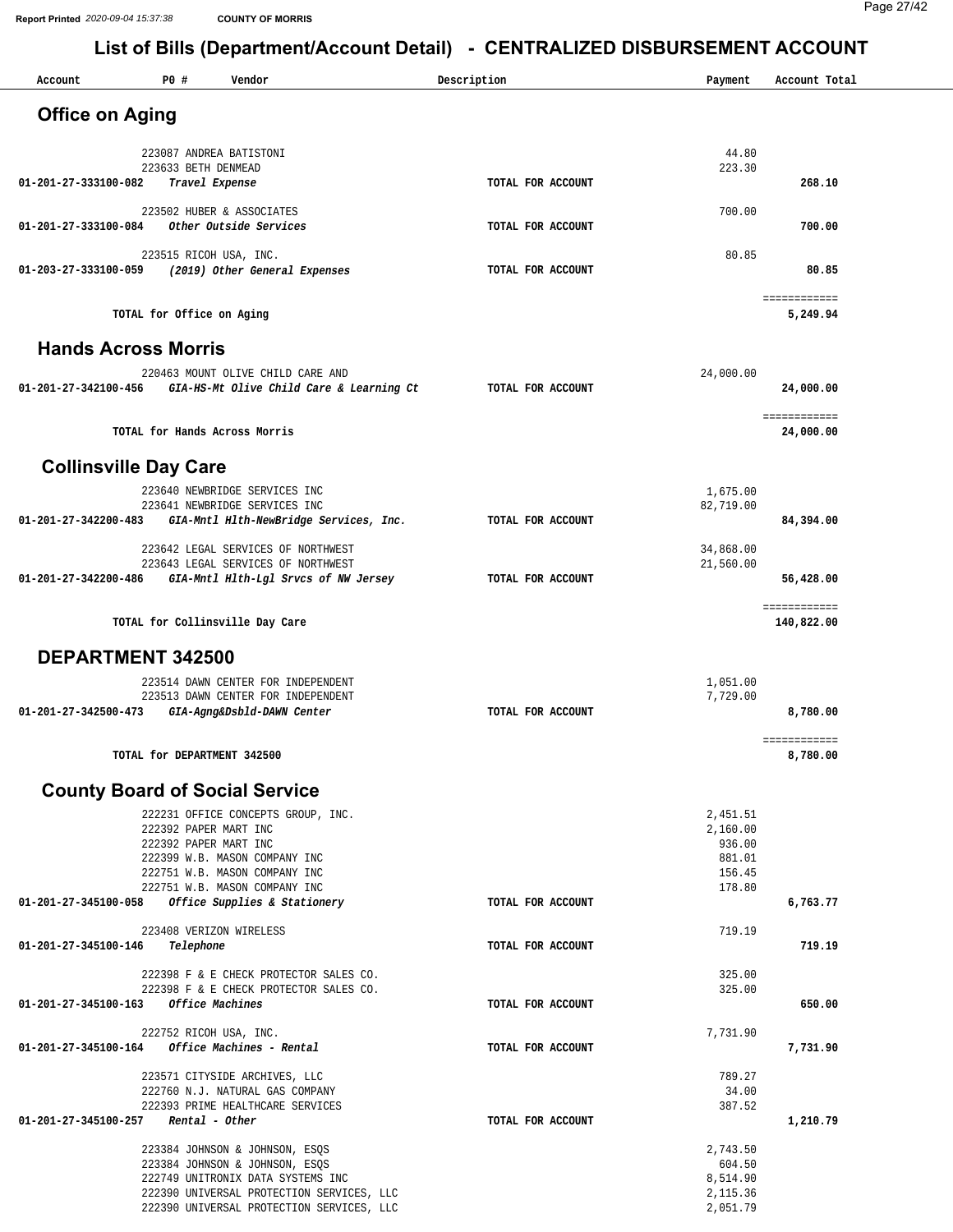| Account                               | P0 #                | Vendor                                   | Description       | Payment    | Account Total |
|---------------------------------------|---------------------|------------------------------------------|-------------------|------------|---------------|
| <b>County Board of Social Service</b> |                     |                                          |                   |            |               |
| 01-201-27-345100-325                  |                     | Special Services                         | TOTAL FOR ACCOUNT |            | 16,030.05     |
|                                       | 222744 CHLIC        |                                          |                   | 380,897.62 |               |
|                                       |                     | 222755 DELTA DENTAL INSURANCE COMPANY    |                   | 85.08      |               |
|                                       |                     | 222756 DELTA DENTAL OF NEW JERSEY, INC.  |                   | 518.92     |               |
|                                       |                     | 222756 DELTA DENTAL OF NEW JERSEY, INC.  |                   | 561.75     |               |
|                                       |                     | 222756 DELTA DENTAL OF NEW JERSEY, INC.  |                   | 35.31      |               |
|                                       |                     | 222757 FLAGSHIP HEALTH SYSTEMS, INC.     |                   | 411.84     |               |
| 01-201-27-345100-329                  |                     | Hospital Insurance Premiums              | TOTAL FOR ACCOUNT |            | 382,510.52    |
|                                       |                     | 223381 LORI GRISALES                     |                   | 144.00     |               |
|                                       |                     | 223386 MOHINI BHARDWAJ                   |                   | 144.00     |               |
|                                       | 223382 SANGITA SHAH |                                          |                   | 90.00      |               |
| 01-201-27-345100-333                  |                     | Other Allowances                         | TOTAL FOR ACCOUNT |            | 378.00        |
|                                       |                     | 213169 EXTEL COMMUNICATIONS              |                   | 4,298.00   |               |
|                                       |                     | 213169 EXTEL COMMUNICATIONS              |                   | 11,200.00  |               |
|                                       |                     | 213169 EXTEL COMMUNICATIONS              |                   | 275.00     |               |
|                                       | 217319 BFI          |                                          |                   | 30,000.00  |               |
| 01-201-27-345100-334                  |                     | Minor Equipment Purchases                | TOTAL FOR ACCOUNT |            | 45,773.00     |
|                                       | 217319 BFI          |                                          |                   | 63,352.01  |               |
|                                       | 217319 BFI          |                                          |                   | 6,750.20   |               |
| 01-201-27-345100-336                  |                     | Repairs & Alterations                    | TOTAL FOR ACCOUNT |            | 70,102.21     |
|                                       |                     |                                          |                   |            | ============  |
|                                       |                     | TOTAL for County Board of Social Service |                   |            | 531,869.43    |
| <b>MV:Administration</b>              |                     |                                          |                   |            |               |
|                                       |                     | 223044 W.B. MASON COMPANY INC            |                   | 156.45     |               |
|                                       |                     | 223355 SODEXO INC & AFFILIATES           |                   | 53,134.00  |               |
| 01-201-27-350100-036                  |                     | Contracted Services                      | TOTAL FOR ACCOUNT |            | 53,290.45     |
|                                       |                     |                                          |                   |            | ============  |
|                                       |                     | TOTAL for MV:Administration              |                   |            | 53,290.45     |
| <b>County Adjuster</b>                |                     |                                          |                   |            |               |
|                                       |                     | 223348 W.B. MASON COMPANY INC            |                   | 161.70     |               |
| 01-201-27-357100-058                  |                     | Office Supplies & Stationery             | TOTAL FOR ACCOUNT |            | 161.70        |
|                                       |                     | 223776 COUNTY OF MORRIS                  |                   | 100.65     |               |
| 01-201-27-357100-068                  |                     | Postage & Metered Mail                   | TOTAL FOR ACCOUNT |            | 100.65        |
|                                       |                     |                                          |                   |            | ============  |
|                                       |                     | TOTAL for County Adjuster                |                   |            | 262.35        |

#### **County Library**

| 222374 GALE                 | 1,070.91 |
|-----------------------------|----------|
| 214294 NJ STATE LEAGUE OF   | 45.00    |
| 223263 BAKER & TAYLOR BOOKS | 34.56    |
| 223263 BAKER & TAYLOR BOOKS | 105.98   |
| 223263 BAKER & TAYLOR BOOKS | 33.39    |
| 223263 BAKER & TAYLOR BOOKS | 54.48    |
| 223263 BAKER & TAYLOR BOOKS | 131.63   |
| 223263 BAKER & TAYLOR BOOKS | 11.51    |
| 223263 BAKER & TAYLOR BOOKS | 524.65   |
| 223263 BAKER & TAYLOR BOOKS | 935.26   |
| 223264 BAKER & TAYLOR BOOKS | 8.17     |
| 223264 BAKER & TAYLOR BOOKS | 224.33   |
| 223264 BAKER & TAYLOR BOOKS | 73.86    |
| 223264 BAKER & TAYLOR BOOKS | 171.70   |
| 223265 BAKER & TAYLOR BOOKS | 1,423.21 |
| 223265 BAKER & TAYLOR BOOKS | 1,437.30 |
| 223265 BAKER & TAYLOR BOOKS | 474.79   |
| 223266 BAKER & TAYLOR BOOKS | 77.10    |
| 223266 BAKER & TAYLOR BOOKS | 1,423.10 |
| 223266 BAKER & TAYLOR BOOKS | 763.31   |
| 223266 BAKER & TAYLOR BOOKS | 32.76    |
| 223266 BAKER & TAYLOR BOOKS | 9.73     |
| 223266 BAKER & TAYLOR BOOKS | 901.07   |
| 223266 BAKER & TAYLOR BOOKS | 15.75    |
| 223266 BAKER & TAYLOR BOOKS | 130.15   |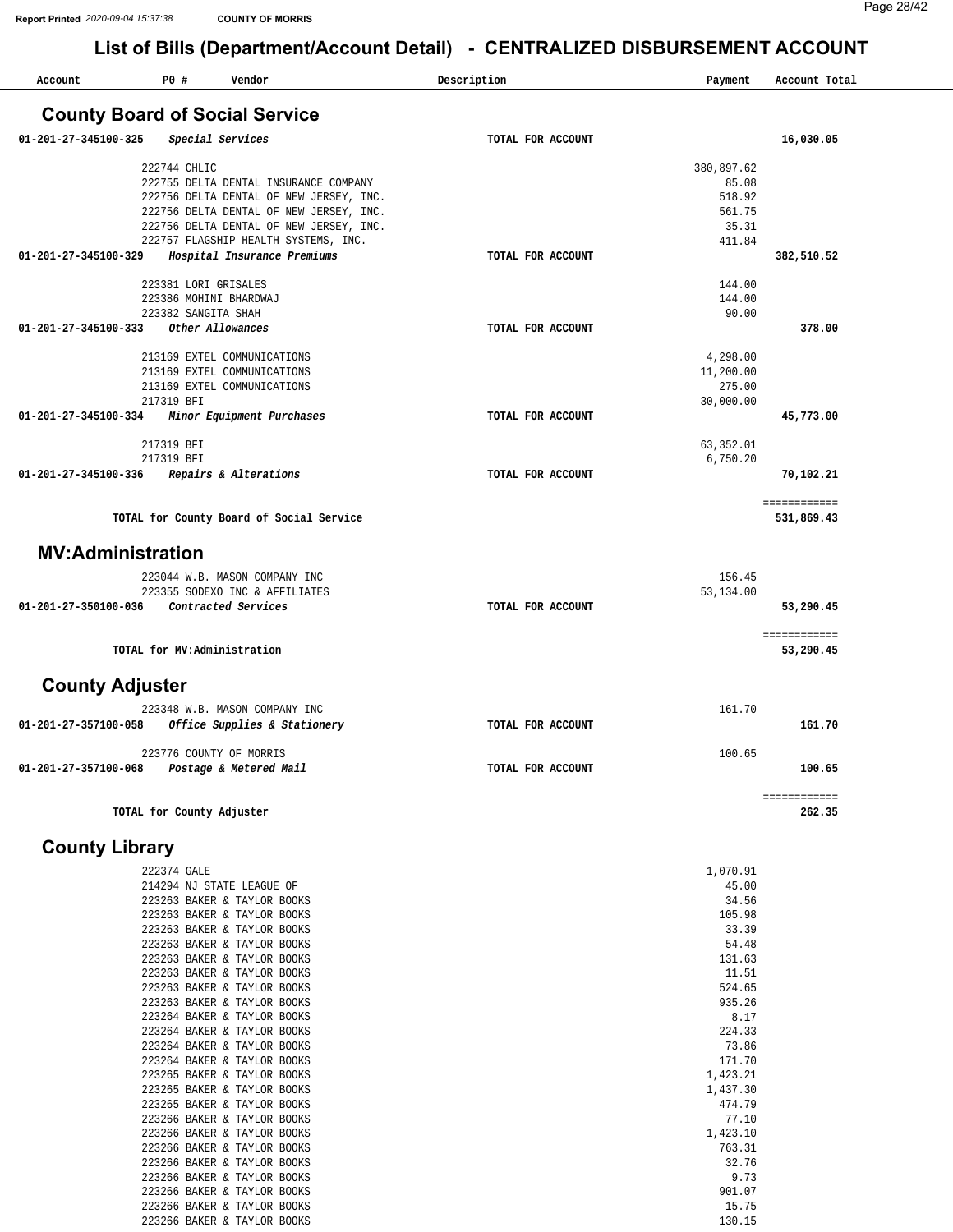| Account                                            | P0 #                                           | Vendor                                                           | Description       | Payment          | Account Total |
|----------------------------------------------------|------------------------------------------------|------------------------------------------------------------------|-------------------|------------------|---------------|
| <b>County Library</b>                              |                                                |                                                                  |                   |                  |               |
|                                                    |                                                | 223266 BAKER & TAYLOR BOOKS                                      |                   | 0.49             |               |
|                                                    |                                                | 223267 BAKER & TAYLOR BOOKS                                      |                   | 11.21            |               |
|                                                    |                                                | 223267 BAKER & TAYLOR BOOKS                                      |                   | 155.86           |               |
|                                                    |                                                | 223267 BAKER & TAYLOR BOOKS                                      |                   | 76.10            |               |
|                                                    |                                                | 223267 BAKER & TAYLOR BOOKS                                      |                   | 57.12            |               |
|                                                    |                                                | 223267 BAKER & TAYLOR BOOKS<br>223267 BAKER & TAYLOR BOOKS       |                   | 16.31<br>10.30   |               |
|                                                    |                                                | 223267 BAKER & TAYLOR BOOKS                                      |                   | 95.00            |               |
|                                                    |                                                | 223267 BAKER & TAYLOR BOOKS                                      |                   | 81.15            |               |
|                                                    |                                                | 223267 BAKER & TAYLOR BOOKS                                      |                   | 1,189.75         |               |
|                                                    |                                                | 223267 BAKER & TAYLOR BOOKS                                      |                   | 11.89            |               |
|                                                    |                                                | 223256 INFORMATION TODAY INC                                     |                   | 407.53<br>88.77  |               |
|                                                    |                                                | 223261 INGRAM LIBRARY SERVICES<br>223261 INGRAM LIBRARY SERVICES |                   | 94.79            |               |
|                                                    |                                                | 223261 INGRAM LIBRARY SERVICES                                   |                   | 23.85            |               |
|                                                    |                                                | 223261 INGRAM LIBRARY SERVICES                                   |                   | 23.24            |               |
|                                                    |                                                | 223261 INGRAM LIBRARY SERVICES                                   |                   | 99.24            |               |
|                                                    |                                                | 223261 INGRAM LIBRARY SERVICES                                   |                   | 23.25            |               |
|                                                    |                                                | 223261 INGRAM LIBRARY SERVICES                                   |                   | $-10.00$         |               |
|                                                    |                                                | 223261 INGRAM LIBRARY SERVICES<br>223262 INGRAM LIBRARY SERVICES |                   | 599.99<br>97.48  |               |
|                                                    |                                                | 223262 INGRAM LIBRARY SERVICES                                   |                   | 51.55            |               |
|                                                    |                                                | 223262 INGRAM LIBRARY SERVICES                                   |                   | 46.50            |               |
|                                                    |                                                | 223262 INGRAM LIBRARY SERVICES                                   |                   | 46.49            |               |
|                                                    |                                                | 223262 INGRAM LIBRARY SERVICES                                   |                   | $-12.90$         |               |
|                                                    |                                                | 223262 INGRAM LIBRARY SERVICES                                   |                   | 69.75            |               |
|                                                    |                                                | 223262 INGRAM LIBRARY SERVICES                                   |                   | 35.70            |               |
|                                                    | 222363 LEXIS NEXIS                             |                                                                  |                   | 174.00           |               |
|                                                    | 222363 LEXIS NEXIS<br>222364 LEXIS NEXIS       |                                                                  |                   | 174.00<br>174.00 |               |
|                                                    | 222364 LEXIS NEXIS                             |                                                                  |                   | 174.00           |               |
|                                                    | 222364 LEXIS NEXIS                             |                                                                  |                   | 174.00           |               |
|                                                    | 223258 LEXIS NEXIS                             |                                                                  |                   | 174.00           |               |
| 01-201-29-390100-028                               |                                                | Books & Periodicals                                              | TOTAL FOR ACCOUNT |                  | 14,548.11     |
|                                                    |                                                | 209021 SPIRAL BINDING LLC                                        |                   | 16.06            |               |
| 01-201-29-390100-058                               |                                                | Office Supplies & Stationery                                     | TOTAL FOR ACCOUNT |                  | 16.06         |
|                                                    |                                                |                                                                  |                   |                  |               |
|                                                    |                                                | 223776 COUNTY OF MORRIS                                          |                   | 641.14           |               |
| 01-201-29-390100-068                               |                                                | Postage & Metered Mail                                           | TOTAL FOR ACCOUNT |                  | 641.14        |
|                                                    |                                                | 222367 OCLC ONLINE COMPUTER                                      |                   | 1,054.58         |               |
|                                                    |                                                | 222367 OCLC ONLINE COMPUTER                                      |                   | 1,358.99         |               |
| 01-201-29-390100-084                               |                                                | Other Outside Services                                           | TOTAL FOR ACCOUNT |                  | 2,413.57      |
|                                                    |                                                |                                                                  |                   |                  |               |
|                                                    | 222361 JANWAY COMPANY<br>222361 JANWAY COMPANY |                                                                  |                   | 340.00<br>33.14  |               |
|                                                    | 223257 JANWAY COMPANY                          |                                                                  |                   | 340.00           |               |
|                                                    | 223257 JANWAY COMPANY                          |                                                                  |                   | 33.20            |               |
|                                                    |                                                | 223179 W.B. MASON COMPANY INC                                    |                   | 24.10            |               |
| 01-201-29-390100-095 Other Administrative Supplies |                                                |                                                                  | TOTAL FOR ACCOUNT |                  | 770.44        |
|                                                    |                                                | 209018 INGRAM LIBRARY SERVICES                                   |                   | 23.42            |               |
|                                                    |                                                | 209018 INGRAM LIBRARY SERVICES                                   |                   | 66.54            |               |
|                                                    | 214181 LEXIS NEXIS                             |                                                                  |                   | 174.00           |               |
|                                                    |                                                | 214197 NFPA INTERNATIONAL                                        |                   | 205.45           |               |
|                                                    |                                                | 223261 INGRAM LIBRARY SERVICES                                   |                   | 12.90            |               |
|                                                    | 222362 LEXIS NEXIS                             |                                                                  |                   | 174.00           |               |
| 01-203-29-390100-028 (2019) Books & Periodicals    |                                                |                                                                  | TOTAL FOR ACCOUNT |                  | 656.31        |
|                                                    |                                                | 209018 INGRAM LIBRARY SERVICES                                   |                   | 14.55            |               |
|                                                    |                                                | 209018 INGRAM LIBRARY SERVICES                                   |                   | 157.95           |               |
|                                                    |                                                | 209018 INGRAM LIBRARY SERVICES                                   |                   | 15.20            |               |
|                                                    |                                                | 209018 INGRAM LIBRARY SERVICES                                   |                   | 16.15            |               |
|                                                    |                                                | 209018 INGRAM LIBRARY SERVICES<br>209018 INGRAM LIBRARY SERVICES |                   | 13.60<br>56.35   |               |
|                                                    |                                                | 209021 SPIRAL BINDING LLC                                        |                   | 97.20            |               |
|                                                    |                                                | 01-203-29-390100-058 (2019) Office Supplies & Stationery         | TOTAL FOR ACCOUNT |                  | 371.00        |
|                                                    |                                                |                                                                  |                   |                  |               |
|                                                    |                                                | 209018 INGRAM LIBRARY SERVICES                                   |                   | 85.24            |               |
|                                                    |                                                | 209018 INGRAM LIBRARY SERVICES                                   |                   | 889.09           |               |
|                                                    |                                                | 209018 INGRAM LIBRARY SERVICES<br>209018 INGRAM LIBRARY SERVICES |                   | 90.74<br>98.95   |               |
|                                                    |                                                | 209018 INGRAM LIBRARY SERVICES                                   |                   | 76.99            |               |
|                                                    |                                                | 209018 INGRAM LIBRARY SERVICES                                   |                   | 285.33           |               |
|                                                    |                                                |                                                                  |                   |                  |               |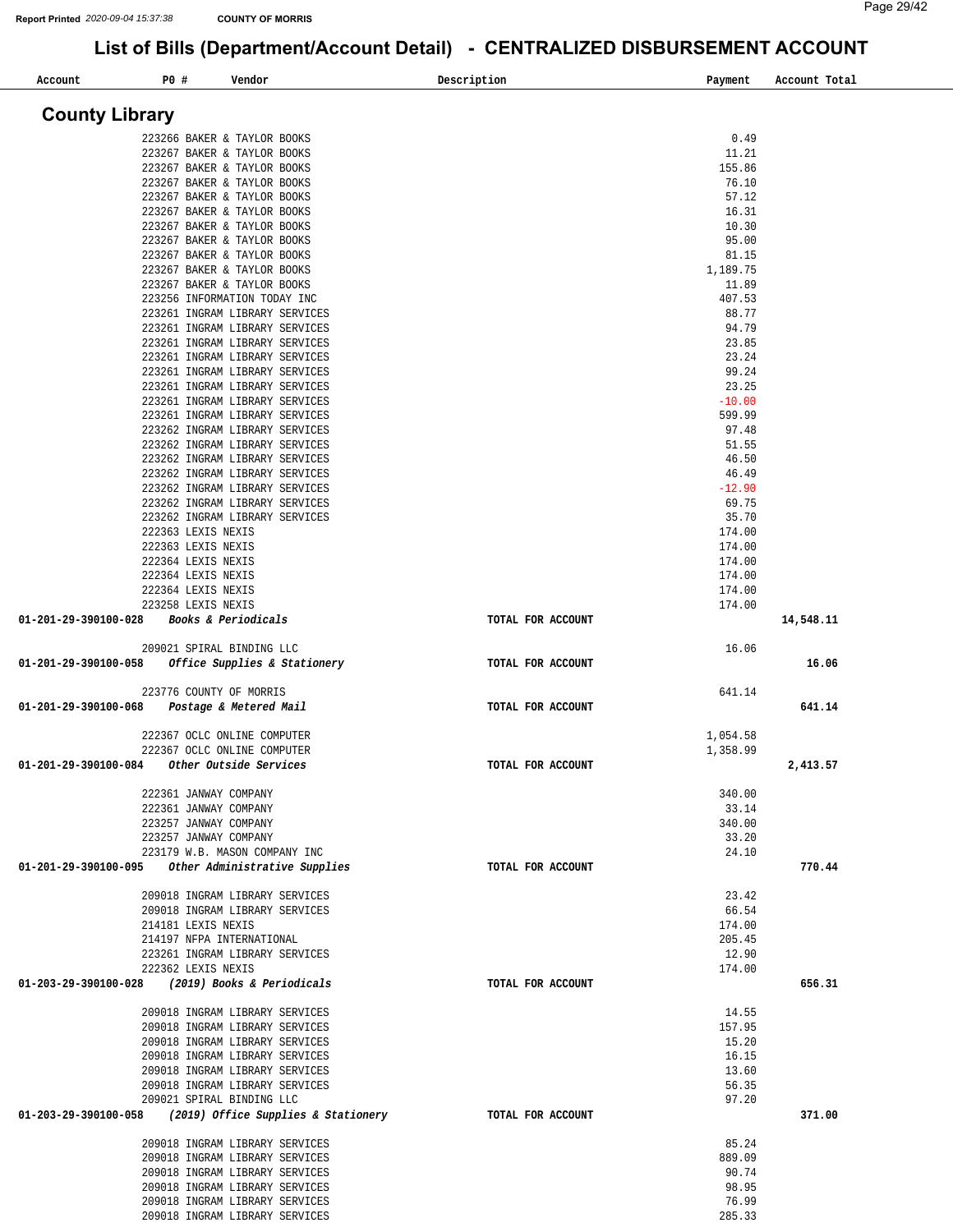| Account                           | P0 #                                   | Vendor                                                                     | Description       | Payment               | Account Total              |
|-----------------------------------|----------------------------------------|----------------------------------------------------------------------------|-------------------|-----------------------|----------------------------|
|                                   |                                        |                                                                            |                   |                       |                            |
| <b>County Library</b>             |                                        |                                                                            |                   |                       |                            |
|                                   |                                        | 223262 INGRAM LIBRARY SERVICES<br>223262 INGRAM LIBRARY SERVICES           |                   | 51.58<br>681.11       |                            |
|                                   |                                        | 223262 INGRAM LIBRARY SERVICES                                             |                   | $-25.00$              |                            |
| 01-203-29-390100-083              |                                        | (2019) Video & Film Materials                                              | TOTAL FOR ACCOUNT |                       | 2,234.03                   |
|                                   | 209011 BRODART CO                      |                                                                            |                   | 4.54                  |                            |
|                                   | 209011 BRODART CO                      |                                                                            |                   | 4.92                  |                            |
|                                   | 209011 BRODART CO                      |                                                                            |                   | 9.95                  |                            |
|                                   | 209011 BRODART CO<br>209011 BRODART CO |                                                                            |                   | 19.42<br>$-19.42$     |                            |
| 01-203-29-390100-095              |                                        | (2019) Other Administrative Supplies                                       | TOTAL FOR ACCOUNT |                       | 19.41                      |
|                                   |                                        |                                                                            |                   |                       | ============               |
|                                   | TOTAL for County Library               |                                                                            |                   |                       | 21,670.07                  |
|                                   |                                        | <b>County Superintendent of Schoo</b>                                      |                   |                       |                            |
|                                   |                                        | 223776 COUNTY OF MORRIS                                                    |                   | 38.00                 |                            |
| 01-201-29-392100-068              |                                        | Postage & Metered Mail                                                     | TOTAL FOR ACCOUNT |                       | 38.00                      |
|                                   |                                        |                                                                            |                   |                       | ============               |
|                                   |                                        | TOTAL for County Superintendent of Schoo                                   |                   |                       | 38.00                      |
|                                   |                                        |                                                                            |                   |                       |                            |
|                                   |                                        | <b>Contribution to County College</b>                                      |                   |                       |                            |
| 01-201-29-395100-090              | Expenditures                           | 223784 COUNTY COLLEGE OF MORRIS                                            | TOTAL FOR ACCOUNT | 417,576.59            | 417,576.59                 |
|                                   |                                        |                                                                            |                   |                       |                            |
|                                   |                                        | TOTAL for Contribution to County College                                   |                   |                       | ============<br>417,576.59 |
|                                   |                                        |                                                                            |                   |                       |                            |
| <b>Rutgers Extension Service</b>  |                                        |                                                                            |                   |                       |                            |
|                                   |                                        | 223783 RUTGERS THE STATE UNIVERSITY<br>223783 RUTGERS THE STATE UNIVERSITY |                   | 14,509.04<br>6,998.00 |                            |
|                                   |                                        | 223783 RUTGERS THE STATE UNIVERSITY                                        |                   | 333.20                |                            |
| 01-201-29-396100-011              |                                        | Salaries & Wages-Full Time                                                 | TOTAL FOR ACCOUNT |                       | 21,840.24                  |
|                                   |                                        | 223776 COUNTY OF MORRIS                                                    |                   | 12.40                 |                            |
| 01-201-29-396100-068              |                                        | Postage & Metered Mail                                                     | TOTAL FOR ACCOUNT |                       | 12.40                      |
|                                   |                                        | 222918 RICOH USA, INC.                                                     |                   | 12.25                 |                            |
|                                   |                                        | 222918 RICOH USA, INC.                                                     |                   | 20.37                 |                            |
| 01-201-29-396100-069              | Printing                               |                                                                            | TOTAL FOR ACCOUNT |                       | 32.62                      |
|                                   |                                        | 222919 W.B. MASON COMPANY INC                                              |                   | 42.70                 |                            |
|                                   |                                        | 223408 VERIZON WIRELESS                                                    |                   | 28.32                 |                            |
| 01-201-29-396100-095              |                                        | Other Administrative Supplies                                              | TOTAL FOR ACCOUNT |                       | 71.02                      |
|                                   |                                        |                                                                            |                   |                       | ============               |
|                                   |                                        | TOTAL for Rutgers Extension Service                                        |                   |                       | 21,956.28                  |
| <b>Rmb Out of Cty Two Yr Coll</b> |                                        |                                                                            |                   |                       |                            |
|                                   |                                        | 223787 BERGEN COMMUNITY COLLEGE                                            |                   | 981.42                |                            |
|                                   |                                        | 223787 BERGEN COMMUNITY COLLEGE<br>223786 BERGEN COMMUNITY COLLEGE         |                   | 11.00<br>535.32       |                            |
|                                   |                                        | 223786 BERGEN COMMUNITY COLLEGE                                            |                   | 6.00                  |                            |
|                                   |                                        | 223781 HUDSON COUNTY COMMUNITY COLLEGE                                     |                   | 479.76                |                            |
| 01-201-29-397100-090              |                                        | Rmb Out of Cty Two Yr Coll Expenditures                                    | TOTAL FOR ACCOUNT |                       | 2,013.50                   |
|                                   |                                        | TOTAL for Rmb Out of Cty Two Yr Coll                                       |                   |                       | ============<br>2,013.50   |
|                                   |                                        |                                                                            |                   |                       |                            |
| <b>Cont M.C. School of Tech</b>   |                                        |                                                                            |                   |                       |                            |
|                                   |                                        | 223785 MC VOCATIONAL SCHOOL DISTRICT                                       |                   | 236,030.00            |                            |
| 01-201-29-400100-090              |                                        | Cont M.C. School of Tech Expenditures                                      | TOTAL FOR ACCOUNT |                       | 236,030.00                 |
|                                   |                                        |                                                                            |                   |                       | ============               |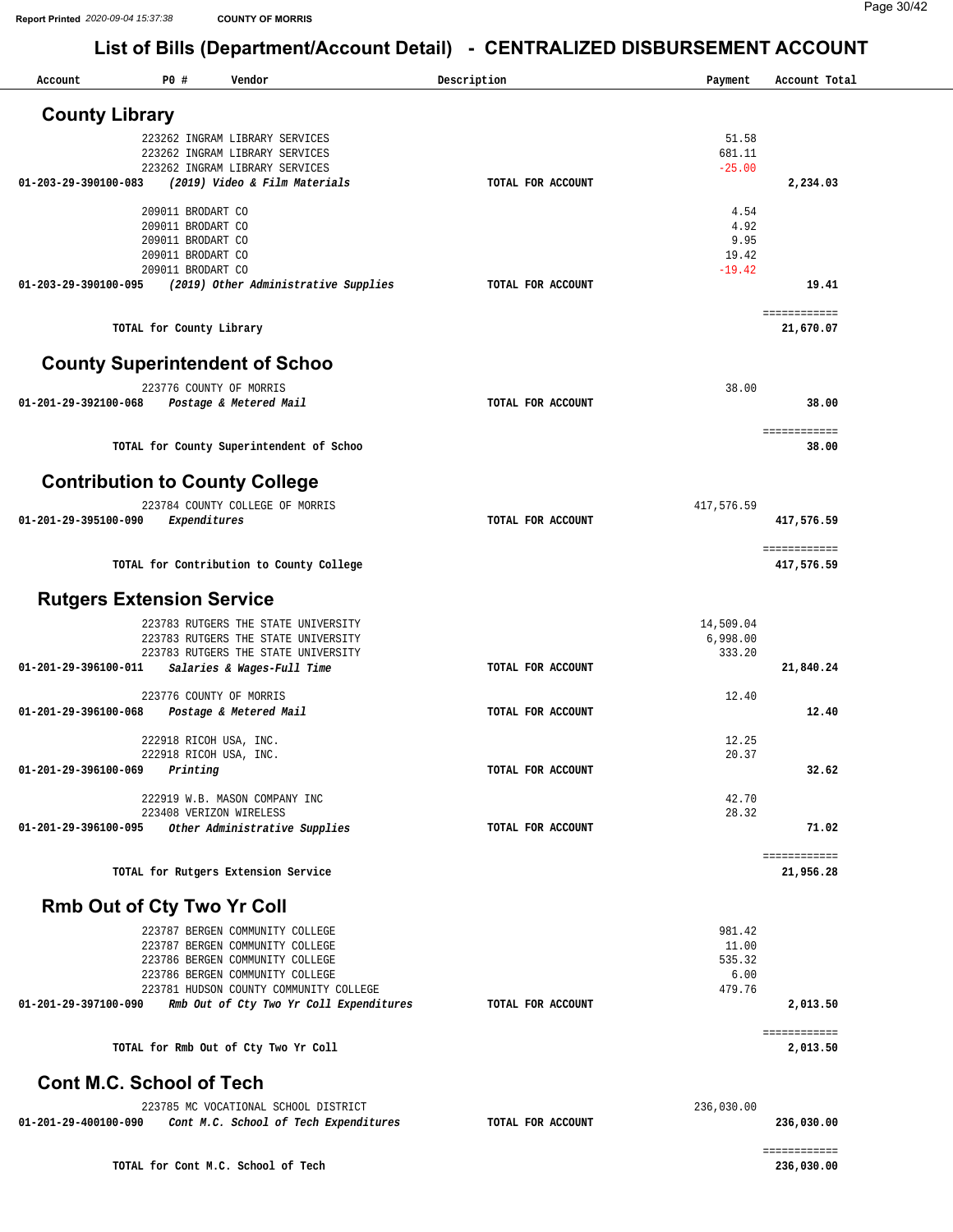| Account              | P0 #<br>Vendor                                                                | Description       | Payment               | Account Total            |
|----------------------|-------------------------------------------------------------------------------|-------------------|-----------------------|--------------------------|
|                      |                                                                               |                   |                       |                          |
|                      | <b>Fire and Police Academy</b>                                                |                   |                       |                          |
|                      | 222850 W.B. MASON COMPANY INC                                                 |                   | 44.34                 |                          |
| 01-201-29-407100-058 | Office Supplies & Stationery                                                  | TOTAL FOR ACCOUNT |                       | 44.34                    |
|                      | 223115 ALL COUNTY RENTAL CENTER                                               |                   | 72.00                 |                          |
|                      | 223115 ALL COUNTY RENTAL CENTER                                               |                   | 14.75                 |                          |
|                      | 223073 ATLANTIC TRAINING CENTER                                               |                   | 90.00                 |                          |
| 01-201-29-407100-059 | Other General Expenses                                                        | TOTAL FOR ACCOUNT |                       | 176.75                   |
|                      | 223082 FEDEX                                                                  |                   | 28.98                 |                          |
|                      | 223776 COUNTY OF MORRIS                                                       |                   | 24.85                 |                          |
| 01-201-29-407100-068 | Postage & Metered Mail                                                        | TOTAL FOR ACCOUNT |                       | 53.83                    |
|                      |                                                                               |                   |                       |                          |
| 01-201-29-407100-202 | 223081 1ST CHOICE SAFETY EQUIPMENT LLC<br>Uniform And Accessories             |                   | 145.00                | 145.00                   |
|                      |                                                                               | TOTAL FOR ACCOUNT |                       |                          |
|                      | 223029 GRAINGER                                                               |                   | 560.00                |                          |
|                      | 223029 GRAINGER                                                               |                   | 16.70                 |                          |
|                      | 223132 MORRISTOWN LUMBER &                                                    |                   | 29.58                 |                          |
| 01-201-29-407100-239 | Small Tools                                                                   | TOTAL FOR ACCOUNT |                       | 606.28                   |
|                      | 192520 ALL COUNTY RENTAL CENTER                                               |                   | 11.80                 |                          |
|                      | 192520 ALL COUNTY RENTAL CENTER                                               |                   | 48.00                 |                          |
|                      | 192520 ALL COUNTY RENTAL CENTER                                               |                   | 108.00                |                          |
|                      | 192520 ALL COUNTY RENTAL CENTER                                               |                   | 6.58                  |                          |
| 01-203-29-407100-059 | (2019) Other General Expenses                                                 | TOTAL FOR ACCOUNT |                       | 174.38                   |
|                      | 206289 THE TARGET SHOP LLC                                                    |                   | 440.00                |                          |
| 01-203-29-407100-258 | (2019) Equipment                                                              | TOTAL FOR ACCOUNT |                       | 440.00                   |
|                      |                                                                               |                   |                       |                          |
|                      | TOTAL for Fire and Police Academy                                             |                   |                       | ============<br>1,640.58 |
|                      |                                                                               |                   |                       |                          |
| <b>Utilities</b>     |                                                                               |                   |                       |                          |
|                      |                                                                               |                   |                       |                          |
|                      | 223116 JERSEY CENTRAL POWER & LIGHT                                           |                   | 17.82                 |                          |
|                      | 223108 JERSEY CENTRAL POWER & LIGHT<br>223106 JERSEY CENTRAL POWER & LIGHT    |                   | 310.70<br>31.21       |                          |
|                      | 223107 JERSEY CENTRAL POWER & LIGHT                                           |                   | 578.19                |                          |
|                      | 223271 JERSEY CENTRAL POWER & LIGHT                                           |                   | 19.64                 |                          |
|                      | 223290 JERSEY CENTRAL POWER & LIGHT                                           |                   | 13,492.19             |                          |
|                      | 223289 JERSEY CENTRAL POWER & LIGHT<br>223226 TIOGA SOLAR MORRIS COUNTY 1 LLC |                   | 14,109.79             |                          |
|                      | 222661 U.S. BANK OPERATIONS CENTER                                            |                   | 2,108.43<br>15,199.70 |                          |
|                      | 223365 JERSEY CENTRAL POWER & LIGHT                                           |                   | 42.30                 |                          |
| 01-201-31-430100-137 | Electricity                                                                   | TOTAL FOR ACCOUNT |                       | 45,909.97                |
|                      |                                                                               |                   |                       |                          |
|                      | 223173 N.J. NATURAL GAS COMPANY<br>223292 PSE&G CO                            |                   | 292.10<br>149.54      |                          |
|                      | 223083 SUBURBAN PROPANE -2347                                                 |                   | 505.32                |                          |
|                      | 223083 SUBURBAN PROPANE -2347                                                 |                   | 3.54                  |                          |
|                      | 223083 SUBURBAN PROPANE -2347                                                 |                   | 9.92                  |                          |
|                      | 223291 WOODRUFF ENERGY<br>223444 SUBURBAN PROPANE -2347                       |                   | 13.56<br>462.64       |                          |
|                      | 223444 SUBURBAN PROPANE -2347                                                 |                   | 3.54                  |                          |
|                      | 223444 SUBURBAN PROPANE -2347                                                 |                   | 9.92                  |                          |
|                      | 01-201-31-430100-141 Natural Gas                                              | TOTAL FOR ACCOUNT |                       | 1,450.08                 |
|                      | 222686 MORRIS COUNTY MUNICIPAL                                                |                   |                       |                          |
|                      | 222686 MORRIS COUNTY MUNICIPAL                                                |                   | 2,008.00<br>2,546.60  |                          |
| 01-201-31-430100-143 | Rubbish & Trash Removal                                                       | TOTAL FOR ACCOUNT |                       | 4,554.60                 |
|                      |                                                                               |                   |                       |                          |
|                      | 223072 VERIZON                                                                |                   | 74.93                 |                          |
|                      | 223072 VERIZON<br>223447 VERIZON                                              |                   | 37.28<br>386.45       |                          |
|                      | 223408 VERIZON WIRELESS                                                       |                   | 23,074.68             |                          |
| 01-201-31-430100-146 | Telephone                                                                     | TOTAL FOR ACCOUNT |                       | 23,573.34                |
|                      |                                                                               |                   |                       |                          |
|                      | 223124 WHARTON WATER DEPARTMENT                                               |                   | 13.21                 |                          |
|                      | 223124 WHARTON WATER DEPARTMENT<br>223124 WHARTON WATER DEPARTMENT            |                   | 100.07<br>79.74       |                          |
|                      | 223124 WHARTON WATER DEPARTMENT                                               |                   | 135.51                |                          |
|                      | 223220 SOUTHEAST MORRIS COUNTY                                                |                   | 729.09                |                          |
|                      | 223287 TOWNSHIP OF RANDOLPH                                                   |                   | 78.10                 |                          |
| 01-201-31-430100-147 | Water                                                                         | TOTAL FOR ACCOUNT |                       | 1,135.72                 |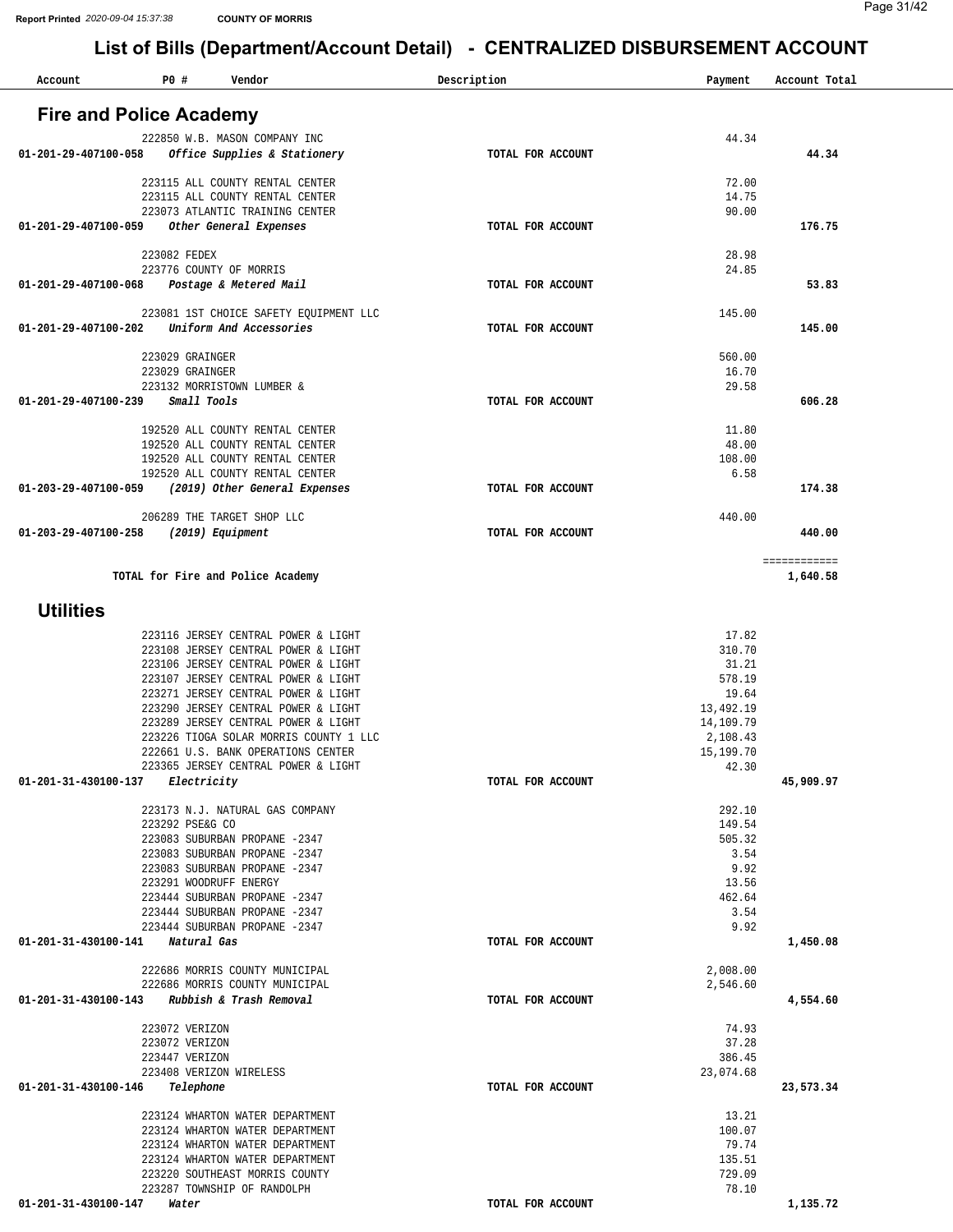| Account              | P0#                 | Vendor                                                         | Description       | Payment              | Account Total |
|----------------------|---------------------|----------------------------------------------------------------|-------------------|----------------------|---------------|
| <b>Utilities</b>     |                     |                                                                |                   |                      |               |
|                      |                     | 222626 NATIONAL FUEL OIL INC.                                  |                   | 5,658.75             |               |
|                      |                     |                                                                |                   |                      |               |
|                      |                     | 222626 NATIONAL FUEL OIL INC.<br>222626 NATIONAL FUEL OIL INC. |                   | 5,615.80<br>5,407.90 |               |
|                      |                     | 222626 NATIONAL FUEL OIL INC.                                  |                   | 1,078.37             |               |
|                      |                     | 222626 NATIONAL FUEL OIL INC.                                  |                   | 5,442.75             |               |
| 01-203-31-430100-136 |                     | (2019) Diesel Fuel                                             | TOTAL FOR ACCOUNT |                      | 23,203.57     |
|                      |                     |                                                                |                   |                      |               |
|                      |                     |                                                                |                   |                      | ============  |
|                      | TOTAL for Utilities |                                                                |                   |                      | 99,827.28     |
| <b>Nutrition</b>     |                     |                                                                |                   |                      |               |
|                      |                     | 223238 4 IMPRINT INC.                                          |                   | 3,922.30             |               |
|                      |                     | 223487 W.B. MASON COMPANY INC                                  |                   | 1.10                 |               |
|                      |                     | 223487 W.B. MASON COMPANY INC                                  |                   | 6.85                 |               |
| 01-201-41-716100-058 |                     | Office Supplies & Stationery                                   | TOTAL FOR ACCOUNT |                      | 3,930.25      |
|                      |                     | 223174 4 IMPRINT INC.                                          |                   | 5,326.61             |               |
|                      |                     | 223174 4 IMPRINT INC.                                          |                   | 396.61               |               |
|                      |                     | 223487 W.B. MASON COMPANY INC                                  |                   | 39.98                |               |
|                      |                     | 223487 W.B. MASON COMPANY INC                                  |                   | 3.99                 |               |
| 01-201-41-716100-059 |                     | Other General Expenses                                         | TOTAL FOR ACCOUNT |                      | 5,767.19      |
|                      |                     | 223489 PATRICIA W. GIBBONS                                     |                   | 117.04               |               |
| 01-201-41-716100-084 |                     | Other Outside Services                                         | TOTAL FOR ACCOUNT |                      | 117.04        |
|                      |                     | 223631 ROXBURY COMMUNITY CENTER                                |                   | 2,400.00             |               |
| 01-201-41-716100-148 |                     | Other Utilities                                                | TOTAL FOR ACCOUNT |                      | 2,400.00      |
|                      |                     |                                                                |                   |                      | ============  |
|                      | TOTAL for Nutrition |                                                                |                   |                      | 12,214.48     |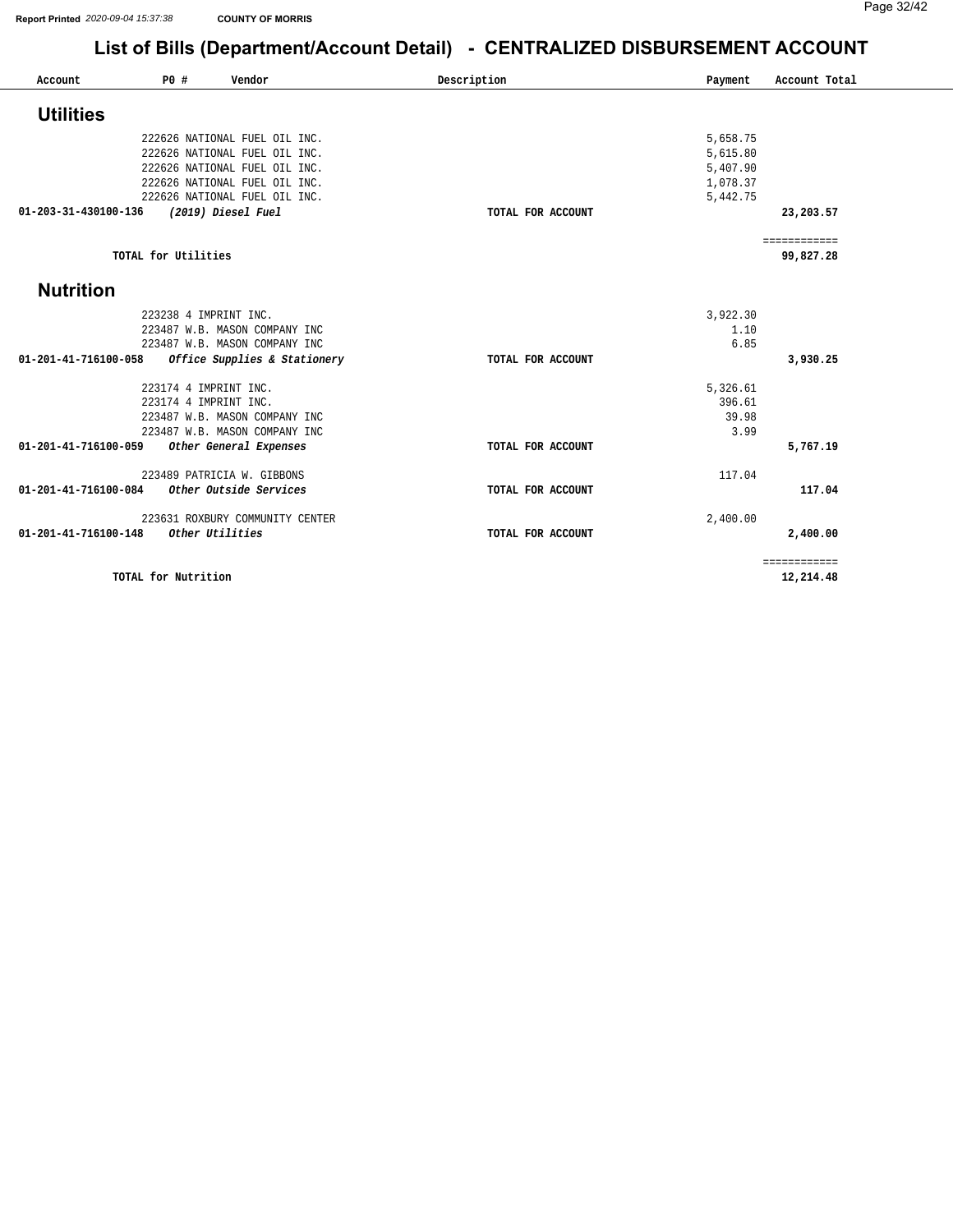**Report Printed** *2020-09-04 15:37:38* **COUNTY OF MORRIS**

Page 33/42

[2,952.00](https://2,952.00) [3,016.00](https://3,016.00) [2,680.00](https://2,680.00)

#### **List of Bills (Department/Account Detail) - CENTRALIZED DISBURSEMENT ACCOUNT**

| Account              | P0#<br>Vendor                                                         | Description       | Payment              | Account Total          |
|----------------------|-----------------------------------------------------------------------|-------------------|----------------------|------------------------|
|                      |                                                                       |                   |                      |                        |
|                      |                                                                       | <b>Grant Fund</b> |                      |                        |
|                      | <b>DEPARTMENT 718015</b>                                              |                   |                      |                        |
|                      | 218179 MAJOR POLICE SUPPLY                                            |                   | 9,032.27             |                        |
| 02-213-41-718015-392 | Helping Hand Grant 14-19(9/1/19-8/31/20)                              | TOTAL FOR ACCOUNT |                      | 9,032.27               |
|                      |                                                                       |                   |                      | ============           |
|                      | TOTAL for DEPARTMENT 718015                                           |                   |                      | 9,032.27               |
| <b>TANF</b>          |                                                                       |                   |                      |                        |
|                      | 222156 GARDEN STATE EMPLOYMMENT                                       |                   | 42.00                |                        |
|                      | 222163 GARDEN STATE EMPLOYMMENT                                       |                   | 42.00                |                        |
|                      | 222154 PRINCIPAL LIFE INSURANCE COMPANY                               |                   | 15.71                |                        |
|                      | 222162 FAMILY INTERVENTION<br>223310 TELESEARCH INC                   |                   | 30.00<br>55.92       |                        |
|                      | 223312 TELESEARCH INC                                                 |                   | 55.92                |                        |
|                      | 223342 TELESEARCH INC                                                 |                   | 55.92                |                        |
| 02-213-41-741015-392 | WFNJ-TANF (7/1/19-12/31/20)                                           | TOTAL FOR ACCOUNT |                      | 297.47                 |
|                      |                                                                       |                   |                      | ============           |
|                      | TOTAL for TANF                                                        |                   |                      | 297.47                 |
|                      | <b>General Assistance</b>                                             |                   |                      |                        |
|                      | 222156 GARDEN STATE EMPLOYMMENT                                       |                   | 56.00                |                        |
|                      | 222163 GARDEN STATE EMPLOYMMENT                                       |                   | 56.00                |                        |
|                      | 222154 PRINCIPAL LIFE INSURANCE COMPANY<br>222162 FAMILY INTERVENTION |                   | 20.95<br>40.00       |                        |
|                      | 223310 TELESEARCH INC                                                 |                   | 74.56                |                        |
|                      | 223312 TELESEARCH INC                                                 |                   | 74.56                |                        |
| 02-213-41-741020-392 | 223342 TELESEARCH INC<br>WFNJ-General Assistance(7/1/19-12/31/20)     | TOTAL FOR ACCOUNT | 74.56                | 396.63                 |
|                      |                                                                       |                   |                      |                        |
|                      | TOTAL for General Assistance                                          |                   |                      | ============<br>396.63 |
|                      | <b>DEPARTMENT 742105</b>                                              |                   |                      |                        |
|                      | 222156 GARDEN STATE EMPLOYMMENT                                       |                   | 238.00               |                        |
|                      | 222163 GARDEN STATE EMPLOYMMENT                                       |                   | 238.00               |                        |
|                      | 222154 PRINCIPAL LIFE INSURANCE COMPANY                               |                   | 89.03                |                        |
|                      | 222162 FAMILY INTERVENTION<br>223310 TELESEARCH INC                   |                   | 170.00<br>316.90     |                        |
|                      | 223312 TELESEARCH INC                                                 |                   | 316.90               |                        |
|                      | 223342 TELESEARCH INC                                                 |                   | 316.90               |                        |
|                      | 223334 M.C. SCHOOL OF TECHNOLOGY                                      |                   | 472.50               |                        |
| 02-213-41-742105-391 | 223326 WINSOR'S TRACTOR TRAILER<br>WIOA Adult (7/1/19-6/30/21)        | TOTAL FOR ACCOUNT | 3,200.00             | 5,358.23               |
|                      |                                                                       |                   |                      | ============           |
|                      | TOTAL for DEPARTMENT 742105                                           |                   |                      | 5,358.23               |
|                      | DEPARTMENT 742110                                                     |                   |                      |                        |
|                      | 222156 GARDEN STATE EMPLOYMMENT                                       |                   | 161.00               |                        |
|                      | 222163 GARDEN STATE EMPLOYMMENT                                       |                   | 161.00               |                        |
|                      | 222154 PRINCIPAL LIFE INSURANCE COMPANY                               |                   | 60.23                |                        |
|                      | 222162 FAMILY INTERVENTION<br>223310 TELESEARCH INC                   |                   | 115.00<br>214.38     |                        |
|                      | 223312 TELESEARCH INC                                                 |                   | 214.38               |                        |
|                      | 223342 TELESEARCH INC                                                 |                   | 214.38               |                        |
|                      | 223777 COUNTY OF MORRIS                                               |                   | 117.30               |                        |
|                      | 223320 AVTECH INSTITUTE<br>223318 AVTECH INSTITUTE                    |                   | 800.00<br>512.00     |                        |
|                      | 223319 AVTECH INSTITUTE                                               |                   | 800.00               |                        |
|                      | 223329 CUTTING EDGE ACADEMY                                           |                   | 802.00               |                        |
|                      | 223330 CUTTING EDGE ACADEMY                                           |                   | 3,198.00             |                        |
|                      | 223339 EZ WHEELS DRIVING SCHOOL<br>223337 EZ WHEELS DRIVING SCHOOL    |                   | 1,599.60             |                        |
|                      | 223338 EZ WHEELS DRIVING SCHOOL                                       |                   | 2,915.00<br>1,866.20 |                        |
|                      | 223325 EZ WHEELS DRIVING SCHOOL                                       |                   | 799.80               |                        |

223336 RUTGERS CENTER FOR CONTINUING 223340 RUTGERS CENTER FOR CONTINUING 223327 RUTGERS SCHOOL OF BUSINESS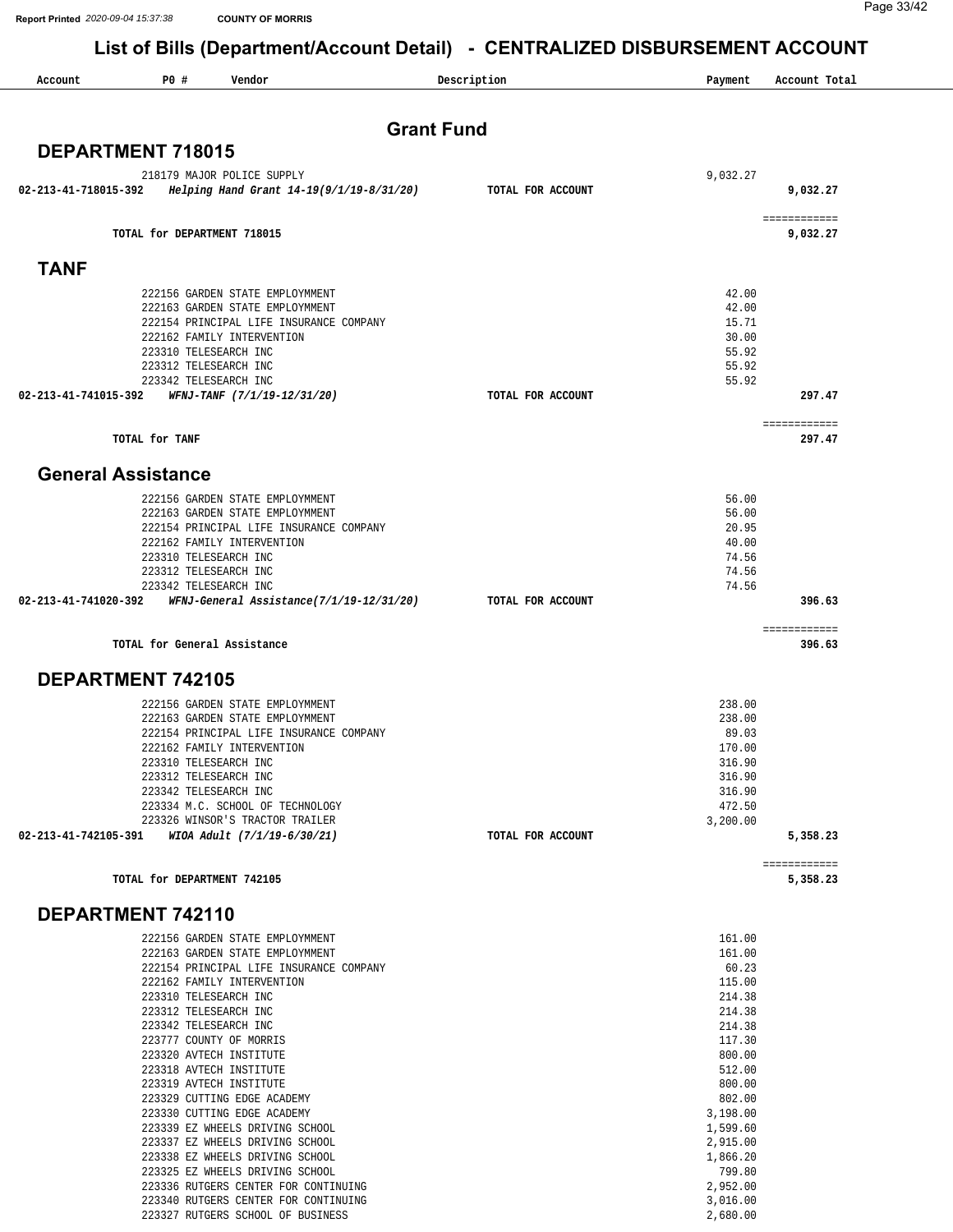| Account<br><b>PO #</b><br>Vendor                                                     | Description<br>Payment | Account Total             |
|--------------------------------------------------------------------------------------|------------------------|---------------------------|
| DEPARTMENT 742110                                                                    |                        |                           |
|                                                                                      |                        |                           |
| 223343 SHARON M STANLEY                                                              | 117.00                 |                           |
| 223328 WARREN COUNTY TECHNICAL SCHOOL                                                | 2,171.21               |                           |
| 223321 WILLIAM PATERSON UNIVERSITY<br>223322 WILLIAM PATERSON UNIVERSITY             | 1,138.76<br>800.00     |                           |
| 223323 WILLIAM PATERSON UNIVERSITY                                                   | 1,707.65               |                           |
| 223324 WILLIAM PATERSON UNIVERSITY                                                   | 800.00                 |                           |
| WIOA Dislocated Worker (7/1/19-6/30/21)<br>02-213-41-742110-391                      | TOTAL FOR ACCOUNT      | 29,932.89                 |
|                                                                                      |                        | ============              |
| TOTAL for DEPARTMENT 742110                                                          |                        | 29,932.89                 |
| DEPARTMENT 742120                                                                    |                        |                           |
| 222156 GARDEN STATE EMPLOYMMENT                                                      | 203.00                 |                           |
| 222163 GARDEN STATE EMPLOYMMENT                                                      | 203.00                 |                           |
| 222154 PRINCIPAL LIFE INSURANCE COMPANY                                              | 75.94                  |                           |
| 222162 FAMILY INTERVENTION                                                           | 145.00                 |                           |
| 223310 TELESEARCH INC                                                                | 270.29                 |                           |
| 223312 TELESEARCH INC<br>223342 TELESEARCH INC                                       | 270.29<br>270.29       |                           |
| 223333 M.C. SCHOOL OF TECHNOLOGY                                                     | 1,160.87               |                           |
| 223335 PHILLIPSBURG SCHOOL BASED                                                     | 968.00                 |                           |
| 223335 PHILLIPSBURG SCHOOL BASED                                                     | 1,020.00               |                           |
| 223335 PHILLIPSBURG SCHOOL BASED                                                     | 968.00                 |                           |
| 223335 PHILLIPSBURG SCHOOL BASED                                                     | 1,020.00               |                           |
| 223331 PHILLIPSBURG SCHOOL BASED                                                     | 968.00                 |                           |
| 223331 PHILLIPSBURG SCHOOL BASED                                                     | 1,020.00               |                           |
| 223331 PHILLIPSBURG SCHOOL BASED                                                     | 968.00                 |                           |
| 223331 PHILLIPSBURG SCHOOL BASED                                                     | 1,020.00               |                           |
| 223332 PHILLIPSBURG SCHOOL BASED                                                     | 968.00                 |                           |
| 223332 PHILLIPSBURG SCHOOL BASED<br>223332 PHILLIPSBURG SCHOOL BASED                 | 1,020.00<br>968.00     |                           |
| 223332 PHILLIPSBURG SCHOOL BASED                                                     | 1,020.00               |                           |
| 223315 PHILLIPSBURG SCHOOL BASED                                                     | 212.00                 |                           |
| 223315 PHILLIPSBURG SCHOOL BASED                                                     | 212.00                 |                           |
| 223316 PHILLIPSBURG SCHOOL BASED                                                     | 1,000.00               |                           |
| 223316 PHILLIPSBURG SCHOOL BASED                                                     | 251.00                 |                           |
| 223316 PHILLIPSBURG SCHOOL BASED                                                     | 251.00                 |                           |
| 223316 PHILLIPSBURG SCHOOL BASED                                                     | 251.00                 |                           |
| 223317 PHILLIPSBURG SCHOOL BASED                                                     | 256.00                 |                           |
| 223317 PHILLIPSBURG SCHOOL BASED                                                     | 256.00                 |                           |
| 223317 PHILLIPSBURG SCHOOL BASED                                                     | 256.00<br>256.00       |                           |
| 223317 PHILLIPSBURG SCHOOL BASED<br>02-213-41-742120-391 WIOA Youth (7/1/19-6/30/21) | TOTAL FOR ACCOUNT      | 17,727.68                 |
|                                                                                      |                        |                           |
| TOTAL for DEPARTMENT 742120                                                          |                        | ============<br>17,727.68 |
| DEPARTMENT 757010                                                                    |                        |                           |
|                                                                                      | 16.00                  |                           |
| 223036 DAYTOP VILLAGE OF NJ, INC.<br>223096 FREEDOM HOUSE INC.                       | 3,840.00               |                           |
| 223095 FREEDOM HOUSE INC.                                                            | 2,680.00               |                           |
| 223094 INTEGRITY, INC.                                                               | 5,441.00               |                           |
| 02-213-41-757010-392<br>Chapter 51 (1/1/20-12/31/20)                                 | TOTAL FOR ACCOUNT      | 11,977.00                 |
|                                                                                      |                        | ============              |
| TOTAL for DEPARTMENT 757010                                                          |                        | 11,977.00                 |
| <b>Safe Communities Construction</b>                                                 |                        |                           |
| 223782 MORRISTOWN MEDICAL CENTER                                                     | 8,574.84               |                           |
| Safe Communities (10/1/19-9/30/20)<br>02-213-41-773005-391                           | TOTAL FOR ACCOUNT      | 8,574.84                  |
|                                                                                      |                        | ============              |
| TOTAL for Safe Communities Construction                                              |                        | 8,574.84                  |
| DEPARTMENT 784020                                                                    |                        |                           |
| 222079 CYALUME TECHNOLOGIES, INC.                                                    | 1,304.42               |                           |
| 222079 CYALUME TECHNOLOGIES, INC.                                                    | 1,416.58               |                           |
| 222079 CYALUME TECHNOLOGIES, INC.                                                    | 46.82                  |                           |
| 217961 TACTICAL MEDICAL SOLUTIONS INC.                                               | 37,734.66              |                           |
| FY17 UASI (10/10/17-8/31/20)<br>02-213-41-784020-391                                 | TOTAL FOR ACCOUNT      | 40,502.48                 |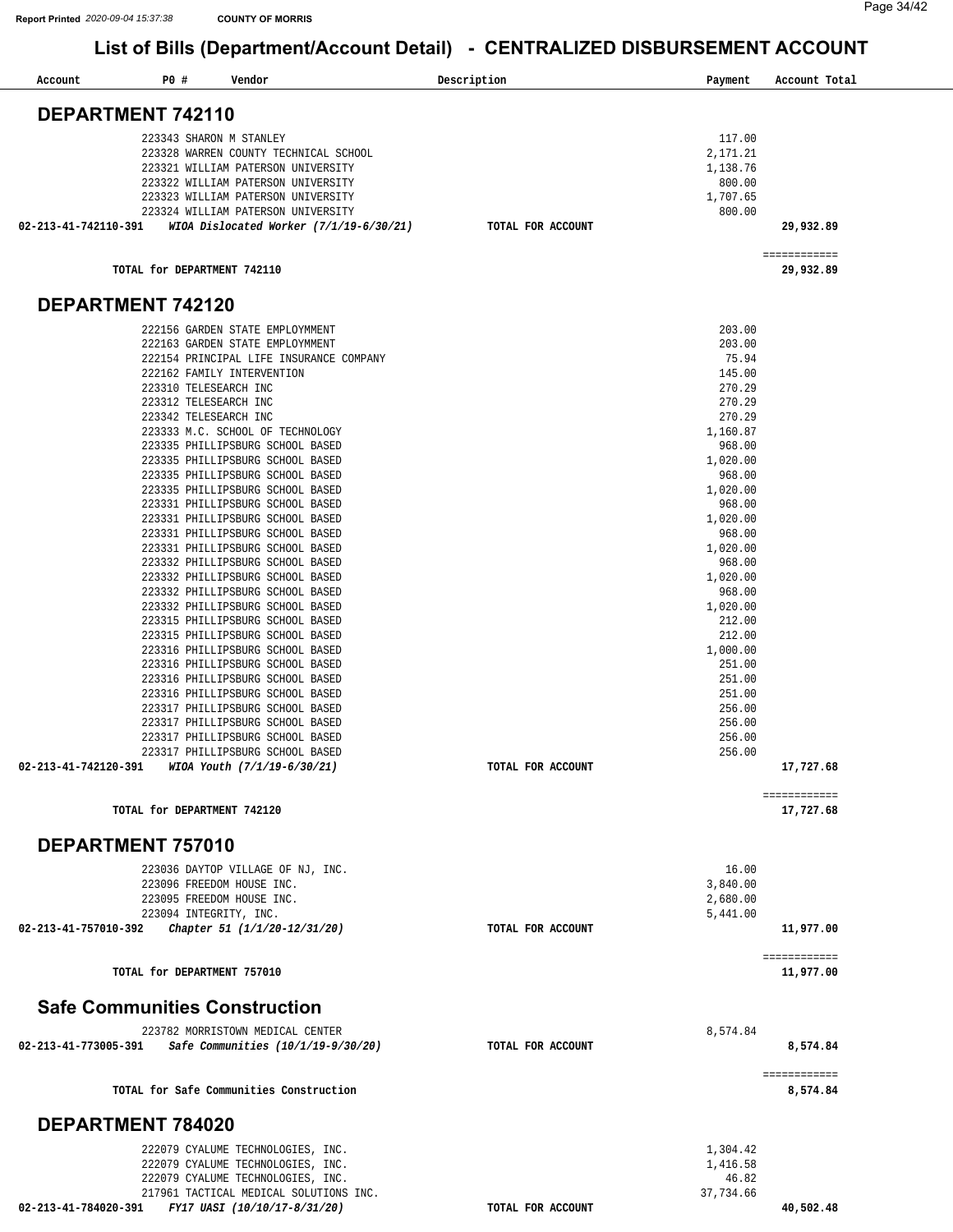| Account                                         | P0#                         | Vendor                                                                                                                                                                                                                  | Description       | Payment                                   | Account Total              |
|-------------------------------------------------|-----------------------------|-------------------------------------------------------------------------------------------------------------------------------------------------------------------------------------------------------------------------|-------------------|-------------------------------------------|----------------------------|
| DEPARTMENT 784020                               |                             |                                                                                                                                                                                                                         |                   |                                           |                            |
|                                                 | TOTAL for DEPARTMENT 784020 |                                                                                                                                                                                                                         |                   |                                           | ============<br>40,502.48  |
| FFY08 UASI 2/20/09-4/30/11                      |                             |                                                                                                                                                                                                                         |                   |                                           |                            |
| 02-213-41-784130-391                            |                             | 223564 NATAL ISRAEL TRAUMA CENTER<br>217961 TACTICAL MEDICAL SOLUTIONS INC.<br>FY18 UASI (9/1/18-8/31/21)                                                                                                               | TOTAL FOR ACCOUNT | 1,000.00<br>6,868.64                      | 7,868.64                   |
|                                                 |                             | TOTAL for FFY08 UASI 2/20/09-4/30/11                                                                                                                                                                                    |                   |                                           | ============<br>7,868.64   |
| <b>DEPARTMENT 784140</b>                        |                             |                                                                                                                                                                                                                         |                   |                                           |                            |
|                                                 | 223562 TETRA TECH INC       | 02-213-41-784140-391 Pre-Disaster Mitigation(8/14/17-3/22/21)                                                                                                                                                           | TOTAL FOR ACCOUNT | 14,275.69                                 | 14,275.69                  |
|                                                 | TOTAL for DEPARTMENT 784140 |                                                                                                                                                                                                                         |                   |                                           | ============<br>14,275.69  |
| DEPARTMENT 784230                               |                             |                                                                                                                                                                                                                         |                   |                                           |                            |
| 02-213-41-784230-391 FY19 UASI (9/1/19-8/31/22) | 214466 PACKETALK            | 223250 ACTIVU CORPORATION                                                                                                                                                                                               | TOTAL FOR ACCOUNT | 550,000.00<br>15,000.00                   | 565,000.00                 |
|                                                 | TOTAL for DEPARTMENT 784230 |                                                                                                                                                                                                                         |                   |                                           | ============<br>565,000.00 |
| DEPARTMENT 786010                               |                             |                                                                                                                                                                                                                         |                   |                                           |                            |
| 02-213-41-786010-394 MAPS (1/1/2020-12/31/2020) |                             | 222910 OFFICE CONCEPTS GROUP, INC.<br>222907 OFFICE CONCEPTS GROUP, INC.                                                                                                                                                | TOTAL FOR ACCOUNT | 179.70<br>299.50                          | 479.20                     |
|                                                 | TOTAL for DEPARTMENT 786010 |                                                                                                                                                                                                                         |                   |                                           | ============<br>479.20     |
| <b>Archival Preservation</b>                    |                             |                                                                                                                                                                                                                         |                   |                                           |                            |
| 02-213-41-860525-391                            |                             | 222341 HOLLINGER METAL EDGE INC.<br>222341 HOLLINGER METAL EDGE INC.<br>222341 HOLLINGER METAL EDGE INC.<br>222341 HOLLINGER METAL EDGE INC.<br>222341 HOLLINGER METAL EDGE INC.<br>Archival Preservation Federal Share | TOTAL FOR ACCOUNT | 91.90<br>27.40<br>18.25<br>10.05<br>10.72 | 158.32                     |
|                                                 |                             | TOTAL for Archival Preservation                                                                                                                                                                                         |                   |                                           | ============<br>158.32     |
| <b>DEPARTMENT 864025</b>                        |                             |                                                                                                                                                                                                                         |                   |                                           |                            |
| 02-213-41-864025-391                            |                             | 223345 GREENMAN PEDERSEN INC<br>Schooleys Mtn Rd Brdg (9/24/18-12/31/20)                                                                                                                                                | TOTAL FOR ACCOUNT | 4,864.51                                  | 4,864.51                   |
|                                                 |                             | TOTAL for DEPARTMENT 864025                                                                                                                                                                                             |                   |                                           | ============<br>4,864.51   |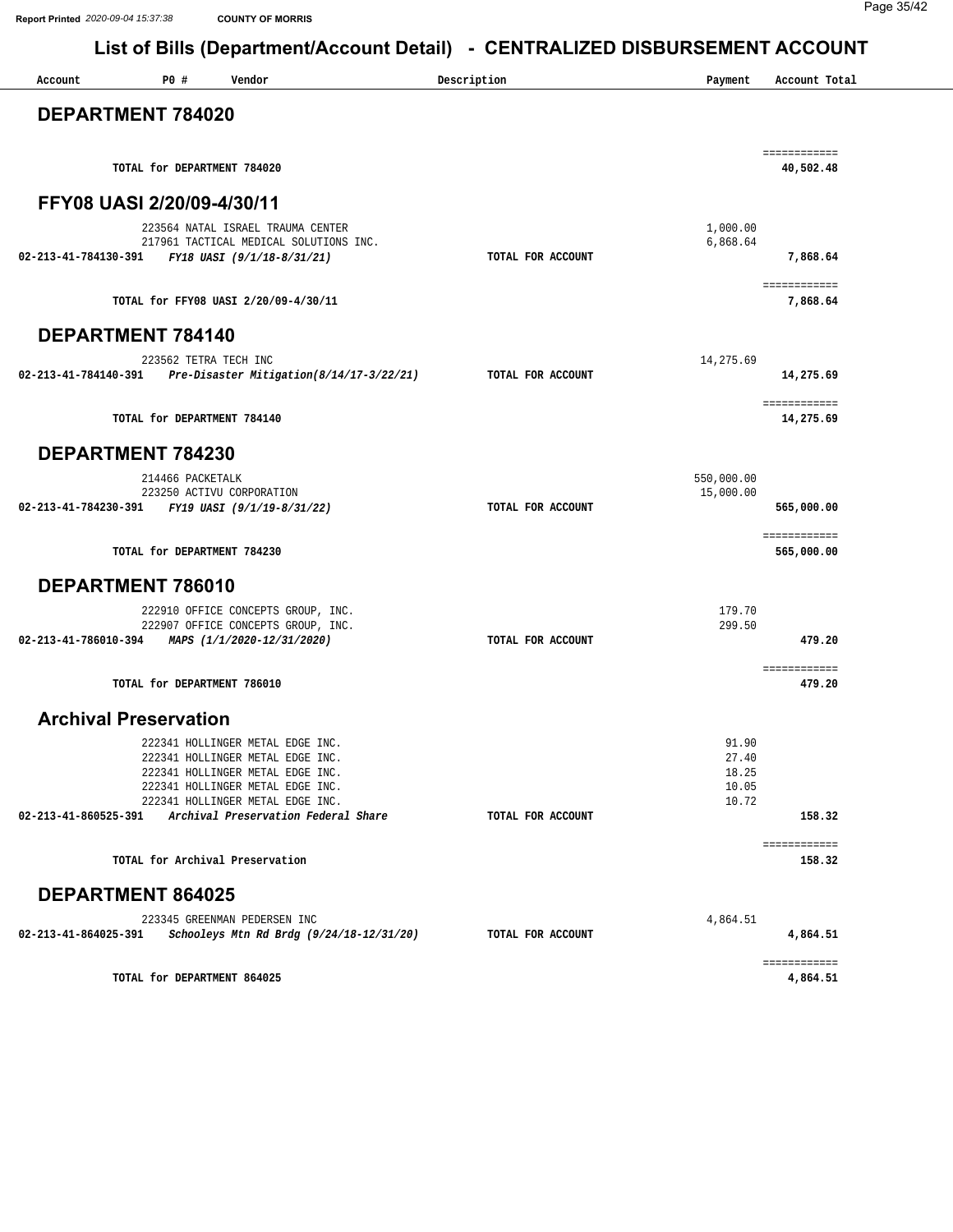| Account              | P0 #<br>Vendor                                                                | Description           | Payment     | Account Total             |
|----------------------|-------------------------------------------------------------------------------|-----------------------|-------------|---------------------------|
|                      |                                                                               | <b>County Capital</b> |             |                           |
|                      | <b>Bridge Design &amp; Constr Proj</b>                                        |                       |             |                           |
|                      | 215557 THE ENTECH GROUP INC                                                   |                       | 485.02      |                           |
| 04-216-55-953027-909 | Miscellaneous - Other                                                         | TOTAL FOR ACCOUNT     |             | 485.02                    |
|                      | TOTAL for Bridge Design & Constr Proj                                         |                       |             | ============<br>485.02    |
|                      | <b>Roof Replacement Various Facil</b>                                         |                       |             |                           |
|                      | 223274 HERBST-MUSCIANO, LLC                                                   |                       | 744.19      |                           |
| 04-216-55-953172-909 | Miscellaneous - Other                                                         | TOTAL FOR ACCOUNT     |             | 744.19                    |
|                      | TOTAL for Roof Replacement Various Facil                                      |                       |             | ============<br>744.19    |
|                      | <b>Bridge DesignConst varCty Loc</b>                                          |                       |             |                           |
|                      | 223780 MCMANIMON, SCOTLAND & BAUMANN LLC                                      |                       | 397.54      |                           |
| 04-216-55-953184-909 | Miscellaneous - Other                                                         | TOTAL FOR ACCOUNT     |             | 397.54                    |
|                      | TOTAL for Bridge DesignConst varCty Loc                                       |                       |             | ============<br>397.54    |
|                      | <b>DEPARTMENT 953269</b>                                                      |                       |             |                           |
|                      | 213959 THE ENTECH GROUP INC                                                   |                       | 13,959.00   |                           |
|                      | 215557 THE ENTECH GROUP INC                                                   |                       | 1,000.00    |                           |
| 04-216-55-953269-909 | Bridge Design/Constr - var locations                                          | TOTAL FOR ACCOUNT     |             | 14,959.00<br>============ |
|                      | TOTAL for DEPARTMENT 953269                                                   |                       |             | 14,959.00                 |
|                      | <b>DEPARTMENT 953323</b>                                                      |                       |             |                           |
| 04-216-55-953323-951 | 222637 SPARWICK CONTRACTING, INC.<br>Bridge Design/Constr VarLoc-Public Works | TOTAL FOR ACCOUNT     | 192, 103.34 | 192,103.34                |
|                      |                                                                               |                       |             | ============              |
|                      | TOTAL for DEPARTMENT 953323                                                   |                       |             | 192,103.34                |
|                      | <b>DEPARTMENT 953357</b>                                                      |                       |             |                           |
|                      | 222581 CHRISTOPHER P STATILE PA                                               |                       | 9,769.00    |                           |
| 04-216-55-953357-909 | 222582 CHRISTOPHER P STATILE PA<br>Replace & Upgrade Various Bridges          | TOTAL FOR ACCOUNT     | 18,519.00   | 28,288.00                 |
|                      |                                                                               |                       |             | ============              |
|                      | TOTAL for DEPARTMENT 953357                                                   |                       |             | 28,288.00                 |
|                      | DEPARTMENT 953362                                                             |                       |             |                           |
|                      | 220840 CONSOLIDATED STEEL                                                     |                       | 17,900.00   |                           |
| 04-216-55-953362-951 | Security Improvement AR Bldg/Courthouse                                       | TOTAL FOR ACCOUNT     |             | 17,900.00                 |
|                      | TOTAL for DEPARTMENT 953362                                                   |                       |             | ============<br>17,900.00 |
|                      | <b>DEPARTMENT 953383</b>                                                      |                       |             |                           |
|                      | 222542 MAGIC TOUCH CONSTRUCTION CO., INC.                                     |                       | 1,382.67    |                           |
| 04-216-55-953383-940 | 223286 NEW JERSEY OVERHEAD DOOR LLC<br>B&G Interior Building Improvements     | TOTAL FOR ACCOUNT     | 772.20      | 2,154.87                  |
|                      |                                                                               |                       |             | ============              |
|                      | TOTAL for DEPARTMENT 953383                                                   |                       |             | 2,154.87                  |
|                      | DEPARTMENT 953384                                                             |                       |             |                           |
|                      | 223235 OPEN SYSTEMS INTEGRATORS, INC.                                         |                       | 28,105.19   |                           |
| 04-216-55-953384-940 | Greystone/CAC Improvements                                                    | TOTAL FOR ACCOUNT     |             | 28,105.19                 |
|                      | TOTAL for DEPARTMENT 953384                                                   |                       |             | ============<br>28,105.19 |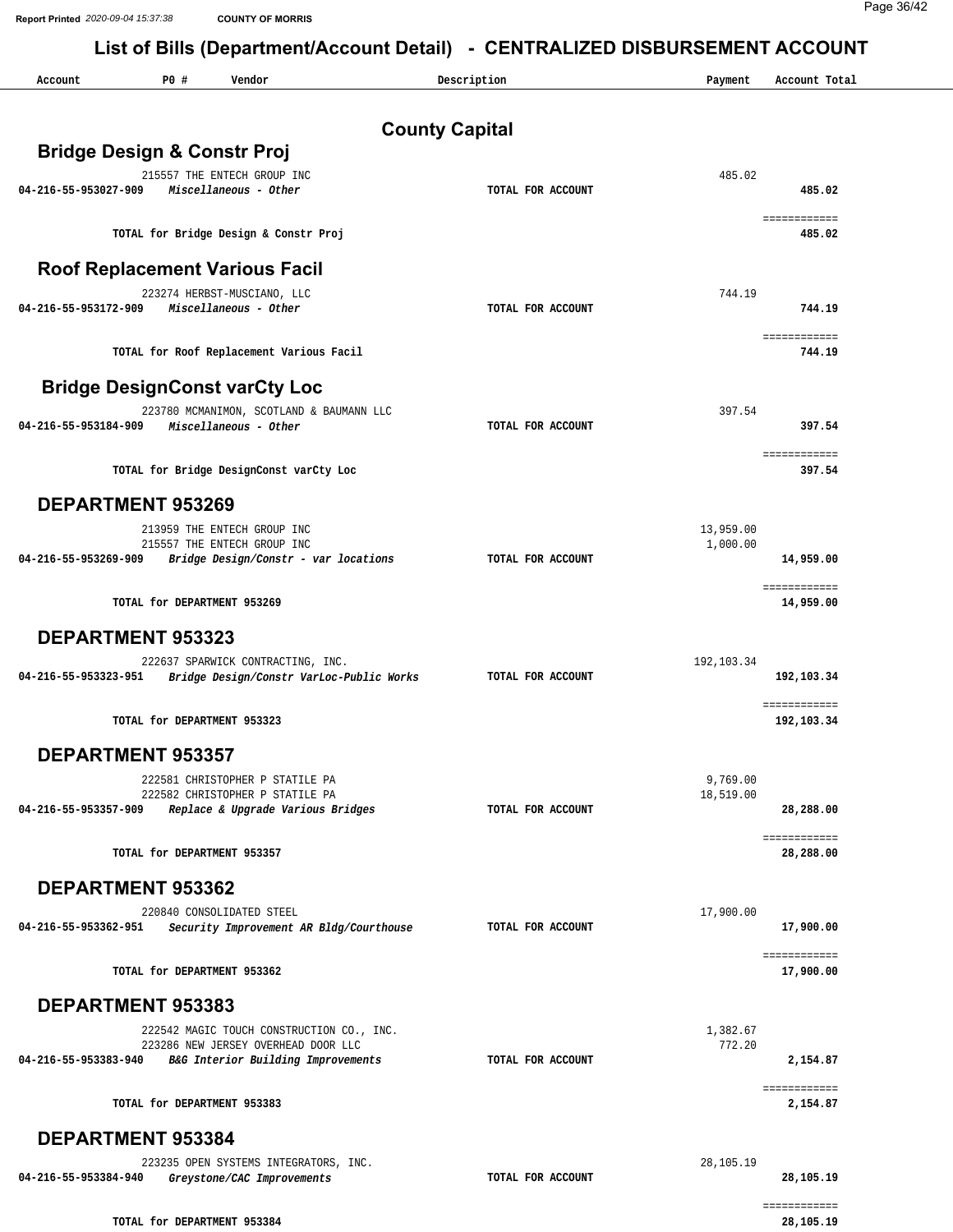| Account              | P0 #                        | Vendor                                                                         | Description       | Payment             | Account Total             |
|----------------------|-----------------------------|--------------------------------------------------------------------------------|-------------------|---------------------|---------------------------|
|                      | <b>DEPARTMENT 953385</b>    |                                                                                |                   |                     |                           |
|                      |                             | 223122 AUTOMATED BUILDING CONTROLS<br>223217 AUTOMATED BUILDING CONTROLS       |                   | 700.00<br>4,044.00  |                           |
| 04-216-55-953385-940 |                             | Replace Repair Upgrade HVAC Var. Build                                         | TOTAL FOR ACCOUNT |                     | 4,744.00                  |
|                      | TOTAL for DEPARTMENT 953385 |                                                                                |                   |                     | ============<br>4,744.00  |
|                      | <b>DEPARTMENT 953387</b>    |                                                                                |                   |                     |                           |
|                      |                             | 222583 CHERRY WEBER & ASSOC. PC                                                |                   | 4,680.40            |                           |
| 04-216-55-953387-909 |                             | Various Bridge Replacement                                                     | TOTAL FOR ACCOUNT |                     | 4,680.40<br>============  |
|                      | TOTAL for DEPARTMENT 953387 |                                                                                |                   |                     | 4,680.40                  |
|                      | <b>DEPARTMENT 953416</b>    |                                                                                |                   |                     |                           |
| 04-216-55-953416-909 |                             | 223274 HERBST-MUSCIANO, LLC<br>B&G - Exterior Building Projects                | TOTAL FOR ACCOUNT | 3,255.81            | 3,255.81                  |
|                      |                             | 222544 NEW JERSEY OVERHEAD DOOR LLC                                            |                   | 3,047.88            |                           |
| 04-216-55-953416-951 |                             | 222544 NEW JERSEY OVERHEAD DOOR LLC<br>B&G - Exterior Building Projects        | TOTAL FOR ACCOUNT | 165.00              | 3,212.88                  |
|                      |                             |                                                                                |                   |                     | ============              |
|                      | TOTAL for DEPARTMENT 953416 |                                                                                |                   |                     | 6,468.69                  |
|                      | <b>DEPARTMENT 953418</b>    |                                                                                |                   |                     |                           |
| 04-216-55-953418-909 |                             | 215557 THE ENTECH GROUP INC<br>PublicWork-Bridge/DrainDesign&Recon/Repl        | TOTAL FOR ACCOUNT | 15,770.14           | 15,770.14                 |
|                      | TOTAL for DEPARTMENT 953418 |                                                                                |                   |                     | ============<br>15,770.14 |
|                      | <b>DEPARTMENT 953419</b>    |                                                                                |                   |                     |                           |
| 04-216-55-953419-909 |                             | 182481 VAN CLEEF ENGINEERING ASSOC<br>PublicWorks-Railroad&Road Constr/Resurf  | TOTAL FOR ACCOUNT | 1,759.78            | 1,759.78                  |
|                      |                             |                                                                                |                   |                     | ============              |
|                      | TOTAL for DEPARTMENT 953419 |                                                                                |                   |                     | 1,759.78                  |
|                      | <b>DEPARTMENT 953420</b>    |                                                                                |                   |                     |                           |
|                      |                             | 223075 SUBURBAN CONSULTING<br>223780 MCMANIMON, SCOTLAND & BAUMANN LLC         |                   | 1,838.75<br>441.71  |                           |
| 04-216-55-953420-909 |                             | B&G - Interior Building Improvements                                           | TOTAL FOR ACCOUNT |                     | 2,280.46                  |
|                      | 222543 GRAINGER             | 223054 CONTINENTAL HARDWARE, INC.                                              |                   | 85.00<br>279.99     |                           |
|                      |                             | 223285 COOPER ELECTRIC SUPPLY CO.<br>223374 HOME DEPOT CREDIT SERVICES         |                   | 11,462.96<br>506.30 |                           |
| 04-216-55-953420-951 |                             | 223374 HOME DEPOT CREDIT SERVICES<br>B&G - Interior Building Improvements      | TOTAL FOR ACCOUNT | 82.11               | 12,416.36                 |
|                      |                             |                                                                                |                   |                     | ============              |
|                      | TOTAL for DEPARTMENT 953420 |                                                                                |                   |                     | 14,696.82                 |
|                      | <b>DEPARTMENT 953454</b>    |                                                                                |                   |                     |                           |
| 04-216-55-953454-909 |                             | 182481 VAN CLEEF ENGINEERING ASSOC<br>RoadResurf/IntersectConstr&RR-PublicWrks | TOTAL FOR ACCOUNT | 2,825.22            | 2,825.22                  |
|                      | TOTAL for DEPARTMENT 953454 |                                                                                |                   |                     | ============<br>2,825.22  |
|                      | <b>DEPARTMENT 953455</b>    |                                                                                |                   |                     |                           |
|                      |                             | 208010 KELLER & KIRKPATRICK<br>215557 THE ENTECH GROUP INC                     |                   | 714.00<br>7,391.84  |                           |
| 04-216-55-953455-909 |                             | Bridge Design & Replacement-Public Works                                       | TOTAL FOR ACCOUNT |                     | 8,105.84                  |

============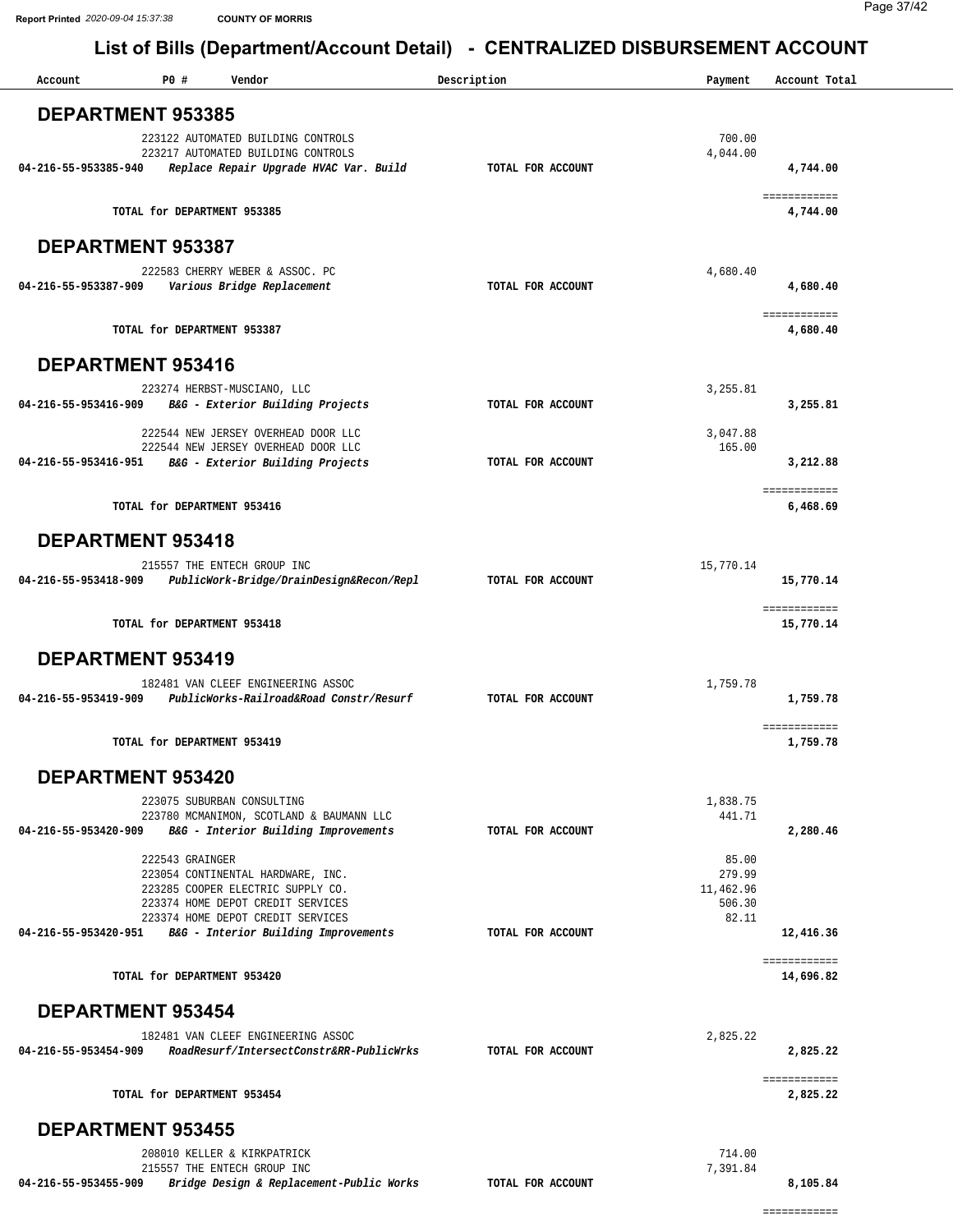| Account                  | P0 # | Vendor                                                                                                                                                                                                       | Description       | Payment                                                      | Account Total             |
|--------------------------|------|--------------------------------------------------------------------------------------------------------------------------------------------------------------------------------------------------------------|-------------------|--------------------------------------------------------------|---------------------------|
| <b>DEPARTMENT 953455</b> |      |                                                                                                                                                                                                              |                   |                                                              |                           |
|                          |      | TOTAL for DEPARTMENT 953455                                                                                                                                                                                  |                   |                                                              | 8,105.84                  |
| <b>DEPARTMENT 953498</b> |      |                                                                                                                                                                                                              |                   |                                                              |                           |
|                          |      | 222704 M-TEC CONSTRUCTION SERVICE LLC<br>222703 M-TEC CONSTRUCTION SERVICE LLC<br>222702 M-TEC CONSTRUCTION SERVICE LLC<br>222720 M-TEC CONSTRUCTION SERVICE LLC<br>223780 MCMANIMON, SCOTLAND & BAUMANN LLC |                   | 16,000.00<br>20,300.00<br>19,200.00<br>15,200.00<br>2,476.73 |                           |
| 04-216-55-953498-909     |      | Bridge & Drainage Design & Contr-PWorks                                                                                                                                                                      | TOTAL FOR ACCOUNT |                                                              | 73,176.73<br>============ |
|                          |      | TOTAL for DEPARTMENT 953498                                                                                                                                                                                  |                   |                                                              | 73,176.73                 |
| <b>DEPARTMENT 953519</b> |      |                                                                                                                                                                                                              |                   |                                                              |                           |
| 04-216-55-953519-909     |      | 223569 AECOM ARCHITECTS & ENGINEERS<br>CourthouseDesign&Oversight Phase2-PWorks                                                                                                                              | TOTAL FOR ACCOUNT | 44, 912. 26                                                  | 44,912.26<br>============ |
|                          |      | TOTAL for DEPARTMENT 953519                                                                                                                                                                                  |                   |                                                              | 44,912.26                 |
| <b>DEPARTMENT 953524</b> |      |                                                                                                                                                                                                              |                   |                                                              |                           |
| 04-216-55-953524-909     |      | 214509 FRENCH & PARRELLO ASSOCIATES<br>Road Resurfacing/Paving - Engineering                                                                                                                                 | TOTAL FOR ACCOUNT | 6,238.39                                                     | 6,238.39                  |
|                          |      | TOTAL for DEPARTMENT 953524                                                                                                                                                                                  |                   |                                                              | ============<br>6,238.39  |
| <b>DEPARTMENT 953530</b> |      |                                                                                                                                                                                                              |                   |                                                              |                           |
| 04-216-55-953530-940     |      | 223358 J.C. CONTRACTING, INC.<br>Rehab/Improv of Roads & RR - Engineering                                                                                                                                    | TOTAL FOR ACCOUNT | 72,773.48                                                    | 72,773.48                 |
|                          |      | TOTAL for DEPARTMENT 953530                                                                                                                                                                                  |                   |                                                              | ============<br>72,773.48 |
| <b>DEPARTMENT 953554</b> |      |                                                                                                                                                                                                              |                   |                                                              |                           |
| 04-216-55-953554-909     |      | 223780 MCMANIMON, SCOTLAND & BAUMANN LLC<br>Paving of County Roadways - Engineering                                                                                                                          | TOTAL FOR ACCOUNT | 1,419.78                                                     | 1,419.78<br>============  |
|                          |      | TOTAL for DEPARTMENT 953554                                                                                                                                                                                  |                   |                                                              | 1,419.78                  |
| <b>DEPARTMENT 953555</b> |      |                                                                                                                                                                                                              |                   |                                                              |                           |
| 04-216-55-953555-909     |      | 222647 INVESTMENT TITLE LLC<br>222647 INVESTMENT TITLE LLC<br>219133 STONEFIELD ENGINEERING<br>IntersectionUpgradesVarLocat-Engineering                                                                      | TOTAL FOR ACCOUNT | 310.00<br>337.00<br>4,100.00                                 | 4,747.00                  |
|                          |      |                                                                                                                                                                                                              |                   |                                                              | ============              |
|                          |      | TOTAL for DEPARTMENT 953555                                                                                                                                                                                  |                   |                                                              | 4,747.00                  |
| <b>DEPARTMENT 953556</b> |      |                                                                                                                                                                                                              |                   |                                                              |                           |
| 04-216-55-953556-909     |      | 223780 MCMANIMON, SCOTLAND & BAUMANN LLC<br>Railroad Rehab & Improvement-Engineering                                                                                                                         | TOTAL FOR ACCOUNT | 1,728.98                                                     | 1,728.98                  |
|                          |      | TOTAL for DEPARTMENT 953556                                                                                                                                                                                  |                   |                                                              | ============<br>1,728.98  |
| <b>DEPARTMENT 953560</b> |      |                                                                                                                                                                                                              |                   |                                                              |                           |
| 04-216-55-953560-909     |      | 223780 MCMANIMON, SCOTLAND & BAUMANN LLC<br>223780 MCMANIMON, SCOTLAND & BAUMANN LLC<br>Bridge Design/Rehab/Drainage-Engineering                                                                             | TOTAL FOR ACCOUNT | 5,439.32<br>1,842.17                                         | 7,281.49                  |
|                          |      | TOTAL for DEPARTMENT 953560                                                                                                                                                                                  |                   |                                                              | ============<br>7,281.49  |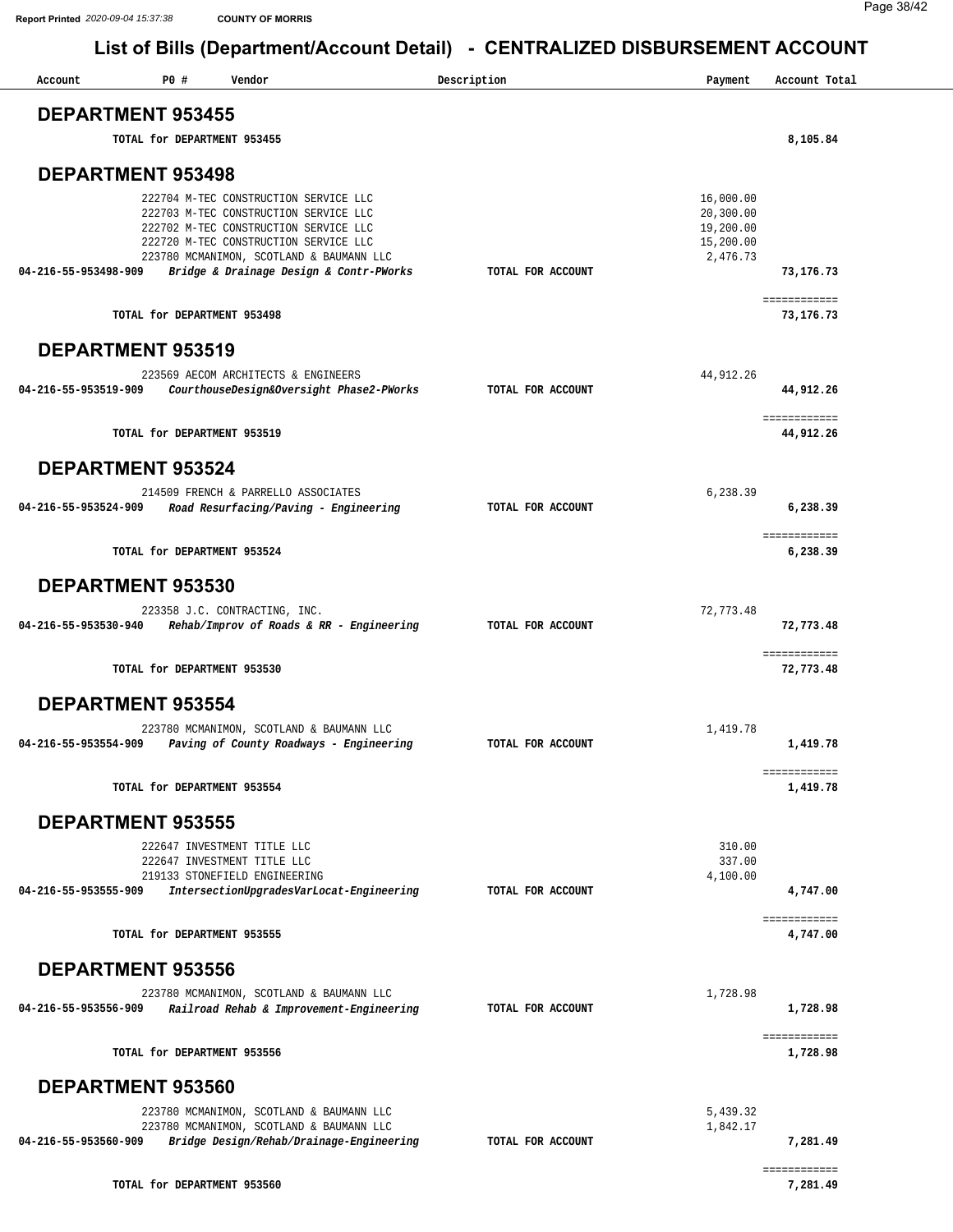| Account                  | P0 #                        | Vendor                                                                                                   | Description       | Payment               | Account Total             |
|--------------------------|-----------------------------|----------------------------------------------------------------------------------------------------------|-------------------|-----------------------|---------------------------|
| DEPARTMENT 953562        |                             |                                                                                                          |                   |                       |                           |
| 04-216-55-953562-909     |                             | 223780 MCMANIMON, SCOTLAND & BAUMANN LLC<br>Interior Building Improvements - B&G                         | TOTAL FOR ACCOUNT | 3,786.08              | 3,786.08                  |
|                          |                             | TOTAL for DEPARTMENT 953562                                                                              |                   |                       | ============<br>3,786.08  |
| <b>DEPARTMENT 953565</b> |                             |                                                                                                          |                   |                       |                           |
| 04-216-55-953565-909     |                             | 223780 MCMANIMON, SCOTLAND & BAUMANN LLC<br>EnvironmentalCleanup VarProp-Engineering                     | TOTAL FOR ACCOUNT | 1,126.36              | 1,126.36                  |
|                          |                             | TOTAL for DEPARTMENT 953565                                                                              |                   |                       | ============<br>1,126.36  |
| <b>DEPARTMENT 953566</b> |                             |                                                                                                          |                   |                       |                           |
| 04-216-55-953566-909     |                             | 223780 MCMANIMON, SCOTLAND & BAUMANN LLC<br>Design Storage Bldg for L&PS-Engineering                     | TOTAL FOR ACCOUNT | 236.63                | 236.63                    |
|                          |                             | TOTAL for DEPARTMENT 953566                                                                              |                   |                       | ============<br>236.63    |
| DEPARTMENT 953567        |                             |                                                                                                          |                   |                       |                           |
| 04-216-55-953567-909     |                             | 223780 MCMANIMON, SCOTLAND & BAUMANN LLC<br>CourthouseChiller/HotWaterHeatPiping-B&G                     | TOTAL FOR ACCOUNT | 1,120.05              | 1,120.05                  |
|                          | TOTAL for DEPARTMENT 953567 |                                                                                                          |                   |                       | ============<br>1,120.05  |
| <b>DEPARTMENT 953568</b> |                             |                                                                                                          |                   |                       |                           |
| 04-216-55-953568-909     |                             | 223780 MCMANIMON, SCOTLAND & BAUMANN LLC<br>Exterior Projects & Bldg Imprvmnts - B&G                     | TOTAL FOR ACCOUNT | 3,729.29              | 3,729.29                  |
|                          |                             | TOTAL for DEPARTMENT 953568                                                                              |                   |                       | ============<br>3,729.29  |
| <b>DEPARTMENT 953578</b> |                             |                                                                                                          |                   |                       |                           |
| 04-216-55-953578-909     |                             | 223780 MCMANIMON, SCOTLAND & BAUMANN LLC<br>Renov New Jury Assbly Rm/GrandJuryRm-B&G                     | TOTAL FOR ACCOUNT | 1,504.97              | 1,504.97                  |
|                          | TOTAL for DEPARTMENT 953578 |                                                                                                          |                   |                       | ============<br>1,504.97  |
|                          |                             | <b>Bridge Design &amp; Const Projects</b>                                                                |                   |                       |                           |
| 04-216-55-953818-909     |                             | 208010 KELLER & KIRKPATRICK<br>Miscellaneous - Other                                                     | TOTAL FOR ACCOUNT | 12,002.00             | 12,002.00                 |
|                          |                             | TOTAL for Bridge Design & Const Projects                                                                 |                   |                       | ============<br>12,002.00 |
| <b>DEPARTMENT 954438</b> |                             |                                                                                                          |                   |                       |                           |
| 04-216-55-954438-956     |                             | 213270 EXTREME NETWORKS INC.<br>213270 EXTREME NETWORKS INC.<br>Sheriff -Security Camera Rplcmnt/Upgrade | TOTAL FOR ACCOUNT | 23,769.60<br>1,812.00 | 25,581.60                 |
|                          | TOTAL for DEPARTMENT 954438 |                                                                                                          |                   |                       | ============<br>25,581.60 |
| <b>DEPARTMENT 954559</b> |                             |                                                                                                          |                   |                       |                           |
| 04-216-55-954559-909     |                             | 223780 MCMANIMON, SCOTLAND & BAUMANN LLC<br>HVAC Units/Hot Water Boilers/Tanks-Jail                      | TOTAL FOR ACCOUNT | 1,429.24              | 1,429.24                  |
|                          | TOTAL for DEPARTMENT 954559 |                                                                                                          |                   |                       | ============<br>1,429.24  |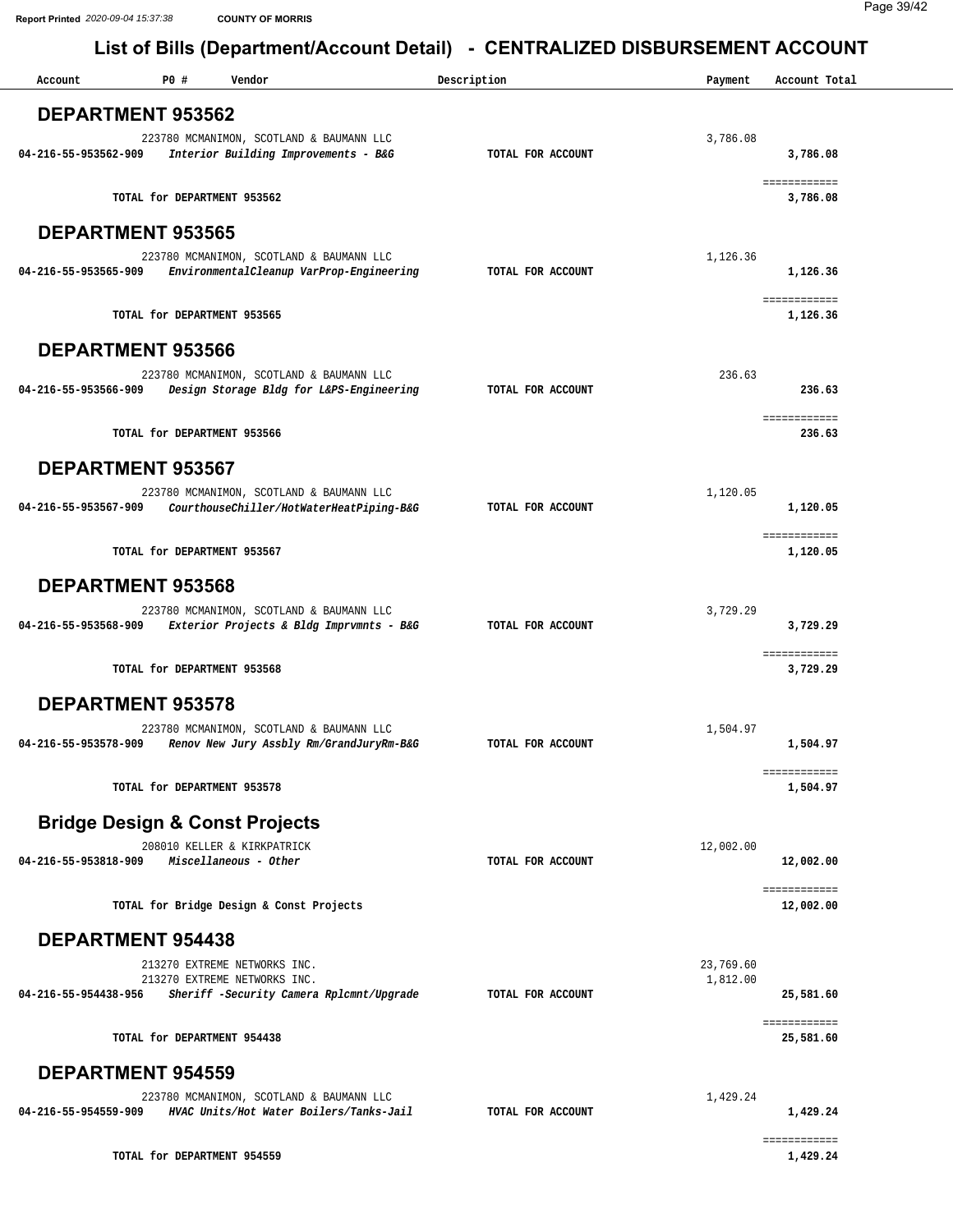| Account                  | P0 #<br>Vendor                                                   | Description       | Payment     | Account Total              |
|--------------------------|------------------------------------------------------------------|-------------------|-------------|----------------------------|
| DEPARTMENT 962533        |                                                                  |                   |             |                            |
|                          |                                                                  |                   |             |                            |
|                          | 220507 DELL MARKETING L.P.                                       |                   | 23,037.80   |                            |
|                          | 220507 DELL MARKETING L.P.                                       |                   | 398.90      |                            |
|                          | 220507 DELL MARKETING L.P.                                       |                   | 637.40      |                            |
|                          | 220507 DELL MARKETING L.P.                                       |                   | 2,567.70    |                            |
|                          | 219693 INSIGHT PUBLIC SECTOR, INC                                |                   | 76,137.75   |                            |
|                          | 222630 CDW GOVERNMENT                                            |                   | 768.14      |                            |
|                          | 219025 MILLENNIUM COMMUNICATIONS                                 |                   | 6,208.49    |                            |
| 04-216-55-962533-955     | Replace & Upgrade Computers/Equip - OIT                          | TOTAL FOR ACCOUNT |             | 109,756.18                 |
|                          | TOTAL for DEPARTMENT 962533                                      |                   |             | ============<br>109,756.18 |
| DEPARTMENT 963572        |                                                                  |                   |             |                            |
|                          | 222246 TELE-MEASUREMENTS, INC.                                   |                   | 472.50      |                            |
| 04-216-55-963572-940     | Replace & Upgrade Equipment - PSTA                               | TOTAL FOR ACCOUNT |             | 472.50                     |
|                          |                                                                  |                   |             |                            |
|                          |                                                                  |                   |             | ============               |
|                          | TOTAL for DEPARTMENT 963572                                      |                   |             | 472.50                     |
|                          |                                                                  |                   |             |                            |
| <b>DEPARTMENT 964367</b> |                                                                  |                   |             |                            |
|                          |                                                                  |                   |             |                            |
|                          | 223780 MCMANIMON, SCOTLAND & BAUMANN LLC                         |                   | 15.78       |                            |
| 04-216-55-964367-909     | New Carperting for Cty Clerk's Office                            | TOTAL FOR ACCOUNT |             | 15.78                      |
|                          |                                                                  |                   |             |                            |
|                          |                                                                  |                   |             | ============               |
|                          | TOTAL for DEPARTMENT 964367                                      |                   |             | 15.78                      |
|                          |                                                                  |                   |             |                            |
| <b>DEPARTMENT 964435</b> |                                                                  |                   |             |                            |
|                          |                                                                  |                   |             |                            |
|                          | 223780 MCMANIMON, SCOTLAND & BAUMANN LLC                         |                   | 18.93       |                            |
| 04-216-55-964435-909     | Surrogate - Surrogate Application System                         | TOTAL FOR ACCOUNT |             | 18.93                      |
|                          |                                                                  |                   |             |                            |
|                          |                                                                  |                   |             | ============               |
|                          | TOTAL for DEPARTMENT 964435                                      |                   |             | 18.93                      |
|                          |                                                                  |                   |             |                            |
| <b>DEPARTMENT 964509</b> |                                                                  |                   |             |                            |
|                          | 222594 SYSTEM ONE ALARM                                          |                   | 6,000.00    |                            |
| 04-216-55-964509-909     | ReplaceVideoRecord/CameraEquip-JuvDetCtr                         | TOTAL FOR ACCOUNT |             | 6,000.00                   |
|                          |                                                                  |                   |             |                            |
|                          | 222594 SYSTEM ONE ALARM                                          |                   | 26,708.00   |                            |
|                          | 223249 SYSTEM ONE ALARM                                          |                   | 1,904.61    |                            |
| 04-216-55-964509-956     | ReplaceVideoRecord/CameraEquip-JuvDetCtr                         | TOTAL FOR ACCOUNT |             | 28,612.61                  |
|                          |                                                                  |                   |             |                            |
|                          |                                                                  |                   |             | ============               |
|                          | TOTAL for DEPARTMENT 964509                                      |                   |             | 34,612.61                  |
|                          |                                                                  |                   |             |                            |
| <b>DEPARTMENT 964525</b> |                                                                  |                   |             |                            |
|                          |                                                                  |                   |             |                            |
|                          | 222687 MFS CONSULTING ENGINEERS &                                |                   | 11,168.43   |                            |
| 04-216-55-964525-909     | Constr CACBldg HeadStartProg-PublicWorks                         | TOTAL FOR ACCOUNT |             | 11,168.43                  |
|                          |                                                                  |                   |             |                            |
|                          | 223585 ACCURATE CONSTRUCTION INC.                                |                   | 240, 281.30 |                            |
|                          | 04-216-55-964525-951    Constr CACBldg HeadStartProg-PublicWorks | TOTAL FOR ACCOUNT |             | 240,281.30                 |
|                          |                                                                  |                   |             |                            |
|                          |                                                                  |                   |             | ============               |
|                          | TOTAL for DEPARTMENT 964525                                      |                   |             | 251,449.73                 |
|                          |                                                                  |                   |             |                            |
| <b>DEPARTMENT 964545</b> |                                                                  |                   |             |                            |
|                          | 214329 CDW GOVERNMENT                                            |                   | 152.67      |                            |
| 04-216-55-964545-956     | Licenses/Tablets for MAPSVehicles-HumSrv                         | TOTAL FOR ACCOUNT |             | 152.67                     |
|                          |                                                                  |                   |             |                            |
|                          |                                                                  |                   |             | ============               |
|                          | TOTAL for DEPARTMENT 964545                                      |                   |             | 152.67                     |
|                          |                                                                  |                   |             |                            |
|                          |                                                                  |                   |             |                            |
| <b>DEPARTMENT 964546</b> |                                                                  |                   |             |                            |
|                          | 223780 MCMANIMON, SCOTLAND & BAUMANN LLC                         |                   | 694.11      |                            |
| 04-216-55-964546-909     | Replace Fire Alarm Electrical Sys - Risk                         | TOTAL FOR ACCOUNT |             | 694.11                     |
|                          |                                                                  |                   |             |                            |
|                          | 223235 OPEN SYSTEMS INTEGRATORS, INC.                            |                   | 2,337.13    |                            |
| 04-216-55-964546-940     | Replace Fire Alarm Electrical Sys - Risk                         | TOTAL FOR ACCOUNT |             | 2,337.13                   |
|                          |                                                                  |                   |             |                            |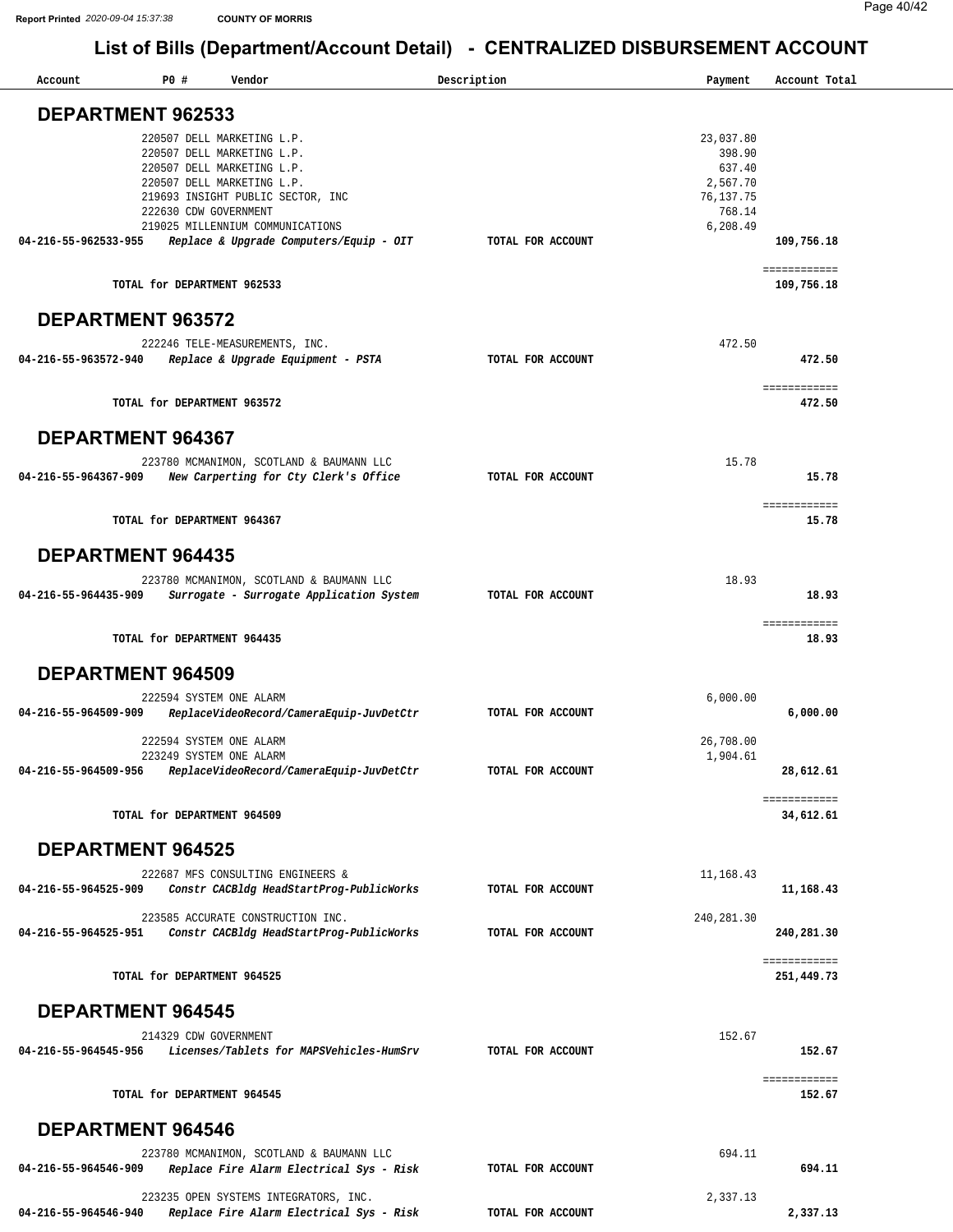| Account                  | P0 # | Vendor                                                                                                    | Description       | Payment          | Account Total            |
|--------------------------|------|-----------------------------------------------------------------------------------------------------------|-------------------|------------------|--------------------------|
| <b>DEPARTMENT 964546</b> |      |                                                                                                           |                   |                  |                          |
|                          |      | TOTAL for DEPARTMENT 964546                                                                               |                   |                  | ============<br>3,031.24 |
| DEPARTMENT 964582        |      |                                                                                                           |                   |                  |                          |
|                          |      | 223780 MCMANIMON, SCOTLAND & BAUMANN LLC                                                                  |                   | 1,735.29         |                          |
| 04-216-55-964582-909     |      | Replace/Upgrade FireAlarm Sys - RiskMgmt                                                                  | TOTAL FOR ACCOUNT |                  | 1,735.29                 |
|                          |      | 222524 FIRE AND SECURITY TECHNOLOGIES                                                                     |                   | 3,125.00         |                          |
| 04-216-55-964582-940     |      | Replace/Upgrade FireAlarm Sys - RiskMgmt                                                                  | TOTAL FOR ACCOUNT |                  | 3,125.00                 |
|                          |      | TOTAL for DEPARTMENT 964582                                                                               |                   |                  | ============<br>4,860.29 |
| <b>DEPARTMENT 964583</b> |      |                                                                                                           |                   |                  |                          |
|                          |      | 223780 MCMANIMON, SCOTLAND & BAUMANN LLC                                                                  |                   | 1,135.82         |                          |
| 04-216-55-964583-909     |      | Plumbing Fixt Fire Supress Sys-RiskMgmt                                                                   | TOTAL FOR ACCOUNT |                  | 1,135.82                 |
|                          |      | TOTAL for DEPARTMENT 964583                                                                               |                   |                  | ============<br>1,135.82 |
| DEPARTMENT 966581        |      |                                                                                                           |                   |                  |                          |
|                          |      | 223780 MCMANIMON, SCOTLAND & BAUMANN LLC<br>04-216-55-966581-909 Rehab of Mt Arlington Water Tank - MCMUA | TOTAL FOR ACCOUNT | 754.06           | 754.06                   |
|                          |      |                                                                                                           |                   |                  |                          |
|                          |      | TOTAL for DEPARTMENT 966581                                                                               |                   |                  | ============<br>754.06   |
| DEPARTMENT 968538        |      |                                                                                                           |                   |                  |                          |
| 04-216-55-968538-909     |      | 223780 MCMANIMON, SCOTLAND & BAUMANN LLC                                                                  | TOTAL FOR ACCOUNT | 5,048.10         |                          |
|                          |      | Various Building Projects - MC VoTech                                                                     |                   |                  | 5,048.10                 |
|                          |      | TOTAL for DEPARTMENT 968538                                                                               |                   |                  | ============<br>5,048.10 |
| DEPARTMENT 968584        |      |                                                                                                           |                   |                  |                          |
|                          |      | 223780 MCMANIMON, SCOTLAND & BAUMANN LLC                                                                  |                   | 1,183.15         |                          |
| 04-216-55-968584-909     |      | Bldg Improvments/Upgrades Var Bldgs-MCST                                                                  | TOTAL FOR ACCOUNT |                  | 1,183.15                 |
|                          |      | TOTAL for DEPARTMENT 968584                                                                               |                   |                  | ============<br>1,183.15 |
| DEPARTMENT 969534        |      |                                                                                                           |                   |                  |                          |
|                          |      | 223775 COUNTY COLLEGE OF MORRIS                                                                           |                   | 374, 276.29      |                          |
|                          |      | 223774 COUNTY COLLEGE OF MORRIS<br>223774 COUNTY COLLEGE OF MORRIS                                        |                   | 685.50<br>460.00 |                          |
| 04-216-55-969534-940     |      | Various College Complex Projects - CCM                                                                    | TOTAL FOR ACCOUNT |                  | 375,421.79               |
|                          |      |                                                                                                           |                   |                  | ============             |
|                          |      | TOTAL for DEPARTMENT 969534                                                                               |                   |                  | 375,421.79               |